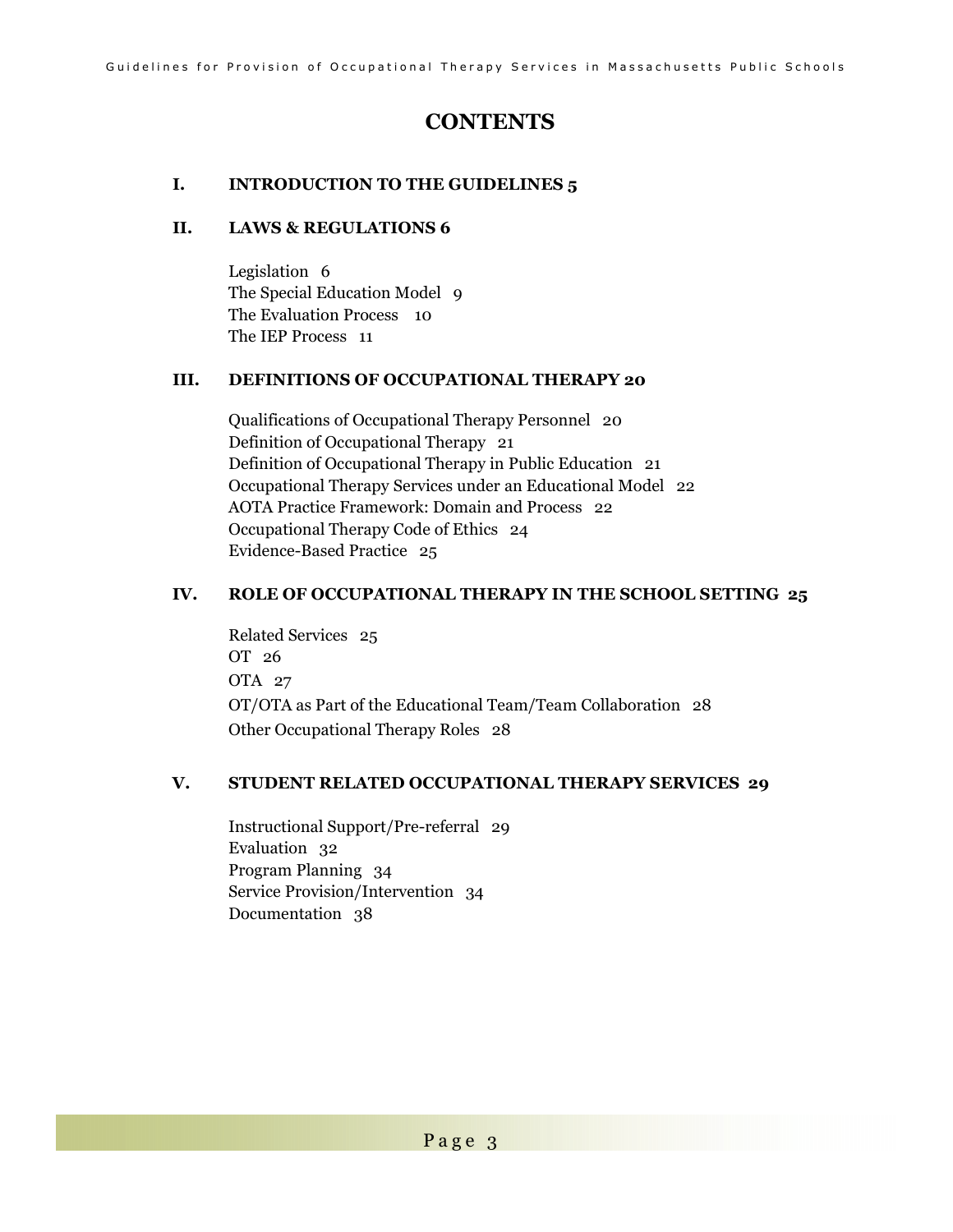#### **VI. ADMINISTRATION & PROGRAM RELATED OCCUPATIONAL THERAPY SERVICES 40**

Workload/Scheduling 40 Supervision 42 Space/Equipment/Supplies 43 Professional Development 44 Employment 44 Liability 45 Mandatory Reporting (Child abuse/neglect) 45 OT Student Fieldwork Programs (Benefits and Responsibilities) 46

### **VII. REFERENCES 47**

#### **VIII. RESOURCES/RELATED READINGS 48**

### **IX. APPENDIX 54**

Writing Measurable Goals 54 Using and Interpreting Evaluation Tools in the School Setting 57 Evaluation Tools Used in Schools 61 Evaluation Write-up: Sample Format 66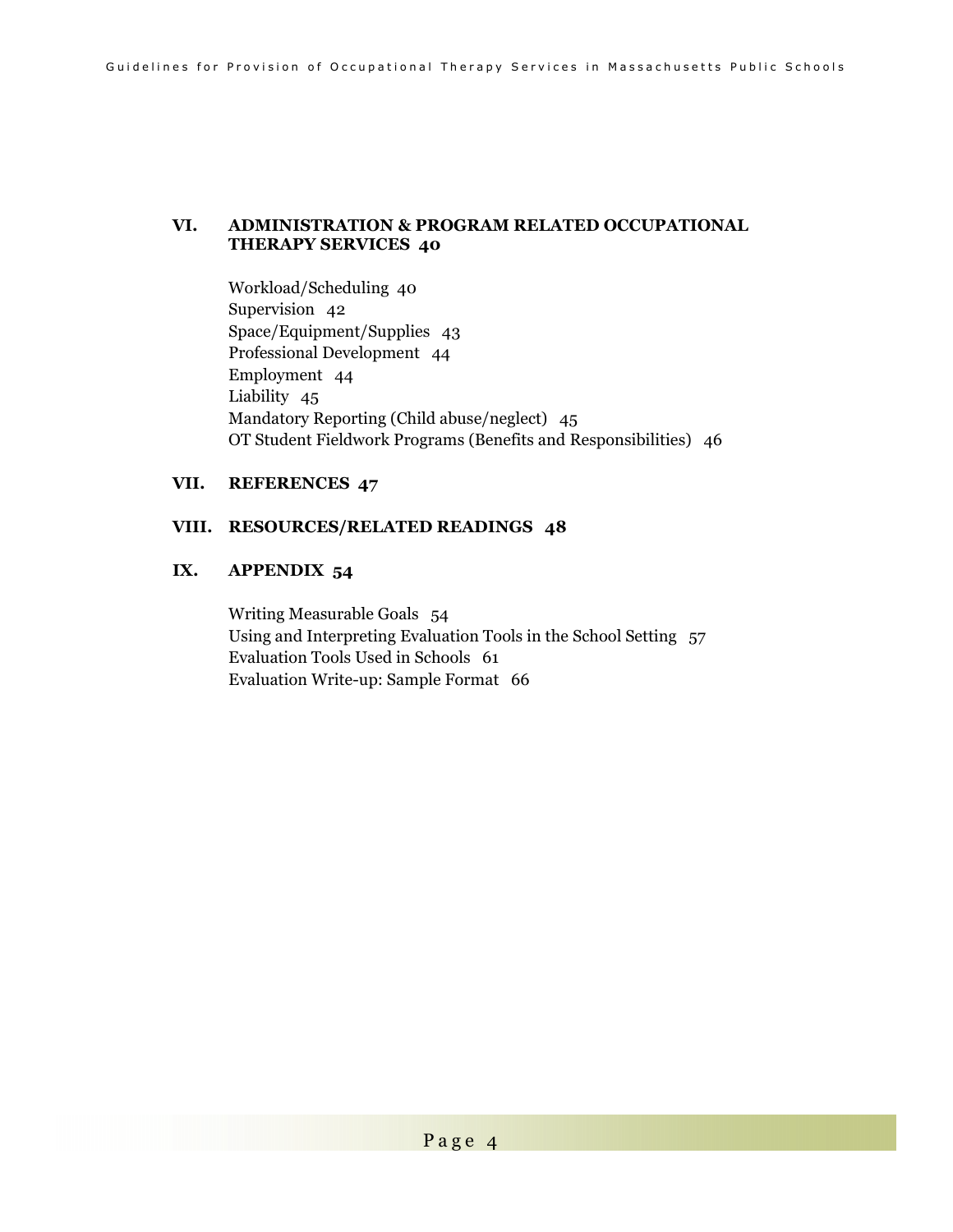### **I. INTRODUCTION**

It has been little more than a quarter century since Congress passed legislation that provided for an emerging disability policy supporting a free and appropriate education for all children in the United States. The Education for All Handicapped Children Act (EHA) was first enacted in 1975. Prior to 1975 many children with disabilities were excluded from public education. Revisions and amendments to EHA (1986, 1990, 1997, & 2004) have continued to refine the statute, and the most recent amendment is titled the *Individuals with Disabilities Education Improvement Act of 2004 (IDEA04).* Other changes in federal legislation, including the *No Child Left Behind Act (NCLB),* have also influenced the provision of special education and related services, including occupational therapy, to children (ages 3-21) with disabilities in public education settings.

The public schools are the largest employer of occupational therapy (OT) practitioners. Provision of occupational therapy services in the public schools is unique from practice in other settings in that it is guided primarily by federal and state laws and regulations that are specific to the educational setting. OT practitioners need to be adequately prepared to effectively practice in public educational settings. In the public schools, occupational therapy is a *related service* that exists to facilitate the student's ability to participate in his or her educational environment. This service must therefore be educationally relevant. In order to conduct an effective and educationally relevant assessment, occupational therapists must include specific information about the child's performance in school. Observation of the child at school, interview of relevant team members, and a thorough review of public school records are vital to the assessment process.

The purpose of this document is to provide a resource for OT service providers, administrators and other interested parties, and to describe the role of the occupational therapist and occupational therapy assistant as related service providers, consistent with the regulations governing occupational therapy and school-based practice. This document ties together and clarifies federal and state special educational law, state licensure mandates and directives from the American Occupational Therapy Association (AOTA) into one easy to use document. As laws and regulations evolve, so will these guidelines. It is hoped that these guidelines will provide a much needed information source for OT service providers, administrators and all others with an interest in the provision of occupational therapy services within the public schools.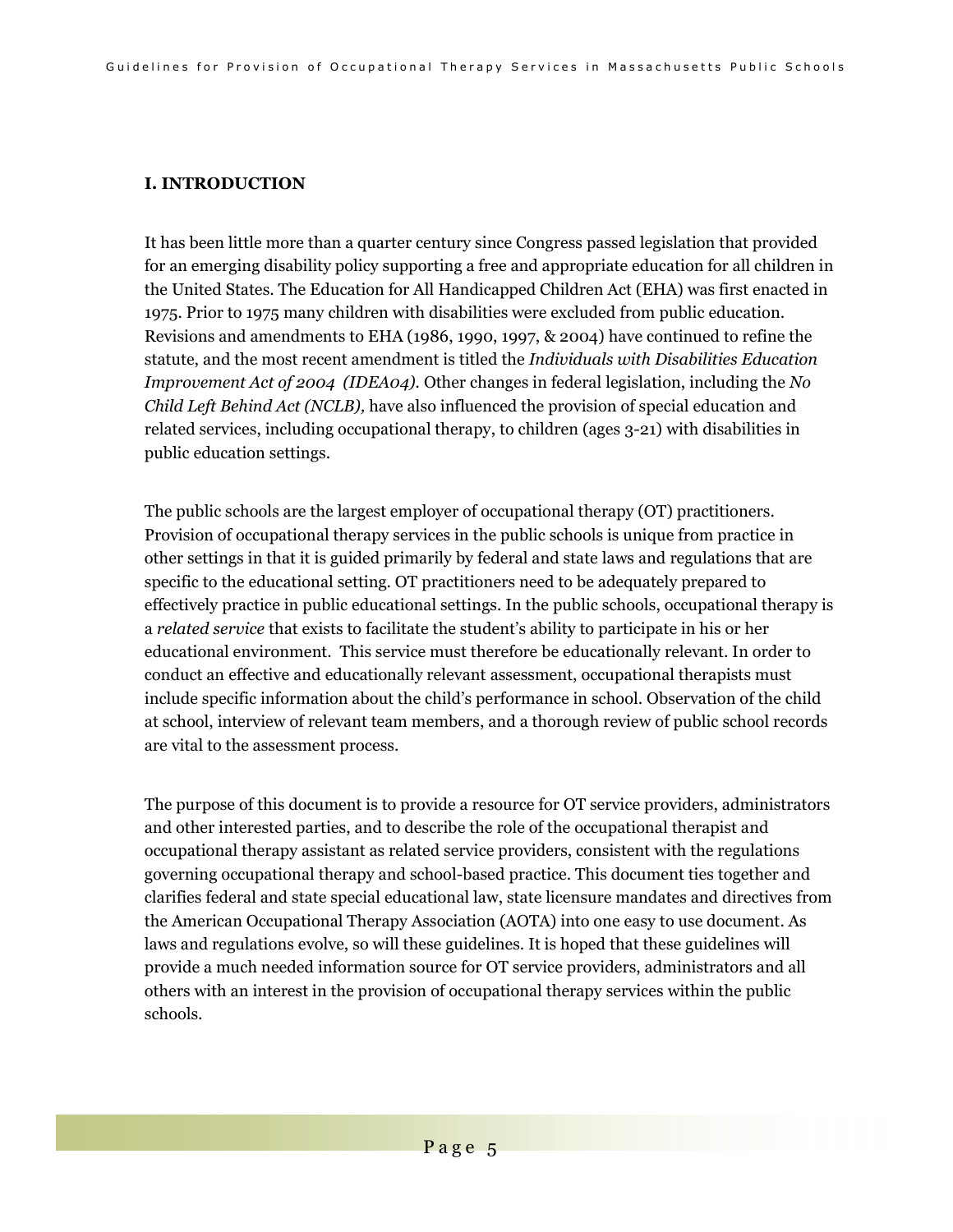#### **II. LAWS AND REGULATIONS**

#### **LEGISLATION**

Federal and state laws govern the provision of special education services for children with disabilities aged 3-21 within the public school setting. Federal and state laws and regulations govern school-based occupational therapy services. Federal law presents a national standard for providing services to students with disabilities while state law interprets and elaborates upon federal law. Federal law sets the floor, state law sets the ceiling. If state and federal laws differ, state law prevails if it sets a higher standard. If there is a conflict between state and federal law, however, federal law prevails.

#### **Federal Laws and Regulations**

Public Law (P.L.) 94-142, The Education for All Handicapped Children Act (EHA) of 1975 provides the original framework for special education and mandates that all children with disabilities in the United States are entitled to receive a free and appropriate public education (FAPE). This means that special education and related services in public schools are provided at public expense. Subsequent laws and amendments provide further detail as to the provision of special education services including the 1990 amendment and re-titling the law to the Individual with Disabilities Act (IDEA), Public Law 101-476. The amendments give greater attention to the accessibility and inclusion of children with disabilities in the regular school environment.

In addition to special education laws there are other federal civil rights laws that may also impact services to children in the public schools.

#### **Individuals with Disabilities Education Improvement Act of 2004 (IDEA04)**

IDEA04 is the federal law that governs the provision of special education services for children with disabilities. IDEA04 ensures a *free and appropriate public education* (FAPE) in the *least restrictive environment* (LRE) for all children with disabilities ages 3 through 21. LRE means that to the maximum extent appropriate, children with disabilities are educated with children who are not disabled. Special classes or separate schools that remove the child with disabilities from the regular educational environment only occur when the nature or the severity of the child's disability is such that education with the use of supplementary aids and services cannot be achieved satisfactorily in a regular education class. Placement in the LRE is not only a legal mandate, but also an educational philosophy that endorses the inclusion of all students, not only in the academic setting, but also in any and all school-related activities.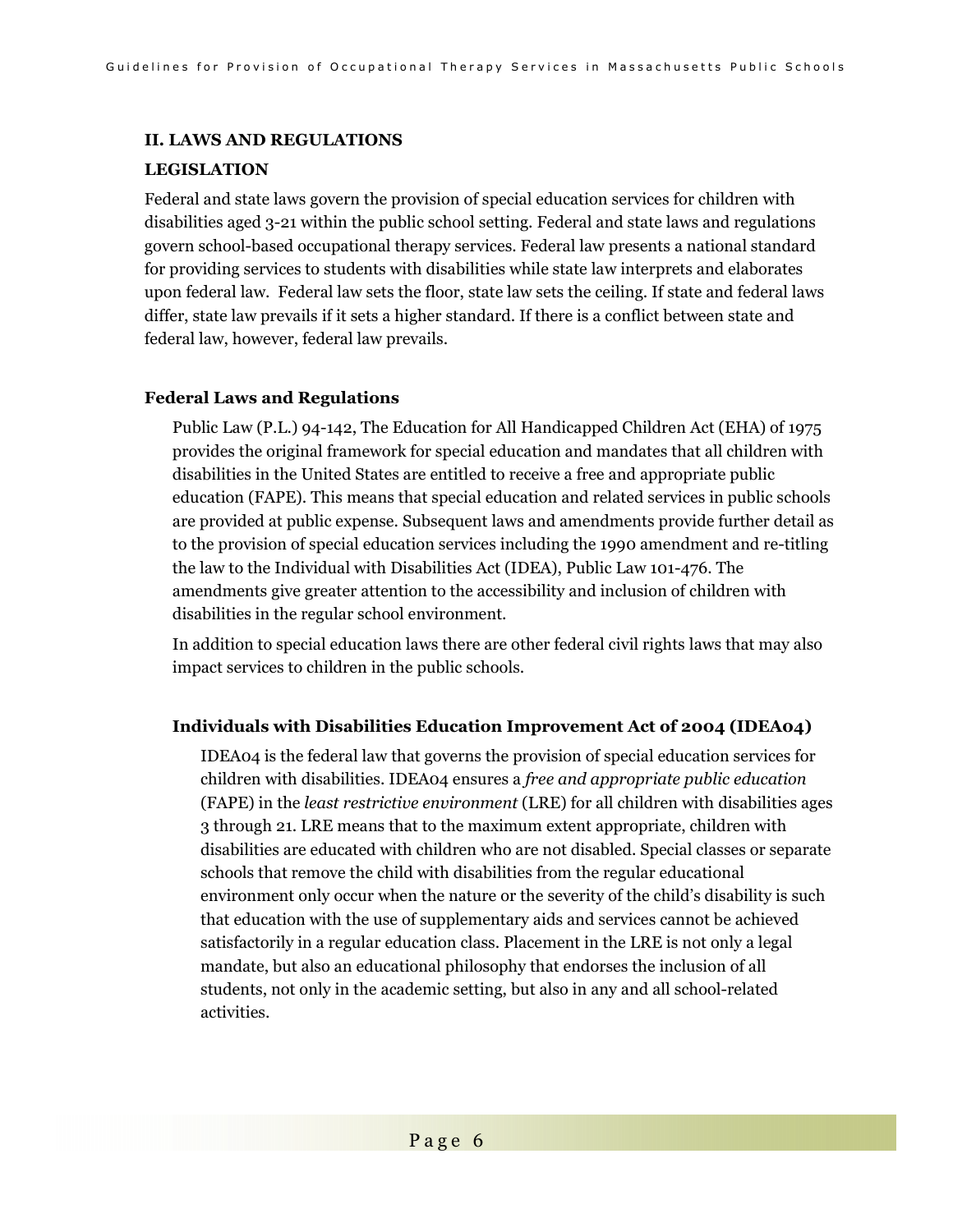IDEA describes the provision of special education and related services to meet the unique needs of students with disabilities.

The term *related services* means *-* "…transportation and such developmental, corrective, and other supportive services (including speech-language pathology and audiology services, interpreting services, psychological services, physical and occupational therapy, recreation, including therapeutic recreation, social work services, school nurse services designed to enable a child with a disability to receive a free appropriate public education as described in the individualized education program of the child, counseling services, including rehabilitation counseling, orientation and mobility services, and medical services, except that such medical services shall be for diagnostic and evaluation purposes only) as may be required to assist a child with a disability to benefit from special education, and includes the early identification and assessment of disabling conditions in children. [SEC. 602(26)(A)]

Under IDEA04, *occupational therapy* is defined as "…services provided by a qualified occupational therapist; and includes": [300.34(c)(6)]

- 1. "Improving, developing, or restoring functions impaired or lost through illness, injury, or deprivation";
- 2. "Improving ability to perform tasks for independent functioning if functions are impaired or lost"; and
- 3. "Preventing, through early intervention, initial or further impairment or loss of function".

### **Section 504 of Title V of The Rehabilitation Act of 1973 (P.L. 93-112), as amended by the Civil Rights Restoration Act of 1987 (P.L. 100-259)**

Section 504 of the Rehabilitation Act of 1973 is a civil rights law that prohibits discrimination in any program receiving federal financial assistance on the basis of disability for otherwise qualified individuals with disabilities. This applies to all public schools, including publicly funded preschools. This federal law has a broader definition of disability than does IDEA, and defines such an individual as having a physical or mental impairment which substantially limits one or more major life activities (such as self care, performing manual tasks, walking, seeing, hearing, speaking, breathing, learning, or working), having a record of such impairment, or being regarded as having such impairment. Such a student is an "individual with handicaps" and is entitled to accommodations under Section 504 of the Rehabilitation Act. Special education funds may not be used for Section 504 accommodations; it is the responsibility of the school district to provide such accommodations through the general education program and funds.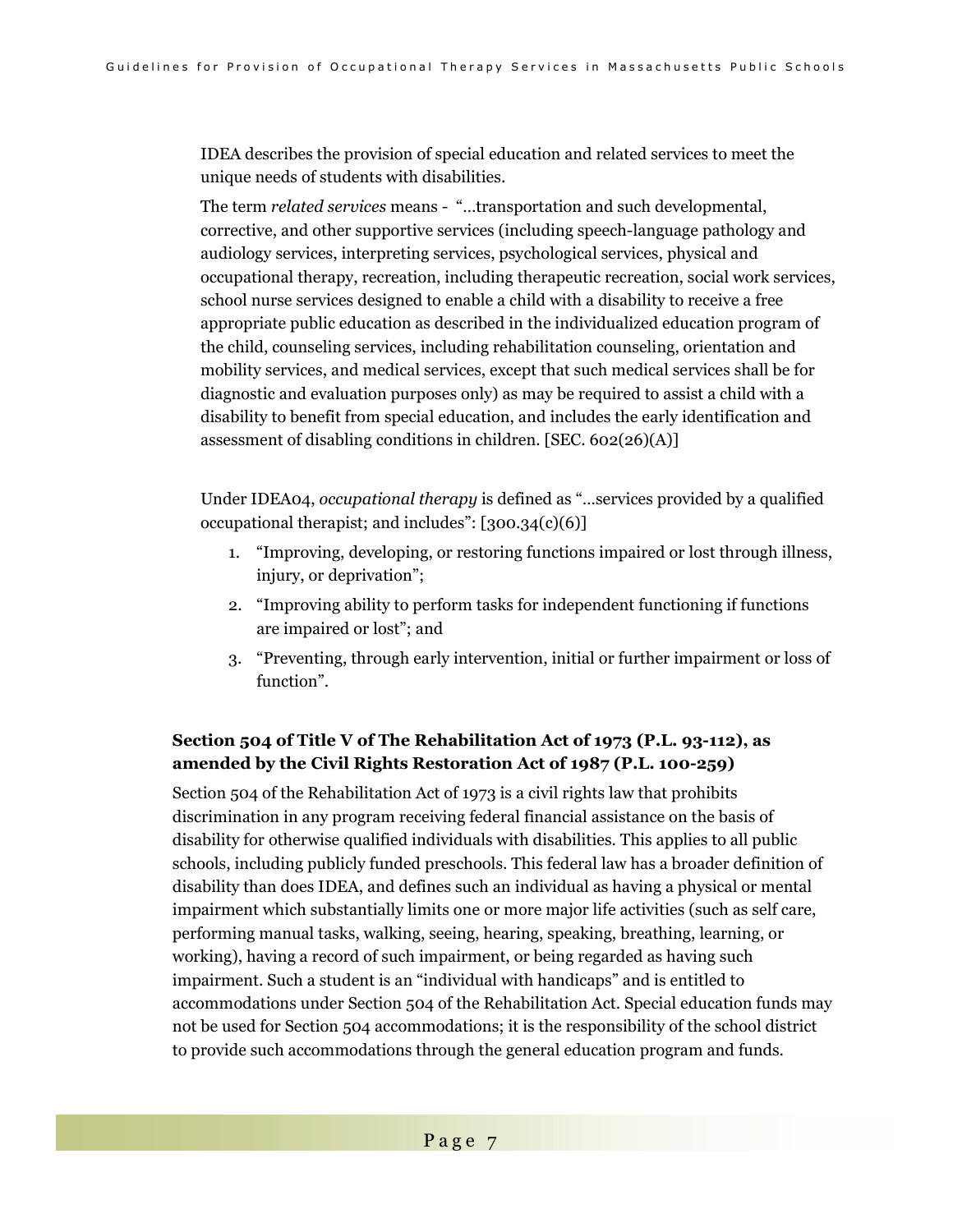The role of occupational therapy under Section 504 is to ensure access to educational programs, and assist in developing the written accommodation plan. A student with a disability may not be eligible for special education services, but may still be eligible for occupational therapy services as a reasonable accommodation under Section 504 in order to enable them to benefit from their educational program.

#### **Title II of the Americans with Disabilities Act of 1990 (ADA) (P.L. 101-336)**

As in Section 504, the definition of an individual with a disability includes having a physical or mental impairment, which substantially limits one or more major life activity, has a record of that impairment, or is regarded as having such an impairment. The definition includes learning as a major life activity. Title II of the ADA prohibits discrimination against individuals with disabilities in local education agencies. In the public schools, ADA is addressed through Section 504 of the Rehabilitation Act.

#### **Massachusetts State Laws and Regulations**

#### **Chapter 28 (603 CMR 28.00)**

#### **formerly known as Chapter 766: Special Education Regulations**

Massachusetts Chapter 28 governs the provision of special education and related services to eligible students by Massachusetts public schools [603 CMR 28.01(2)]. The purpose of this regulation is to ensure that eligible students receive special education services designed to develop the student's individual educational potential in the least restrictive environment in accordance with applicable state and federal laws [603 CMR 28.01(3)].

The requirements contained in these Massachusetts Special Education Regulations (Chapter 28) are in addition to, or in some instances clarify or further elaborate, the special education rights and responsibilities set forth in state statute Massachusetts General Law chapter 71B: Children with Special Needs (M.G.L. c. 71B), federal statute the 'Individuals with Disabilities Education Improvement Act of 2004' (20 U.S.C. 1400 et seq. as amended), and federal regulations governing the implementation of IDEA04 (34 CFR 300 et seq. as amended). Massachusetts laws and regulations governing special education can be found on the Massachusetts Department of Education website http://www.doe.mass. edu/lawsregs/. Some of the more relevant differences between federal and state laws and regulations are described below.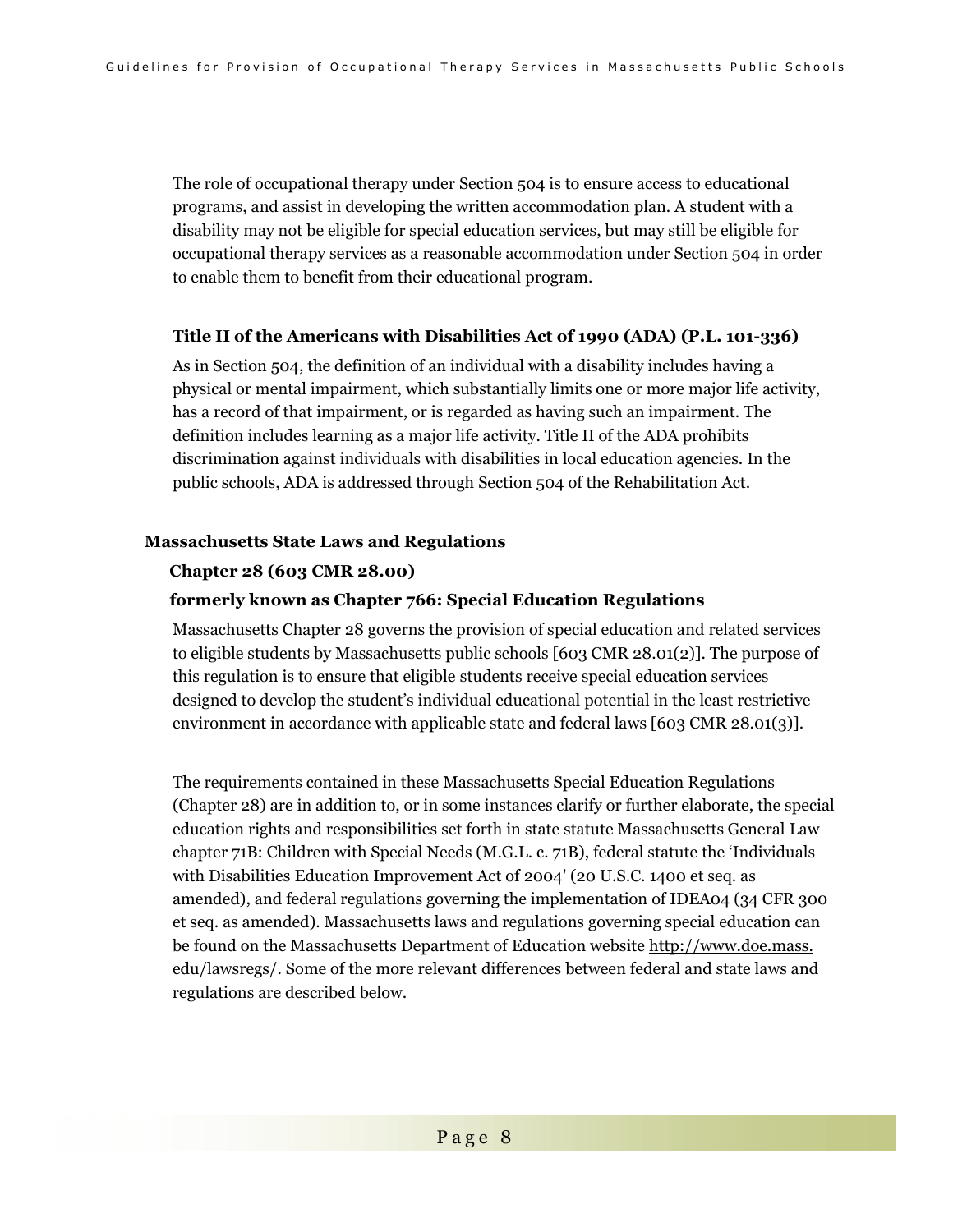Areas where state law differs from federal law:

- The definition of special education: "Special education shall mean specially designed instruction to meet the unique needs of the eligible student or related services necessary to access the general curriculum and shall include the programs and services set forth in state and federal special education law." [CMR 28.02(20)]
- Related services use the same definitions as federal law but related services can be a single service in Massachusetts: "Within Massachusetts, related services necessary to access the general curriculum are considered special education and may be provided alone or in combination with specially designed instruction." [Massachusetts Department of Education, June 2001 IEP Process Guide, p. 9]
- The disability categories and definitions differ. Section II.B.2.a.1. of this document lists the disability categories. Chapter 28 [CMR 28.02(7)] provides a complete listing of the Massachusetts disability categories and definitions.

### **THE SPECIAL EDUCATION MODEL**

*Occupational therapy services are included under the umbrella of special education. This section presents an overview of the special education model. This process, specific to occupational therapy, will be discussed in section V. Student Related Occupational Therapy Services.* 

Because IDEA emphasizes a collaborative approach, special education services in the school setting are determined through a team process. The law requires school districts to work together with parents, students, general educators, special educators, and related service providers to create special education services. In Massachusetts, special education is defined as "…specially designed instruction to meet the unique needs of the eligible student or related services necessary to access the general curriculum and shall include the programs and services set forth in state and federal special education law." [28.02:20]. Specially designed instruction may include modifying content, methodology, delivery of instruction, or instructional format, or performance criteria. The general education program includes preschool and early childhood programs offered by the district, academic and nonacademic offerings of the district and vocational programs and activities [28. 02:17].

In order to receive special education services in Massachusetts, a student must first be found eligible by being identified as having a disability that prevents him or her from making effective progress in the general education program without specially designed instruction or from accessing the general curriculum without a related service.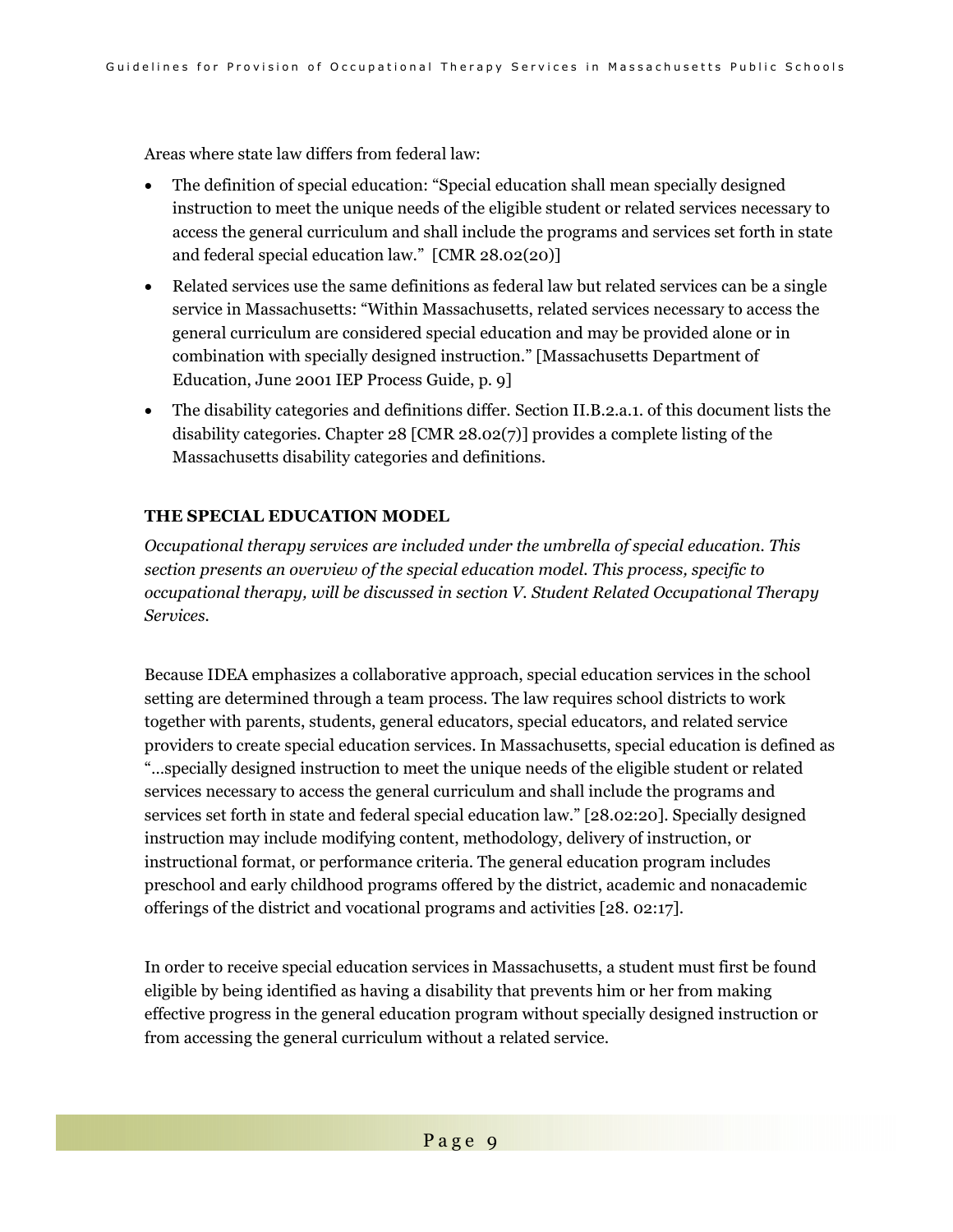#### **THE EVALUATION PROCESS**

#### **Instructional Support/Pre-referral**

Prior to referring and placing a child in special education services, every effort should be made to meet the child's needs within the general education program. The implementation of instructional support (pre-referral strategies) is an opportunity to prevent student failure and help the student to succeed in the general education program.

1. The intent of state and federal regulations is to have all students educated with their peers to the extent possible, and appropriate instructional practices and supports enable this process. When a teacher identifies a student as being at risk, an instructional support team meets to design classroom strategies to support the student. These efforts may include modifying the curriculum, teaching strategies, the environment or materials. The use of consultative or support services are also appropriate strategies. The make up of this team is at the discretion of the district.

2. A variety of strategies are tried for a designated period of time. These attempts and results are then documented and made part of the student's file.

3. If the student continues to fail to make progress with instructional supports and strategies in place, he/she may be referred for a special education evaluation.

4. The instructional support/pre-referral process does not limit the right of the parent to refer the student for an evaluation at any time.

5. Students whose special education needs have already been established do not require the instructional support/pre-referral process. This may include a student moving into the district with an existing IEP, or a student who is turning three years old and who is on an Individualized Family Service Plan (IFSP).

#### **Referral and Evaluation**

An initial evaluation must be completed in order to determine eligibility for special education. When a student is referred for a special education evaluation, the team works through a formal assessment process to determine whether or not the referred student is eligible for special education services.

- 1. Any parent, caregiver, or professional concerned with the student's development may refer a student for an initial evaluation to determine eligibility for special education.
- 2. Informed parental consent is required for all evaluations and includes presenting the parent with a copy of the Massachusetts *Parent's Rights Brochure.*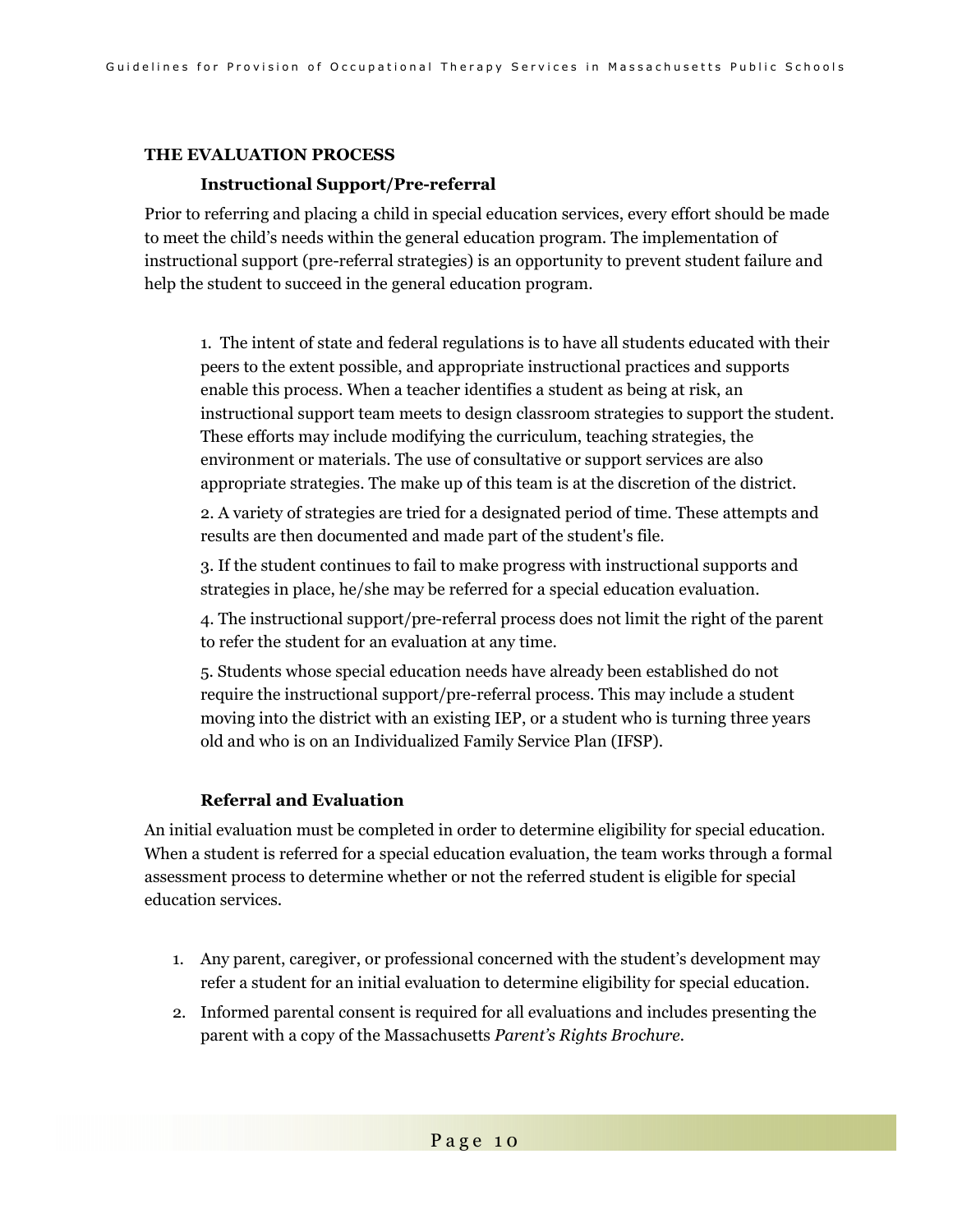- 3. Evaluations must be conducted in all areas of suspected disability
- 4. An educational assessment must be completed, including a history of the student's educational progress assessment of attentional skills, participation behaviors, communication skills, memory, and social relations with groups, peers, and adults; and a narrative describing the student's educational and developmental potential.
- 5. No single procedure is used to determine eligibility. A variety of testing methods are used so that the team is able to obtain a clear understanding of the student and the suspected disabilities. The student's medical condition, the student's medical doctor, or other medical specialists, do not determine which services a student requires in the public school setting. The special education team makes these determinations.
- 6. Each evaluator produces a written summary that includes the procedures used, the results, and the diagnostic impression, as well as a detailed description of the student's needs, offering explicit means of meeting them [CMR 28.04(2)(c)].
- 7. Evaluation summary reports are written in jargon-free language and relate to the student's performance in school.
- 8. Evaluation summary reports must address the specific reason for the referral, and they must provide information related to the possible presence or absence of a disability and whether or not the disability affects the student's participation in the educational program.
- 9. Evaluation summary reports include educationally relevant recommendations, which are then considered by the team in the collaborative decision making process outlined below.

#### **THE INDIVIDUALIZED EDUCATION PLAN (IEP) PROCESS**

The IEP process is a collaborative team process. The IEP team process has three important, integrated steps: eligibility determination, IEP development, and placement.

Eligibility determination begins with the evaluation process. Upon completion of the evaluations, a team meeting is held. At the meeting, the team must first determine whether a child is eligible for special education services. If the team has found the student to be eligible for special education, they then discuss, plan and generate the written IEP document, which describes and acts as a service contract that guides the student's special education services for the next year. Once all of the elements of the IEP are in place, the team must make a placement decision.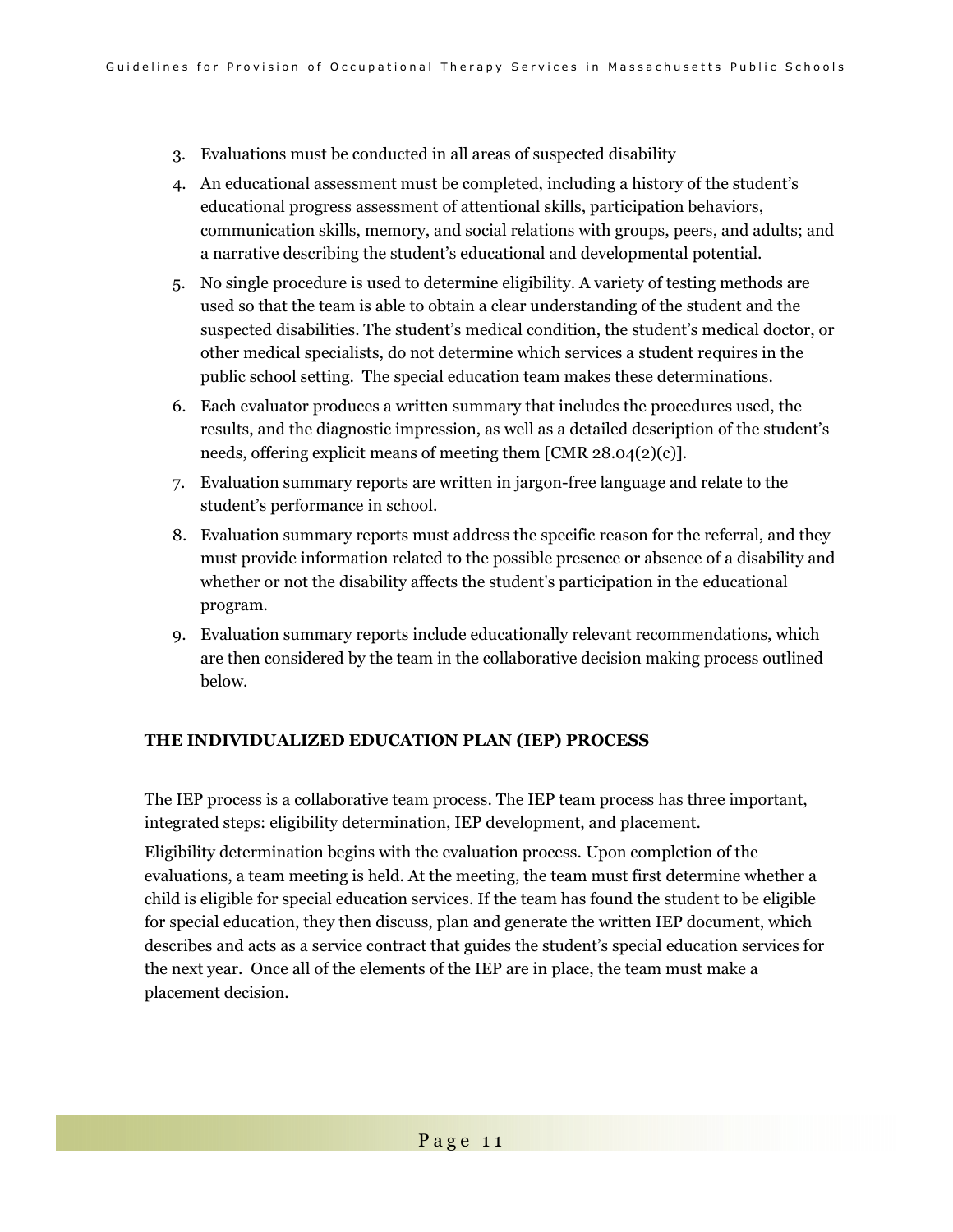#### **Eligibility Determination –**

- 1. **Does the student have a disability?** Students must have a disability to be considered eligible for special education. Based on the evaluation data, the team must determine if the student has one or more of the following types of disabilities identified by the Massachusetts State Regulations: Autism, Developmental Delay, Intellectual Impairment, Sensory Impairment (Hearing Impairment or Deaf, Vision Impairment or Blind, Deafblind), Neurological Impairment, Emotional Impairment, Communication Impairment, Physical Impairment, Health Impairment, Specific Learning Disability (CMR 28.02(7)].
- 2. **Is the student making effective progress in school?** If the student is determined to have a disability, the team then considers the evaluation results to determine if the child is making effective progress in school.

a. Has the student shown documented growth, with or without accommodation, in knowledge and skills acquisition, including social/ emotional development, in the learning standards set forth in the Massachusetts Curriculum Frameworks, and the curriculum of the district?

b. Has the student shown growth according to the chronological age, the developmental expectations and the individual educational potential of the student?

- 3. **Is the lack of progress a result of the student's disability?** If the team determines that a student is not making effective progress in the educational program, they must then determine if the lack of progress is a result of the student's disability.
- 4. **Does the student require special education in order to make effective progress?** If the lack of progress is determined to be a result of the student's disability, the team then determines whether or not the student requires special education (specially designed instruction) in order to make effective progress in school or is unable to access the general curriculum without one or more related services. "Special education is defined as specially designed instruction to meet the unique needs of the student or related services that are necessary to access the general curriculum. Specially designed instruction means that there is a need to adapt the content, methodology, delivery of instruction and/or performance criteria in order for a student to make effective progress." [Massachusetts Department of Education, June 2001 IEP Process Guide, p. 9]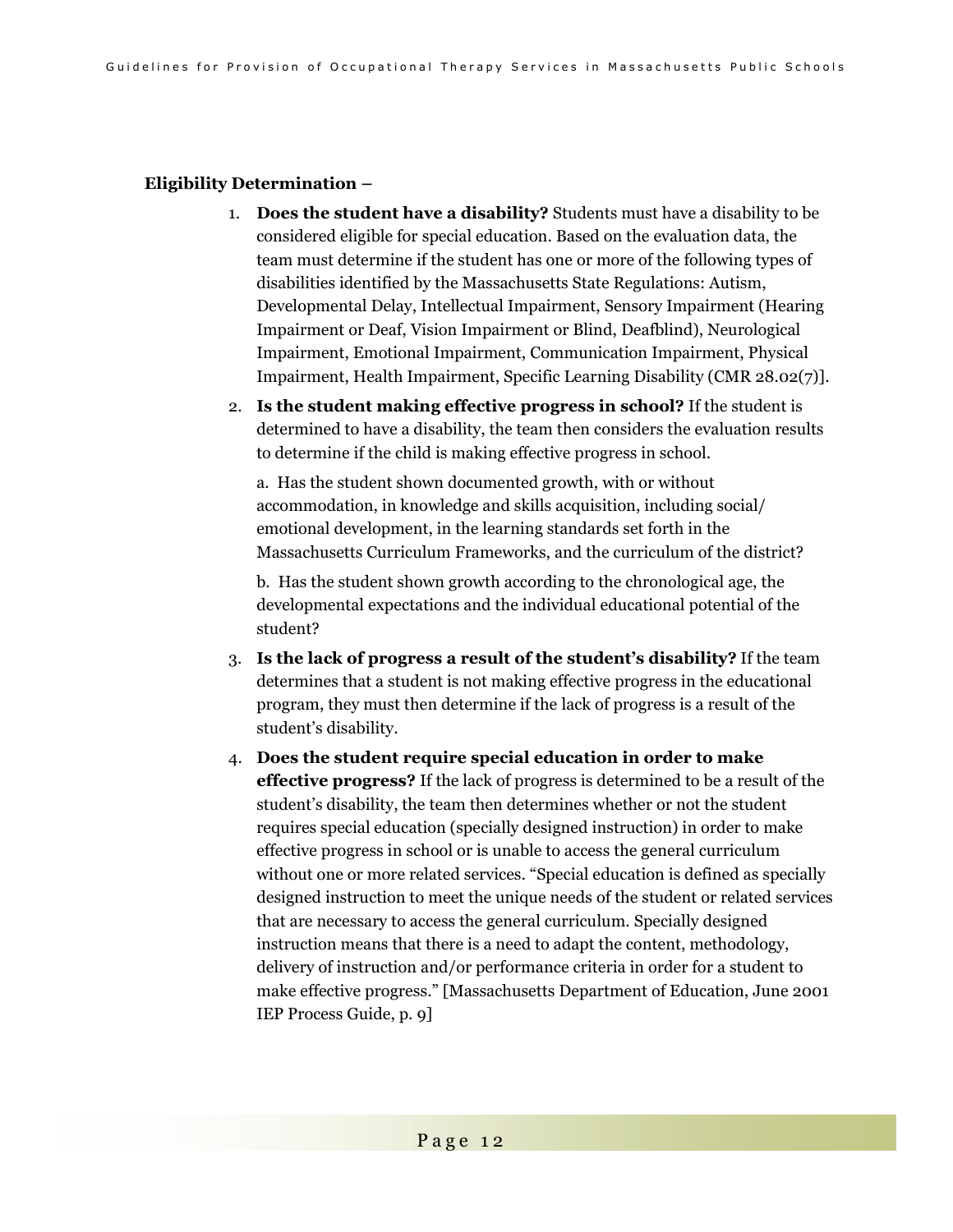If the student is found to have a disability that prevents him/her from making effective progress and is in need of special education, then the student is eligible for special education and the team develops an IEP. The team makes a finding of no eligibility if: the student does not have a disability; the student does not show a lack of progress; the student shows a lack of progress but it is not due to a disability; or the student does not require special education (IEP Process Guide, p. 10). If the student is found to have disability that prevents him/her from making effective progress, but does not need special education, then a 504 plan may be considered for accommodations.

If the team determines that a student is eligible for special education, but more information is needed in order to fully develop the IEP, an IEP may be written and an Extended Evaluation is warranted. This allows the student to begin receiving services while more information is obtained. An extended evaluation is not used to extend the eligibility determination period. The Extended Evaluation may extend from one to eight school weeks, but no longer than eight school weeks.

If parents disagree with the evaluation results, they may request an independent evaluation. Upon completion of an independent evaluation and when presented with a written report, the team must *consider* the results of the independent evaluation.

#### **Development of the IEP**

 The IEP is a written plan that is developed and implemented by the team following an initial evaluation and determination of eligibility. The IEP is written to address the unique and individualized needs of the eligible student. Development of the IEP is a collaborative team process that uses evaluation results to:

- 1. Identify student needs
- 2. Prioritize student needs
- 3. Determine goal areas based on prioritized needs
- 4. Develop measurable annual goals and benchmarks/objectives
- 5. Determine which team members can most effectively address the goals and benchmarks/objectives, and in what role (where, when, and with what frequency), so that the goals and benchmarks/objectives can be met.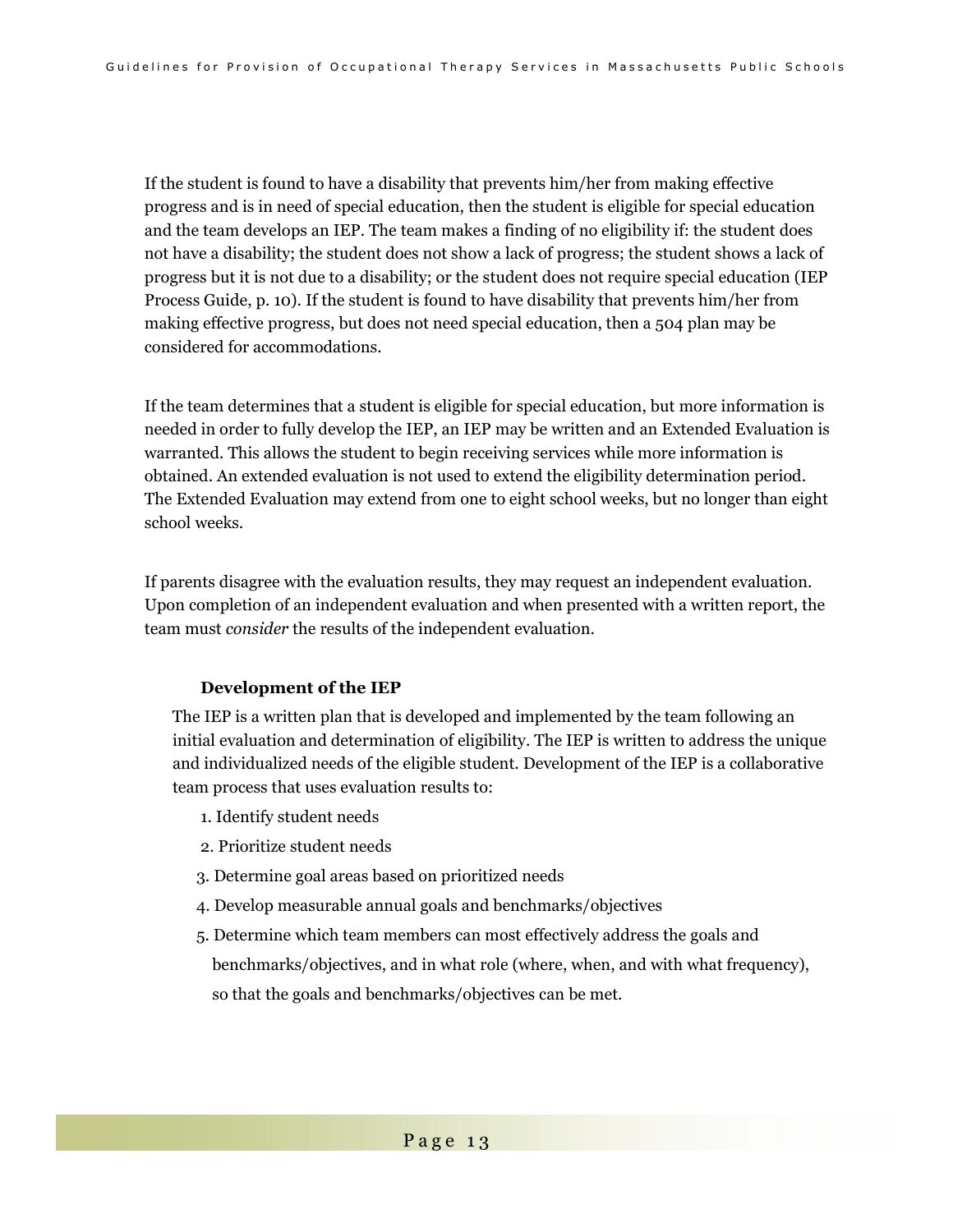### **IEP Content**

Upon determining that a student is eligible for and requires special education, the team, using the evaluative data, writes an IEP and determines placement for the student. The IEP is a student driven process and involves parent/student input. The IEP must address how the student will participate and progress in the general education curriculum.

The IEP document describes the special education and related services that the student requires and includes the following elements:

- 1. Parent and/or Student Concerns
- 2. Student Strengths and Key Evaluation Results Summary
- 3. Student/Parent Vision Statement
- 4. Two areas of Present Levels of Educational Performance (PLEP).

The first is based on current evaluation data in the general curriculum defined by the Massachusetts Curriculum Frameworks for English Language Arts, History and Social Sciences, Science and Technology, and Mathematics. The second describes present levels of educational performance in other areas of educational need such as the student's social/emotional needs, assistive technology devices and services, behavior, and participation in non-academic activities. Areas of occupational performance such as eating, toileting and mobility are included here. The impact of the disability on the student's participation in the general curriculum is presented. Only areas affected by the disability are included in the IEP.

- 5. Accommodations are included in the IEP and are typically implemented by classroom staff to help the student fully access the general education curriculum. Accommodations provide the student equal access to learning, and equal opportunity to demonstrate his/her knowledge. Accommodations do not substantially change the content of what is being taught. Preferential seating, use of a pencil grip, and cooperative learning strategies are examples of accommodations. A definition of an accommodation is provided in section V.D.1.of this document.
- 6. The use of assistive technology can be considered an accommodation. IDEA requires schools to consider a student's need for assistive technology devices and services whenever an IEP is written. According to IDEA, an assistive technology device is …" any item, piece of equipment, or product system whether acquired commercially off the shelf, modified, or customized that is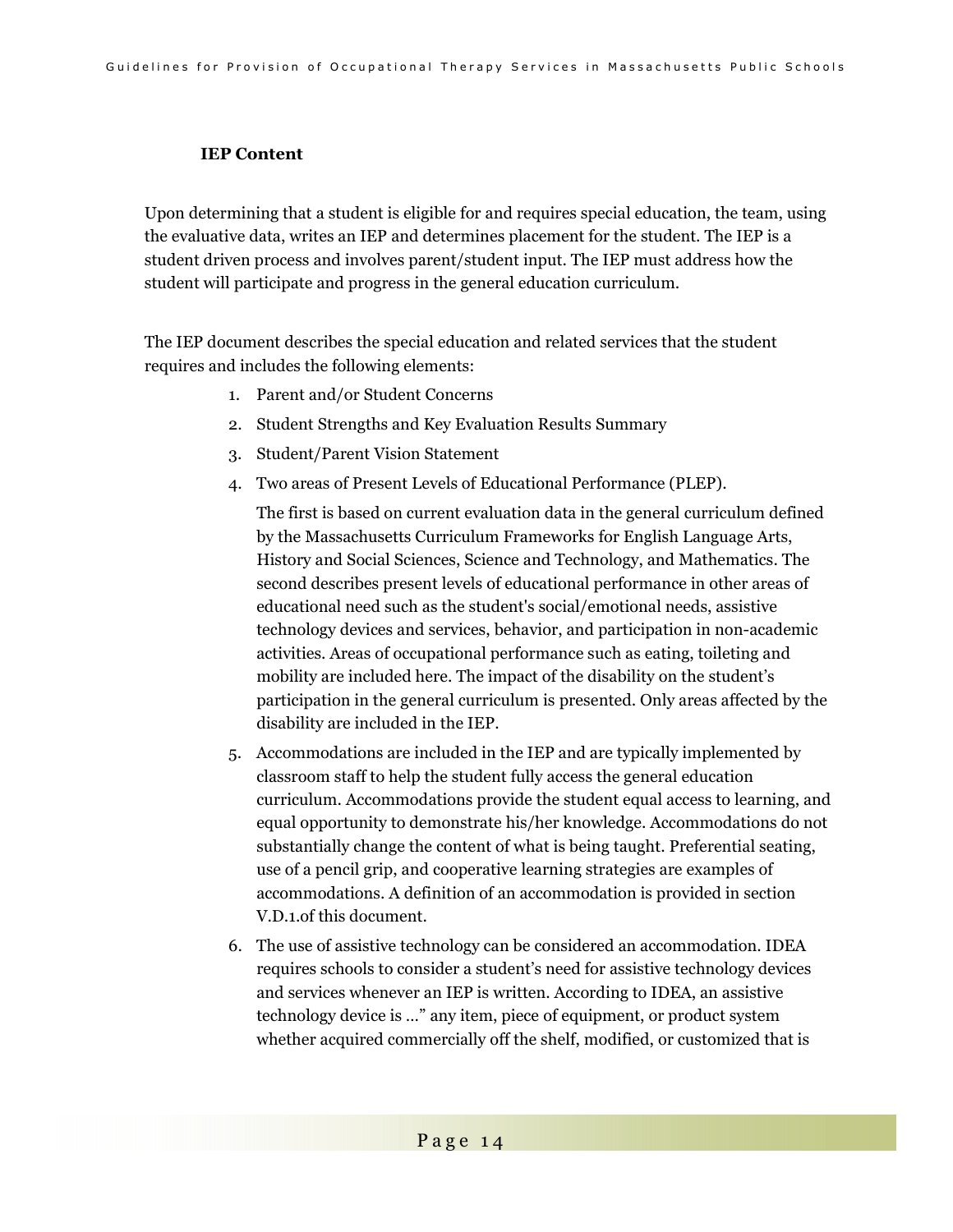used to increase, maintain, or improve the functional capabilities of children with disabilities." (Massachusetts Department of Education, November 2002, *Assistive Technology Guide for Massachusetts Schools, p. 2)* An assistive technology device can be as simple and low-tech as graph paper to assist a student to line up math problems, or a seat cushion to enable sustained desk posture, or high-tech such as a talking word processor program, alternative keyboards, or a digital whiteboard. Low-tech devices should be considered first. High-tech devices should be considered only after the low-tech options have failed. Assistive technology services are those that: ensure appropriate selection, maintenance, customization and repair of equipment; provide technical assistance, consumer or caregiver training, and peer counseling; and help fund equipment through loan, rental, lease, or purchase. The **Assistive** Technology Guide for Massachusetts Schools, (Massachusetts Department of Education, November 2002) is a useful resource for assistive technology.

- 7. *Specially designed instruction* includes modifications that alter the material being taught and/or the expectations of the student's ability to master it.
	- a. Modified content, i.e., teach only key concepts, teach at a lower grade level.
	- b. Modified methodology, i.e., specially designed instruction or delivery of instruction, use of manipulatives
	- c. Modified performance criteria, i.e., oral rather than written quizzes, adaptations of performance criteria to reflect modified content.
- 8. Measurable goals and benchmarks or objectives based on current performance levels. Goals reflect what the student is expected to accomplish by the end of the IEP period. Benchmarks or objectives reflect the steps required for the student to reach the goal. Measurable goals are the key to identifying progress (Massachusetts Department of Education, June 2001, *IEP Process Guide* p.20).
- 9. Service delivery is recommended by the evaluator and determined by the team. Services should be directed toward helping the student work within the general education curriculum in the least restrictive environment. Services may be provided to address the following:
	- To reach IEP goals
	- To be involved and progress in the general curriculum
	- To participate in nonacademic activities
	- To allow the student to participate with non-disabled students while working towards the IEP goals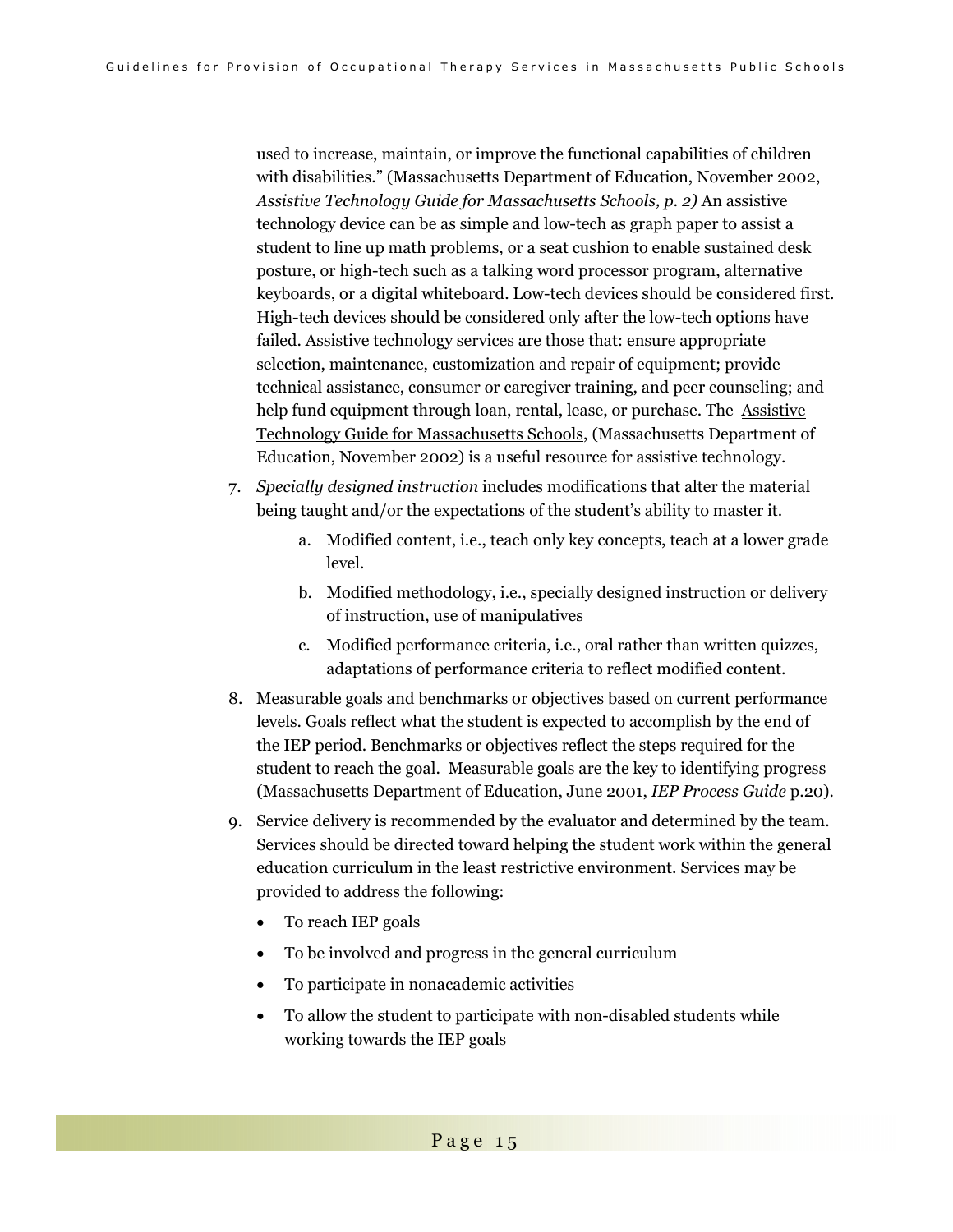- 10. Non-participation Justification: the extent to which the student will be able to participate in general education, with rationale provided if the team determines that services outside the general education curriculum are necessary for the student.
- 11. Schedule Modification: describes the extent to which a student's school day or school year is modified, i.e., longer or shorter.
- 12. Transportation Services: describes transportation needs.
- 13. State or District-Wide Assessments: describes student's participation in state and district wide assessments.
	- a. Team determines how student should participate.

b. Testing accommodations are listed according to most recent list of accommodations allowed by state in the Massachusetts Department of Education document MCAS Accommodation Guide, Spring, 2004.

#### **Placement is decided after the IEP is written**

"The IEP is written to fit the student. The placement is chosen to fit the IEP." (Massachusetts Department of Education, June 2001, IEP Process Guide p.12). Placement is decided only after the IEP has been fully developed. When determining placement, the team must always consider the least restrictive environment (LRE). Therefore, the first placement option considered by the team is always the general education setting that the student would be placed in if he or she was not disabled.

#### **What happens when a parent disagrees with the proposed IEP?**

If a parent (or student 18 or older) disagrees with all or part of a proposed IEP, they have the right to reject portions of, or the entire IEP document.

If the IEP is rejected in full and a previously accepted IEP exists, then services are provided as written on the most recent IEP document that the parent (or student 18 or older) has signed and accepted. If there is no previously signed/accepted IEP, then no services begin until the parents accept the IEP. The parents may request a meeting to discuss the rejected portions of the IEP. The school district must submit any rejected IEP (whether in part or in full) to the Bureau of Special Education Appeals (BSEA). This initiates *due process*, which may lead to mediation and/or a formal hearing under the auspices of the BSEA, resulting in a ruling in favor of the parents or the school district.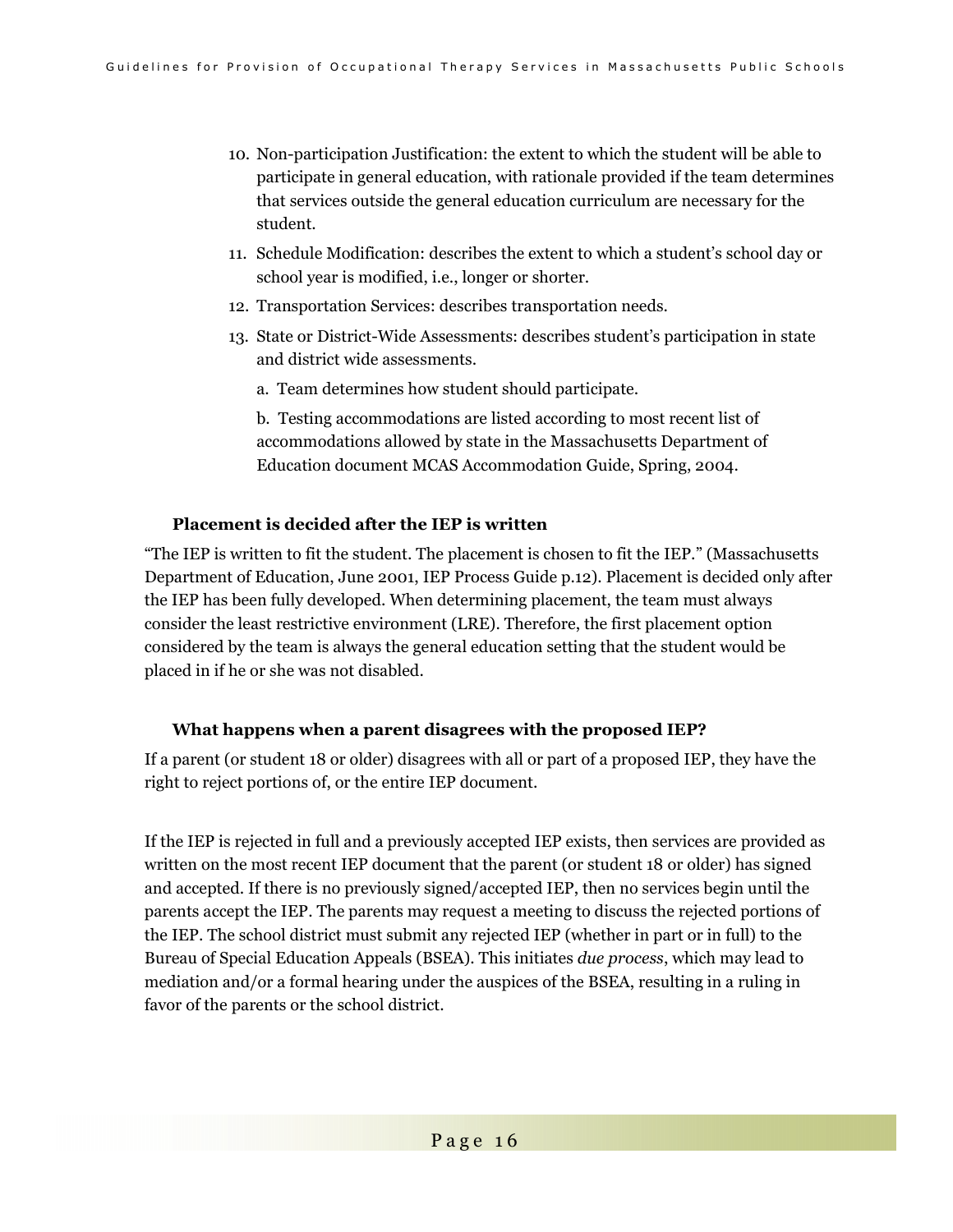If the IEP is partially rejected, then the accepted portions are implemented. If there is a previously accepted IEP that includes the currently rejected areas, then the most recently accepted IEP stays in place for the rejected areas. If there is no previously signed and accepted IEP, then services related to the rejected areas are not implemented until the dispute is resolved through a meeting with the school district, or mediation or hearing through the BSEA.

#### **Progress Reports**

Progress reports are written and provided to parents at least as often as parents of nondisabled students receive reports of progress (i.e. report cards). Progress reports are written for each annual goal and must answer the following two questions for each goal:

a. What is the student's progress toward the annual goal?

b. Is the progress sufficient to enable the student to achieve the annual goal by the end of the IEP period?

#### **Annual Reviews**

The team meets at least annually, to review the IEP and the student's progress, and to rewrite the IEP as long as the individual student remains eligible for special education services.

#### **Re-evaluations**

At least once every three years, or more often if a parent or teacher requests or conditions warrant, the team must review existing data and identify any additional data needed to determine:

- if the student continues to have a disability and continues to need special education and related services;
- present levels of educational performance and educational needs;
- if additions or modifications are needed to the special education and related services in order to meet annual goals and to progress in the general curriculum;

Parents must give informed consent if additional information in the form of a re-evaluation is needed.

If the team finds that no additional evaluation information is needed to determine whether the student continues to be eligible for special education, the parent may waive the evaluation (or specific evaluations) if they agree, or the parent may choose to have the assessment completed regardless of the recommendation of the team.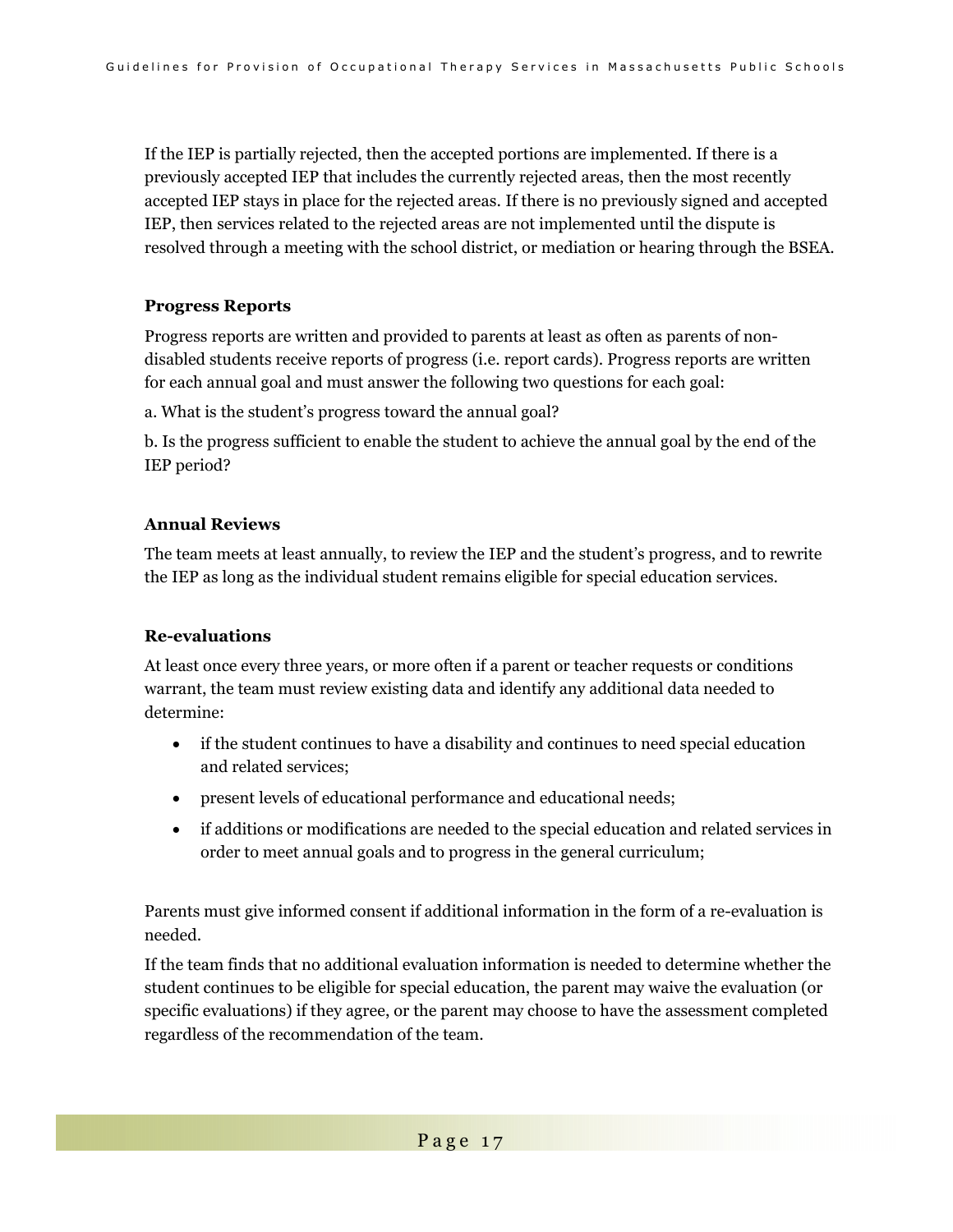If the district suspects that the student may no longer require special education services, then a re-evaluation must occur. No decision to remove eligibility can occur without current and complete evaluation information (no such evaluation is required before a student graduates from high school). (Massachusetts Department of Education, IEP Process Guide, June 2001)

#### **Independent Evaluation**

If a parent disagrees with an initial evaluation or re-evaluation completed by the school district, then the parent may request an independent educational evaluation. The parent may also obtain an independent evaluation at private expense at any time. An independent evaluation is conducted by a qualified professional not employed by the school system. The team considers the information from an independent evaluation as carefully as the information from an evaluation done by the school district.

### **Transitions**

Transition planning is written into the IEP

### **Student transition into school system at age three.**

- 1. Children can be evaluated by the school district at age 2.6.
- 2. An observation of the child's interactions in the child's natural environment or early intervention program is strongly encouraged when assessing a child to determine eligibility for services at age three.
- 3. For children who are receiving early intervention (EI) services, school districts are encouraged to use current and appropriate assessments from EI teams, whenever possible, to avoid duplicate testing  $[CMR 28.04(2)(a)]$ (v)].
- 4. The IEP begins on the child's third birthday, regardless of the time of year.
- 5. The goal focus changes from family centered to school related. EI services are provided via an Individualized Family Service Plan (IFSP) in which the family is the primary recipient of services to support the child's development. School services are provided via an Individualized Education Plan (IEP) in which the student is the primary recipient of services. In EI, eligibility is determined by having a developmental delay. At school, the student must have an eligible disability that interferes with school participation. EI uses primarily a direct service delivery model. Services are provided in the natural environment or where non-disabled peers typically would be. School-based services use a continuum of service delivery options ranging from collaborative consultation to direct service using least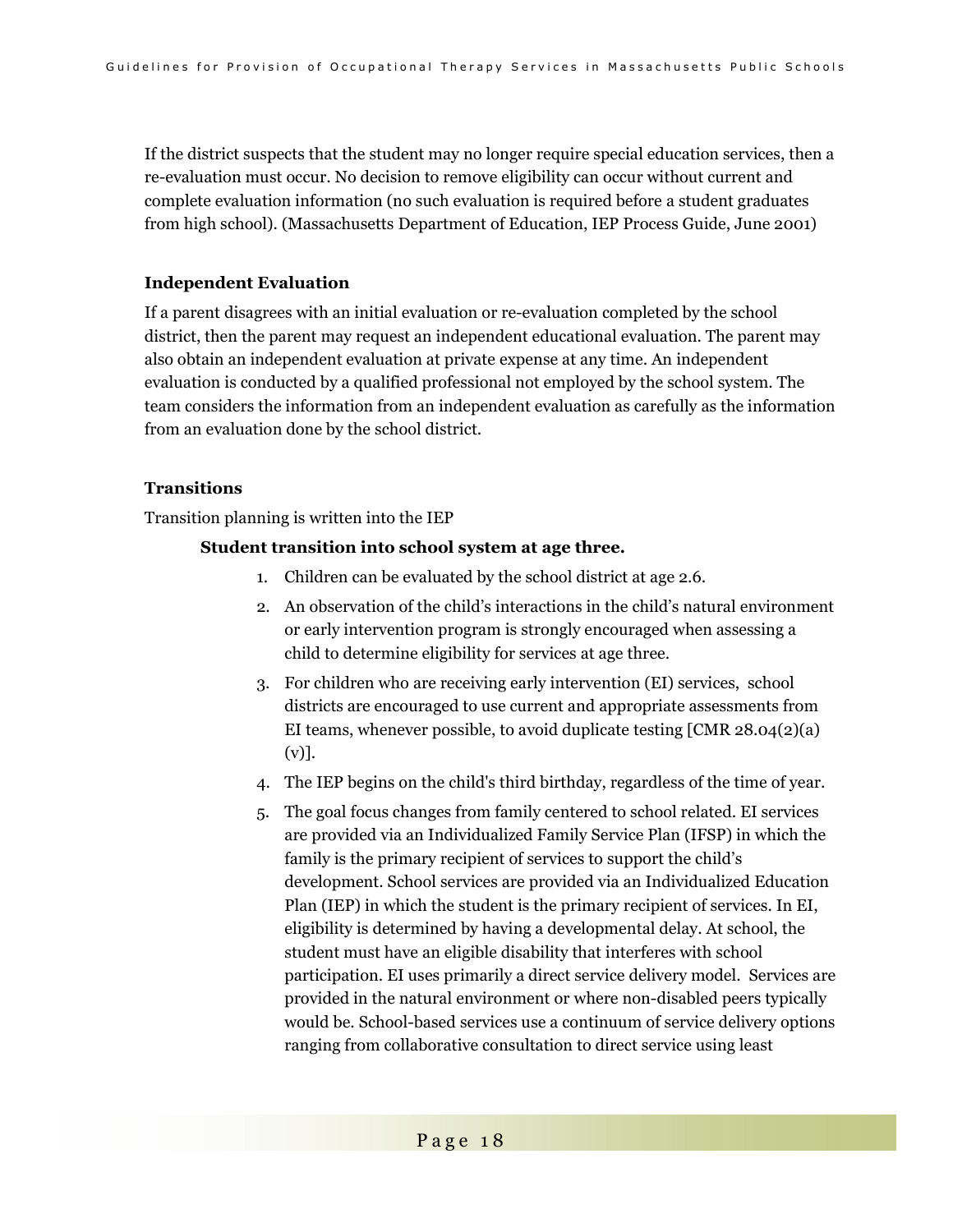restrictive environment as a guide. Families benefit if informed and supported in understanding the differences in criteria, eligibility and models for service delivery.

**Student transition out of school system at age 22.** The focus of transition planning is to prepare the student to assume an adult role.

1. Transition becomes a major team focus when the student reaches age 16 and becomes an active member of the team.

2. Chapter 688 addresses services for individuals 22 years of age and older. A student is referred under Chapter 688 if the team determines that he or she is likely to require continuing services after turning 22.

- a. The team decides which agency is appropriate for the student, i.e., Department of Mental Health, Department of Mental Retardation, Rehabilitation Commission, Commission for the Blind and Visually Impaired, Commission for the Deaf and Hard of Hearing.
- b. Referral to the appropriate agency must occur at least 2 years prior to graduation or turning 22.
- 3. Graduation status is determined and parents are informed by the fall of the graduating year.
- 4. When a student turns 18 years of age, they are considered an adult under the law unless a legal guardian has been appointed. Part of the transition plan is to discuss the possible need for guardianship.

#### **Timelines**

School personnel are required to adhere to precise timelines for eligibility determination and development of individualized educational plans which are outlined by Massachusetts Special Education Statutes and Regulations. Occupational therapy service providers in the schools are required to know and work within these timelines:

- Within 5 school days of receipt of a referral from a parent, professional, or school personnel, the district must notify the parent and request consent to evaluate.
- The evaluation must be completed within 30 school days from the date of parental consent. The written report must be completed so as to be available to the parents two days prior to the team meeting.
- A meeting to determine eligibility must take place within 45 school days of receipt of the written parent consent to evaluate. If the student is found to be eligible for special education or related services, the IEP must be written within that same 45-day timeframe.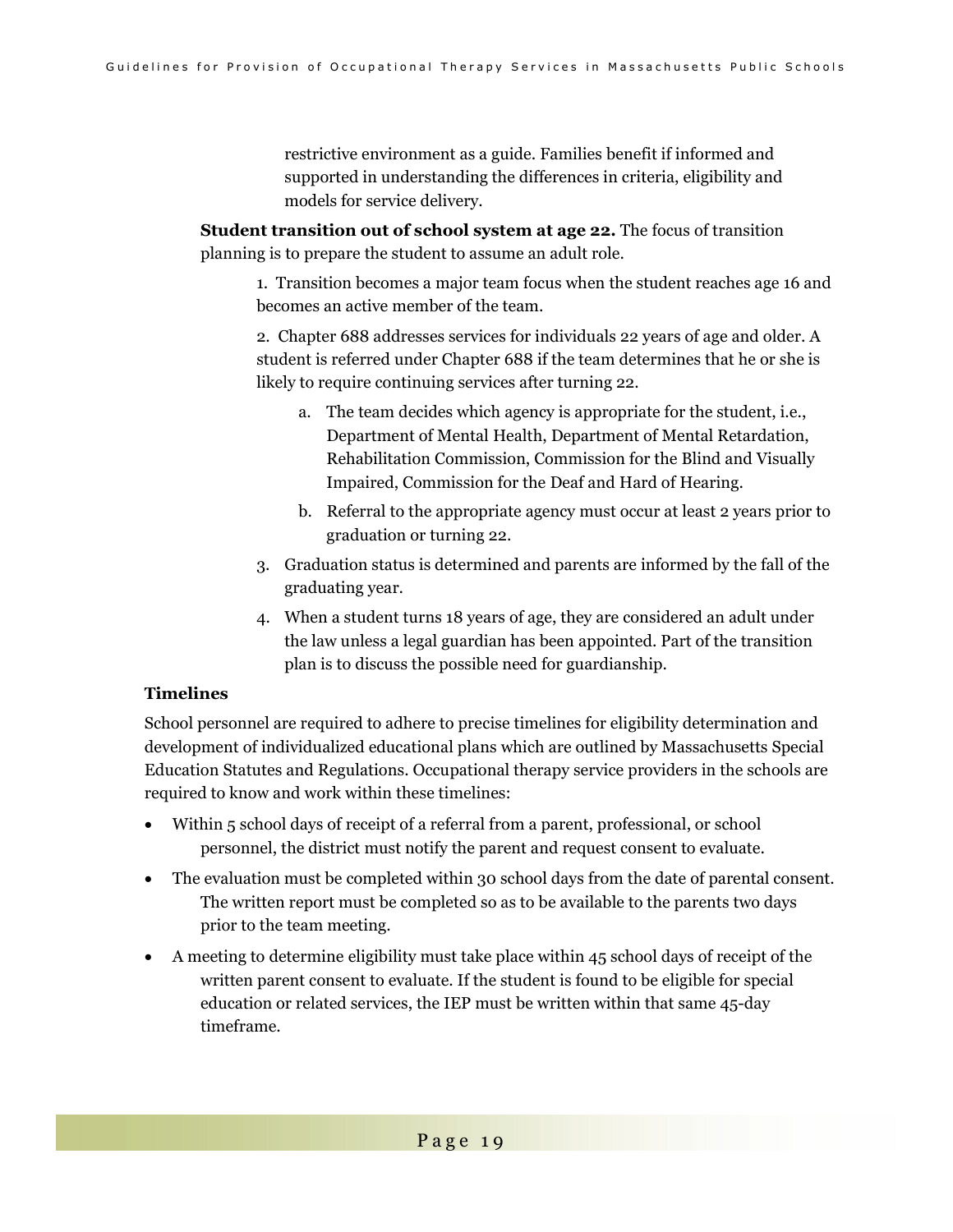- The parents have 30 days from the date they receive the IEP to accept or reject, in full or in part, the IEP and placement.
- Written progress reports which report measured progress toward IEP goals are sent home to the parents at least as often as written progress reports (i.e. report cards) are sent to the parents of non-disabled students.
- The team reviews and rewrites the IEP at least annually.
- Eligibility determination is made at least every 3 years.
- Parents must give consent for re-evaluation. The date of the signed consent initiates the timeline cycle again.

Source: *A Parent's Guide to Special Education*, A joint publication of the Federation for Children with Special Needs in collaboration with The Massachusetts Department of Education (undated).

# **III. DEFINITIONS OF OCCUPATIONAL THERAPY QUALIFICATIONS OF OCCUPATIONAL THERAPY PERSONNEL**

### **Education**

Occupational therapists complete an educational program that is accredited by The American Council for Occupational Therapy Education (ACOTE). Occupational therapists may have degrees at the bachelor's, master's or doctoral level. Accredited programs include coursework and a minimum of 6 months of supervised fieldwork experience.

Occupational therapy assistants complete an educational program that is accredited by the ACOTE. This program is at the associate's degree level. Accredited programs include coursework and a minimum of 16 weeks of supervised fieldwork experience.

### **Massachusetts Professional License**

Occupational therapy personnel must be licensed by the Massachusetts Board of Registration of Allied Health Professionals in order to practice in this state. Initial licensure involves successful completion of an accredited OT or occupational therapy assistant (OTA) educational program, and of the OT or OTA certification exam administered by the National Board for Certification in Occupational Therapy (NBCOT). A current license is designated by OT/L or OTA/L; a student uses the initials OT/S or OTA/S. The status of an individual occupational therapist or occupational therapy assistant can be obtained at http:// license.reg.state.ma.us/pubLic/licque.asp?color=red&Board=AH

Refer to the Board of Allied Health Professions Rules and Regulations for Occupational Therapists, [259 CMR 3.00: M.G.L.c.112.] www.state.ma.us/reg/boards/ah/cmr/25903.htm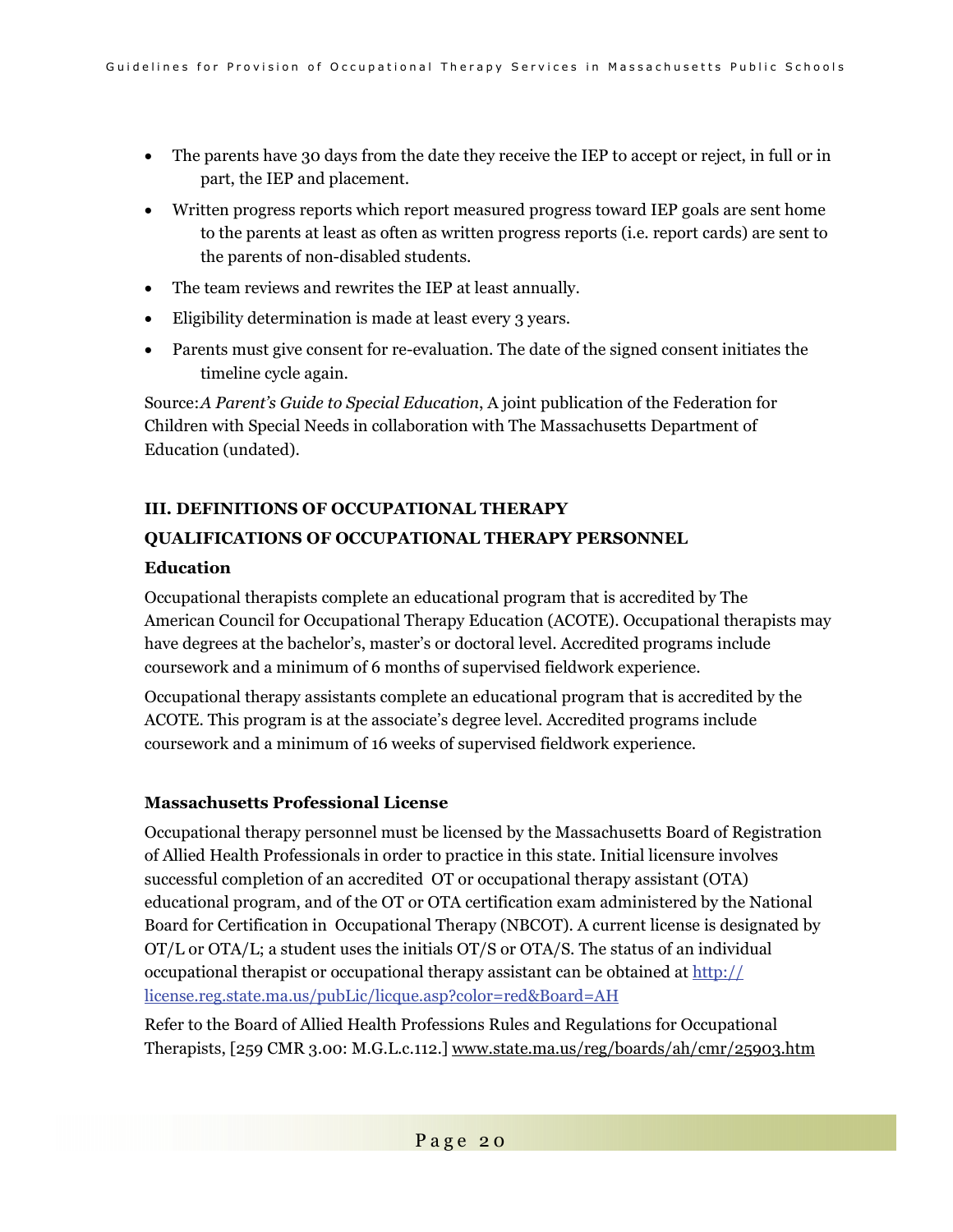#### **National Board Certification in Occupational Therapy (NBCOT)**

All licensed personnel must pass the NBCOT exam. Continued national certification is optional and requires evidence of continuing education in occupational therapy practice through professional development activities. Therapists who use the credentials registered occupational therapist (OTR) or certified occupational therapy assistant (COTA) indicate that they are certified through NBCOT [www.nbcot.org].

#### **Additional Qualifications**

### *The additional qualifications described below are not essential for licensure or certification.*

Occupational therapists may choose to obtain specialty certification in addition to the basic requirements. Specialty certifications can be granted to qualified applicants by AOTA, such as board certification in pediatrics (BCP) and neuroscience (BCN). In addition, therapists may obtain specialty certification such as SIPT certification or NDT certification. SIPT certification is granted to those who earn qualifications to administer the Sensory Integration and Praxis Tests (SIPT). NDT certification indicates completion of advanced training in neurodevelopmental treatment techniques.

#### **DEFINITION OF OCCUPATIONAL THERAPY**

Occupational therapists and occupational therapy assistants focus on enabling people to engage in daily life activities that they find meaningful and purposeful (*American Journal of Occupational Therapy, 56,* 609-639, 2002).

#### **DEFINITION OF OCCUPATIONAL THERAPY IN THE SCHOOL SETTING**

Massachusetts uses the definition of occupational therapy as outlined under IDEA. According to IDEA, occupational therapy is a related service that is designed to assist a child with a disability to benefit from special education. It covers services provided by a qualified occupational therapist and includes:

- 1. Improving, developing, or restoring functions impaired or lost through illness, injury, or deprivation;
- 2. Improving ability to perform tasks for independent functioning if functions are impaired or lost; and
- 3. Preventing, through early intervention, initial or further impairment or loss of function.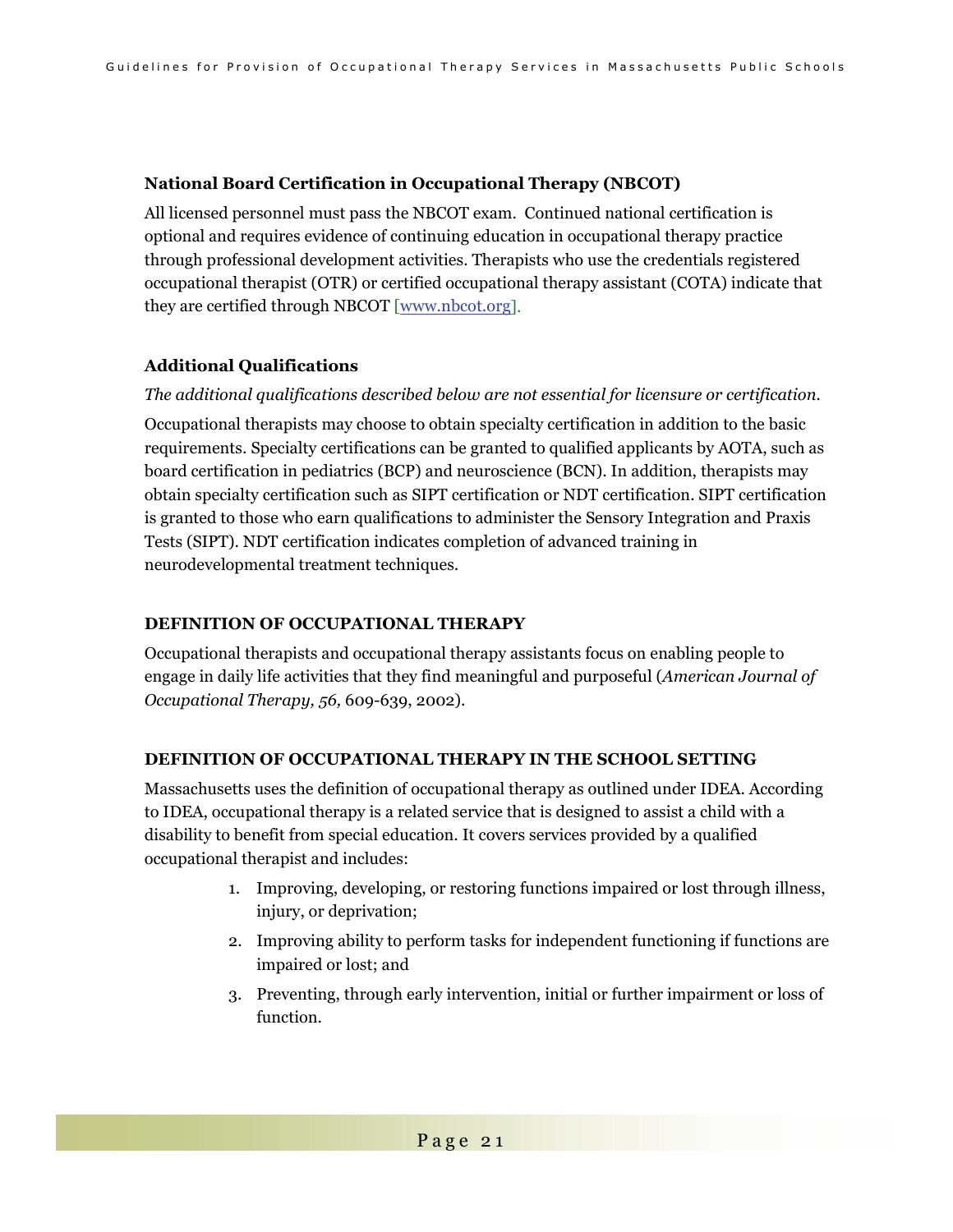#### **OCCUPATIONAL THERAPY SERVICES UNDER AN EDUCATIONAL MODEL**

Occupational therapy provided in a public school setting differs from services in other settings in two ways: eligibility for services and service provision.

- 1. Eligibility: In order for a student to be considered for occupational therapy services in the public school setting the following conditions must be met:
	- a. Presence of an eligible disability as outlined by Chapter 28 (CMR  $28.02(7)$ .
	- b. The disability must interfere with the student's participation in school activities.
	- c. Services provided by special education personnel are not adequate to permit participation without the related service of occupational therapy.
- 2. Service Provision: Occupational therapy services are required to be provided in the least restrictive environment (LRE). This means that to the extent possible, the student must remain in the general education environment with peers who do not require special education services.

The OT service provider must consider all possible avenues that facilitate school participation and choose service options that are, to the extent possible, in the least restrictive environment.

### **OCCUPATIONAL THERAPY PRACTICE FRAMEWORK: DOMAIN AND PROCESS** *(American Journal of Occupational Therapy, 56,* 609-639, 2002.)

The Occupational Therapy Practice Framework was adopted by the American Occupational Therapy Association in May 2002. It outlines the scope of OT practice and replaces other documents that outline OT practice in terms of domain and process.

- 1. Domain: The focus of occupational therapy is on engagement in occupation to support participation in contexts. Occupational therapy facilitates participation in meaningful activities. In the public school, the context consists of all of the environments where children engage in activity. In understanding this *engagement in occupation*, the OT service provider considers the following areas:
	- a. Performance in areas of occupation including: activities of daily living (ADL), instrumental activities of daily living (IADL) (activities that involve interacting with the environment or others such as care of the student work space), education, work, play, leisure, and social participation.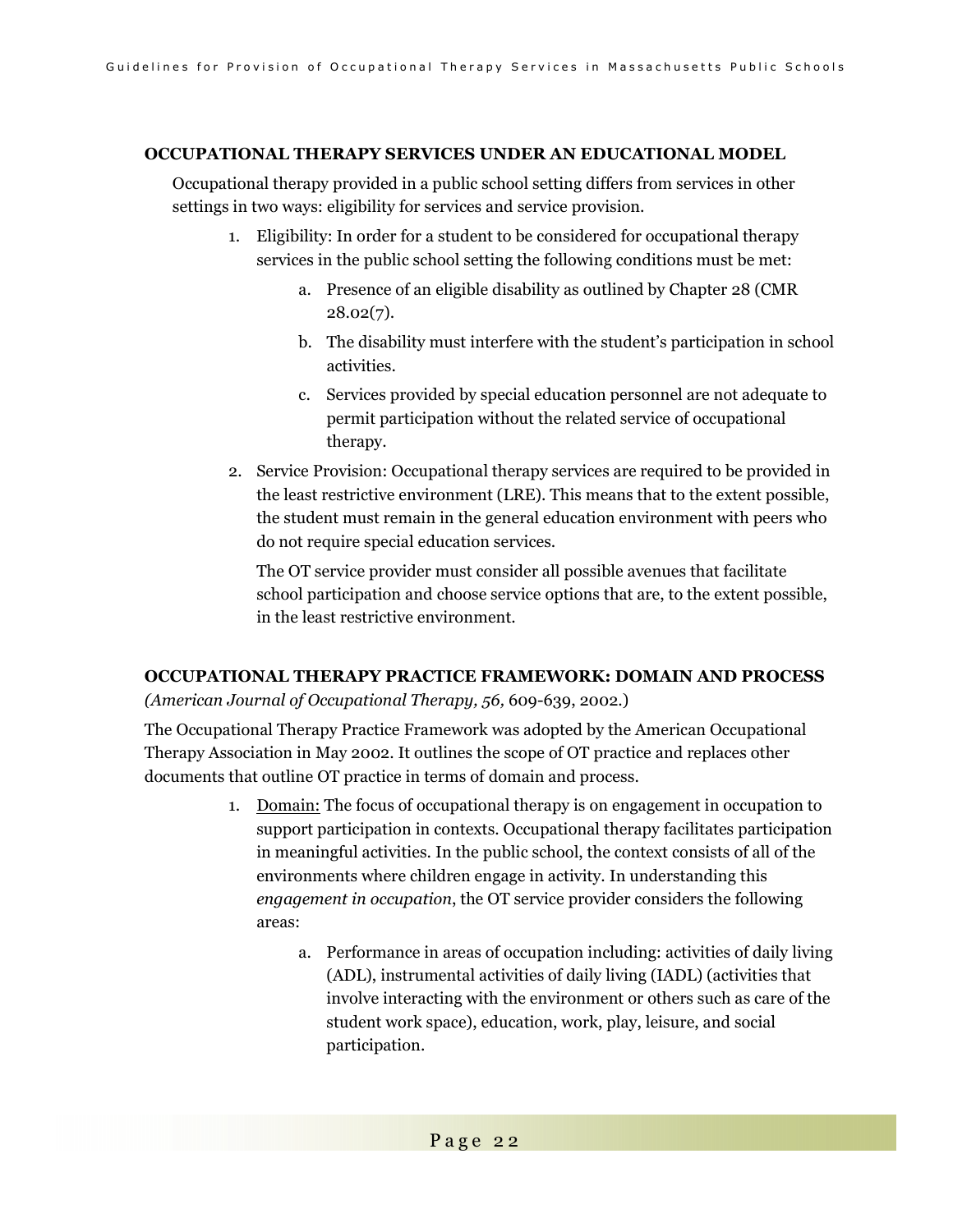- b. Context: cultural, physical, social, personal, spiritual, temporal, and virtual.
- c. Performance patterns: habits, routines, roles.
- d. Activity demands: materials and their properties, space demands, social demands, sequencing and timing, required actions, required body functions and structures.
- e. Performance skills: motor, process, and communication/interaction.
- f. Client factors: body structures and functions (e.g. musculoskeletal, sensorimotor or neuromuscular status)

2. Process: Occupational therapists engage in evaluation, intervention, and assessment of outcomes, which focus on facilitating engagement in occupation. This is a collaborative process that occurs in the school, between the student, family member, teacher, and other members of the school team.

a. Evaluations: Involve assessment of the factors that influence engagement in occupation. This includes all of the relevant areas outlined in section E.1. above; the domain of practice. The focus of the evaluation is to outline the student's meaningful participation/fulfillment of expectations in student role and school context.

b. Interventions: Include planning, implementation, and review. The focus of the occupational therapy intervention is to facilitate participation in meaningful activities in order to support success in the student role.

- 1. Planning: The OT (or the OT in conjunction with the OTA) develops goals collaboratively with the team (student, family, educational team) relevant to the students priorities and concerns regarding engagement in occupations; determines level of service delivery (i.e. frequency, duration, location within or outside of the regular education setting; offers consultation); selects outcome measures; considers discharge needs; and makes recommendations as needed.
- 2. Implementation: Although much of the planning is done collaboratively with the team, it is the responsibility of the OT service provider to choose the best approach to address the goal(s). This includes selection of frame of reference and intervention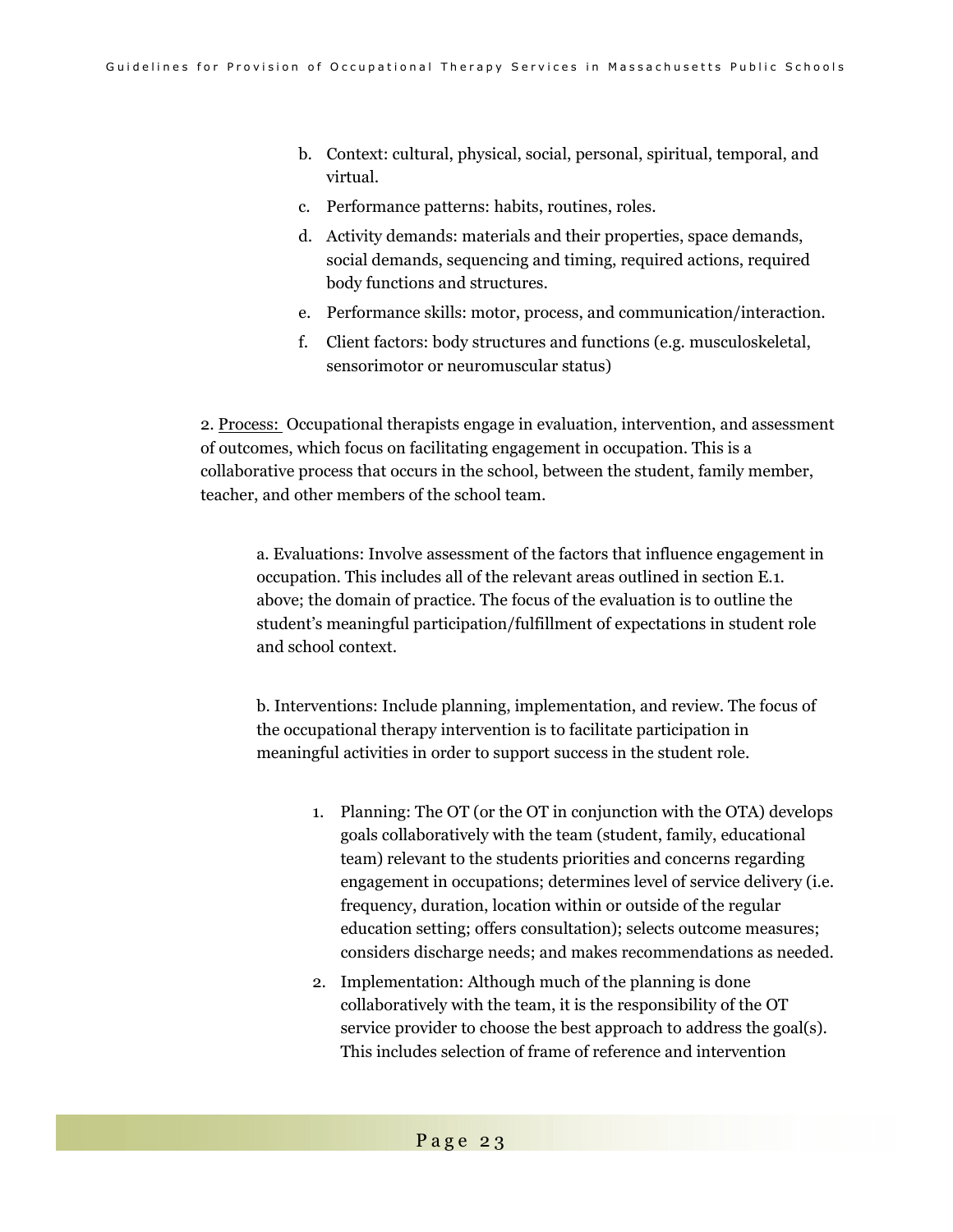approach (es). The OT service provider may use a variety of approaches and is responsible for monitoring the student's responses.

- a. Intervention approaches include *create/promote*, *establish/ restore*, *maintain, modify*, and *prevent*. The approach is selected dependent on the desired outcome.
- b. Interventions are guided by theoretical frames of reference. Types of interventions include therapeutic use of self, use of occupations and activities (includes occupation-based activity, purposeful activity, and preparatory methods), consultation, and educational processes.
- 3. Review: The therapist continually evaluates the intervention effectiveness and the student's progress toward agreed upon outcomes. The expected result of the intervention involves engagement in occupation to support participation.

#### **OCCUPATIONAL THERAPY CODE OF ETHICS**

Occupational therapists and occupational therapy assistants practice under the guidelines of the Occupational Therapy Code of Ethics (American Occupational Therapy Association, 2000). The Code of Ethics is a set of values and principles used to promote and maintain high standards of occupational therapy practice. The following examples highlight the ways in which the Code of Ethics applies specifically to school practice. The Code of Ethics supports the need for continual professional development in order to remain current on the application of the laws and regulations that govern school practice, as well as the policies and research that support best practice. Practitioners must update their competencies and practice within their areas of expertise. Service decisions are made in an equitable manner without regard to the recipient's background or available resources. The occupational therapist has an ethical responsibility to disclose to the family all areas of identified need, even if the area of need does not fall under the responsibility of the public school. The therapist may make suggestions for referral to adjunct services, including private occupational therapy, for the family to seek privately. These adjunct services would not be covered by the public school if they do not meet a school participation need. The reader is referred to website: www.aota.org for the most complete and up to date information on the Code of Ethics.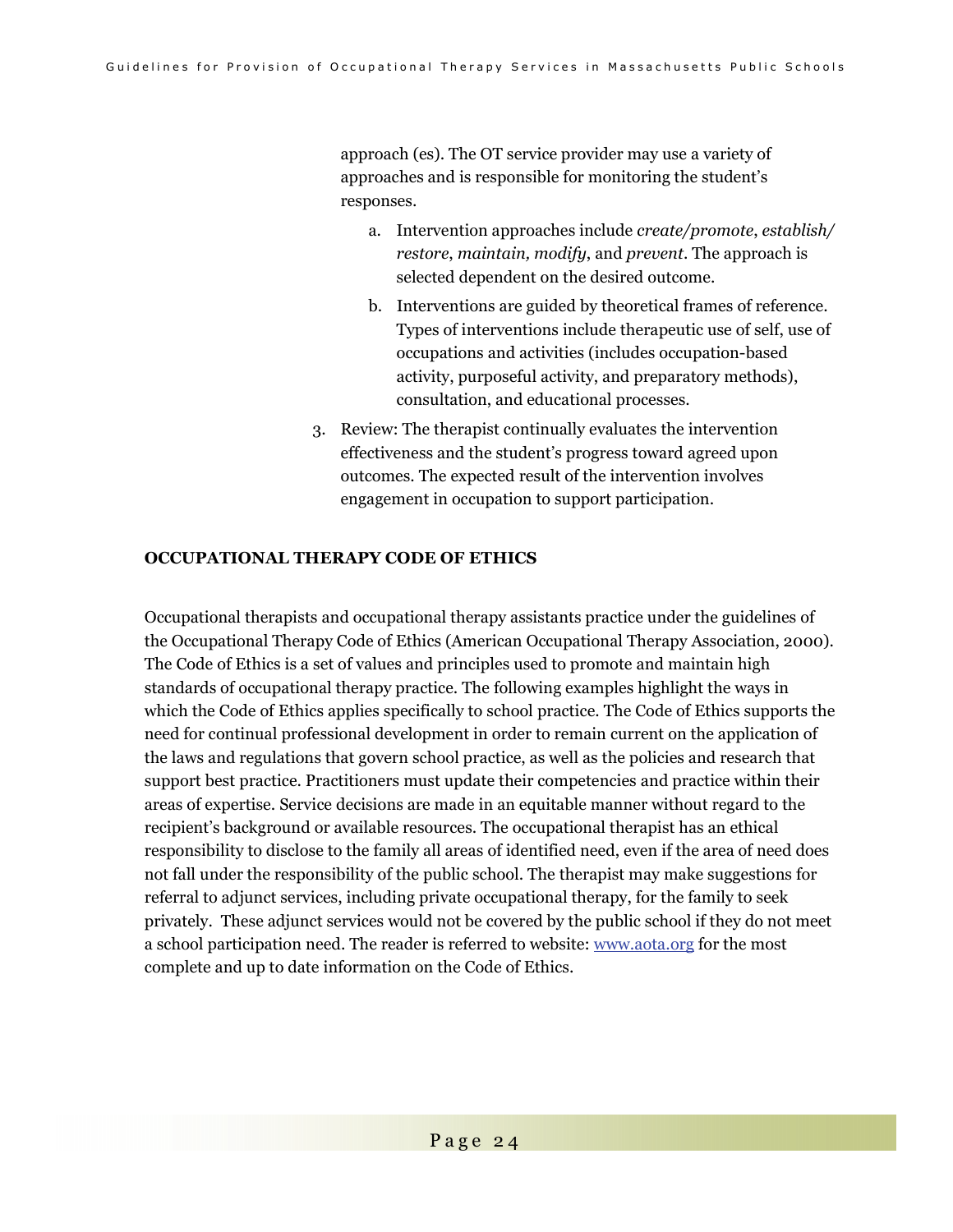#### **EVIDENCE-BASED PRACTICE**

IDEA 2004 stresses *evidence-based practice,* stating that selection of assessment tools and interventions must be based on peer-reviewed research to the extent practicable.

As stated in the *No Child Left Behind Act of 2001,* "Federally funded education programs or practices must be based on evidence that validates their usefulness in achieving the stated outcome specified in the law."

*Evidence-based practice* requires teams to consciously and critically use the best current evidence, or research, in making decisions. The following steps are followed in order to meet this requirement:

- 1. Identify the problem/question
- 2. Search for information or evidence in the literature
- 3. Critically appraise the evidence and determine whether it is useful
- 4. Use these findings in student intervention

*Evidence-based practice* relies on clinical reasoning as well as findings from research. Strong evidence or research is not always available to support occupational therapy interventions. Evidence can be built through the use of effective documentation. Writing measurable goals and objectives and collecting data on outcomes can contribute to that evidence. These data can provide an objective window by which to examine the effectiveness of goals and interventions used and take action where it is needed. Use of evidence-based practice will, ultimately, result in clearer decision making for entrance and exit criteria, and the ability to show more clearly and objectively whether or not the intervention was effective. *Chapter V of this document contains information regarding writing and collecting data on measurable goals and objectives.* 

# **IV. ROLE OF OCCUPATIOINAL THERAPY IN THE SCHOOL SETTING AS A RELATED SERVICE**

Occupational therapy in the public school is one of several related services specified under IDEA. A related service, under this provision, is one that may be required to assist children to benefit from special education. In Massachusetts, occupational therapy may be a single service when it is necessary to access the general curriculum, and is then considered *special education*. Occupational therapy may also be indicated under section 504 of the Rehabilitation Act as a service to support students with a qualifying disability to access and participate in their educational environment when not eligible under special education.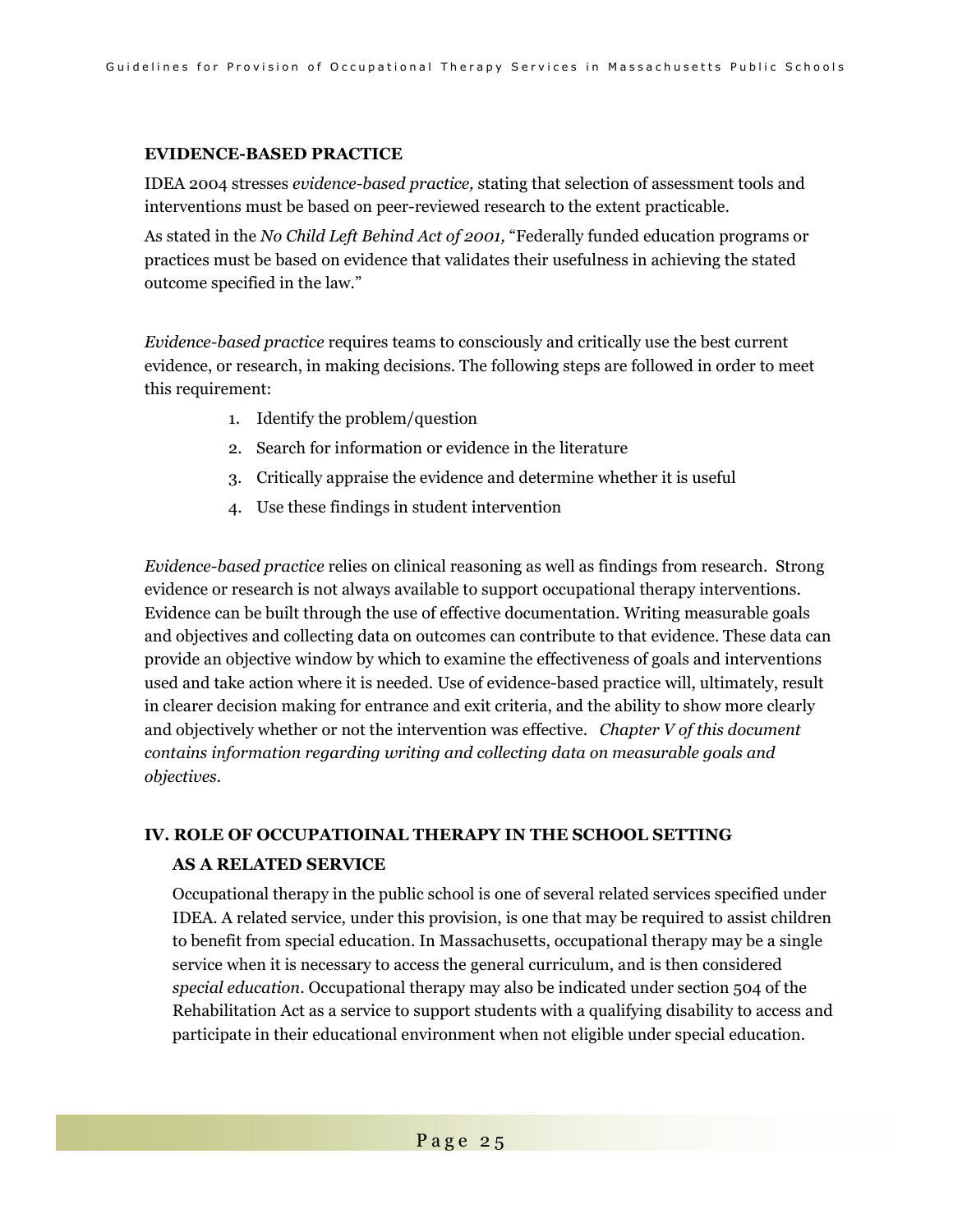### **AS AN OCCUPATIONAL THERAPIST**

- Assessment of factors that contribute to participation within the school environment, including the student's performance of tasks (or ability to perform tasks), the activity demands, and the environmental context
- Collaboration and communication with other members of the student's educational team including the family
- Collaborative participation in team meetings relevant to supporting the student with identified special needs within the school or community environment (IEP or 504 Plan). This includes participation in the decision making process for determination of educational need, options for service delivery, and for termination of services.
- Collaboration with the educational team, including the family, to develop educationally relevant, measurable, and observable goals and objectives
- Planning and implementing occupational therapy intervention programs that meet the specific goals and objectives as stated in the IEP
- Provision of training to members of the student's educational team for implementation and/or carryover of student programs
- Planning and implementing accommodations as outlined in the IEP or 504 Plan
- Documentation, including instructional support/pre-referral and referral activities, evaluation reports, intervention notes, progress notes, consultation notes, and summaries for IEP meetings
- Participation in the decision-making process and implementation for use of assistive technology
- Participation in the routine management of the occupational therapy program and materials
- Supervision of certified occupational therapy assistants
- Supervision of OT or OTA fieldwork students

The occupational therapist may also participate in the following:

- Information sharing through in-service training or workshops
- Meetings and activities associated with the participation of students in the general education program.
- Comprehensive system-wide screenings including pre-school or kindergarten screening.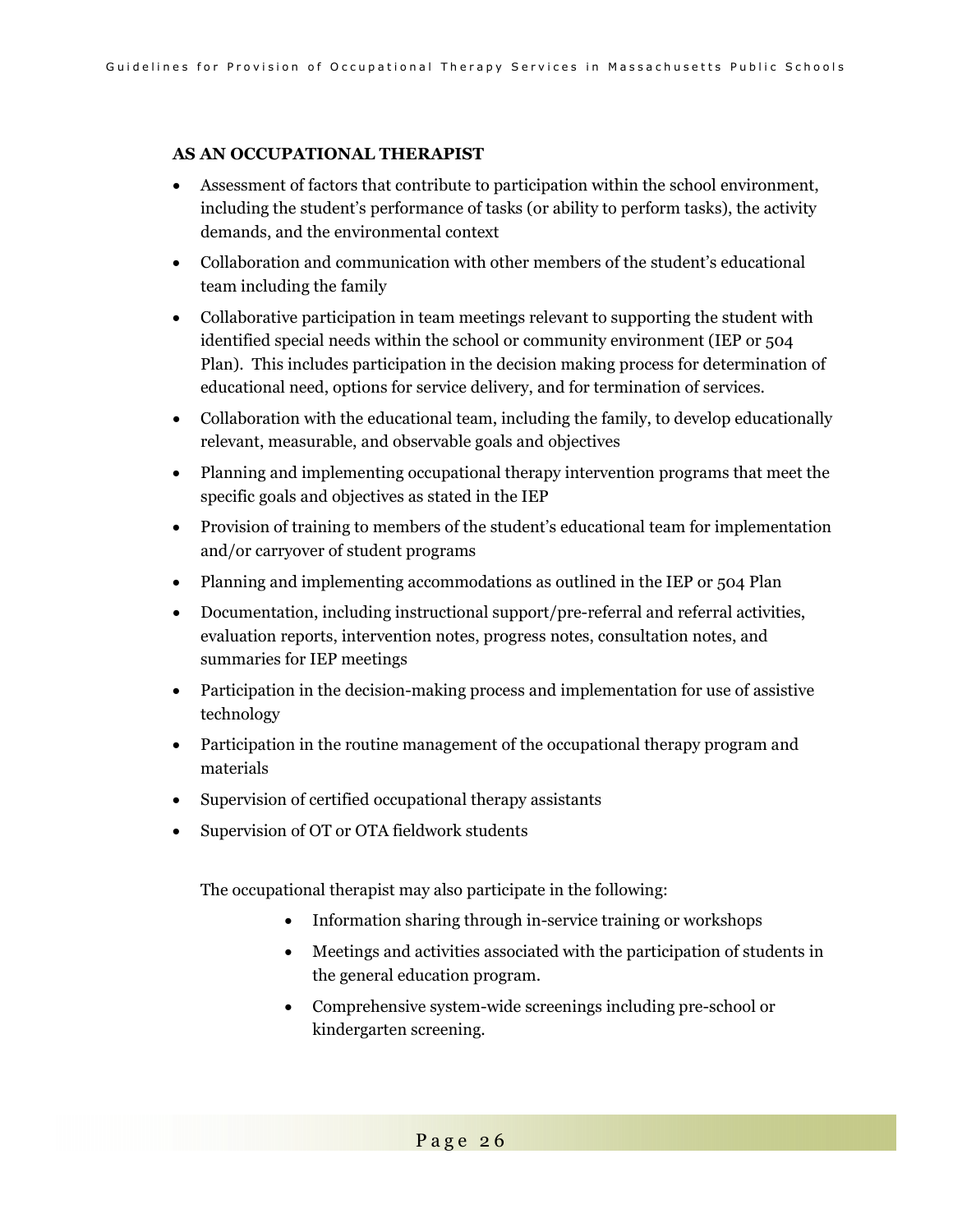- General education initiatives such as curricular decision-making.
- Coordination of occupational therapy or related service programs.

### **AS AN OCCUPATIONAL THERAPY ASSISTANT**

- Planning and implementing occupational therapy intervention programs in collaboration with the supervising occupational therapist
- Planning and implementing accommodations as outlined in the IEP or 504 Plan in conjunction with supervising occupational therapist
- Provision of training to members of the student's educational team for implementation and/or carryover of student programs
- Collaboration and communication with other members of the educational team
- Participation in team meetings relevant to supporting the student with identified special needs within the school or community environment (IEP or 504 Plan)
- Participation in instructional support/pre-referral activities that do not involve screening or evaluation
- Development and use of adapted materials that enable the student's school participation
- Documentation of student intervention notes and attendance
- Documentation of progress reports and annual summaries in conjunction with supervising occupational therapist
- Contribute to the collection of evaluative data in the re-evaluation process (but not the initial evaluation) as deemed appropriate by the supervising occupational therapist
- Communication with the supervising occupational therapist about caseload and intervention programs
- Collaboration with educational staff regarding implementation of student intervention programs
- Participation in the routine management of the occupational therapy program and materials
- Supervision of OTA fieldwork students and paraprofessionals such as classroom aides in carrying out occupational therapy programs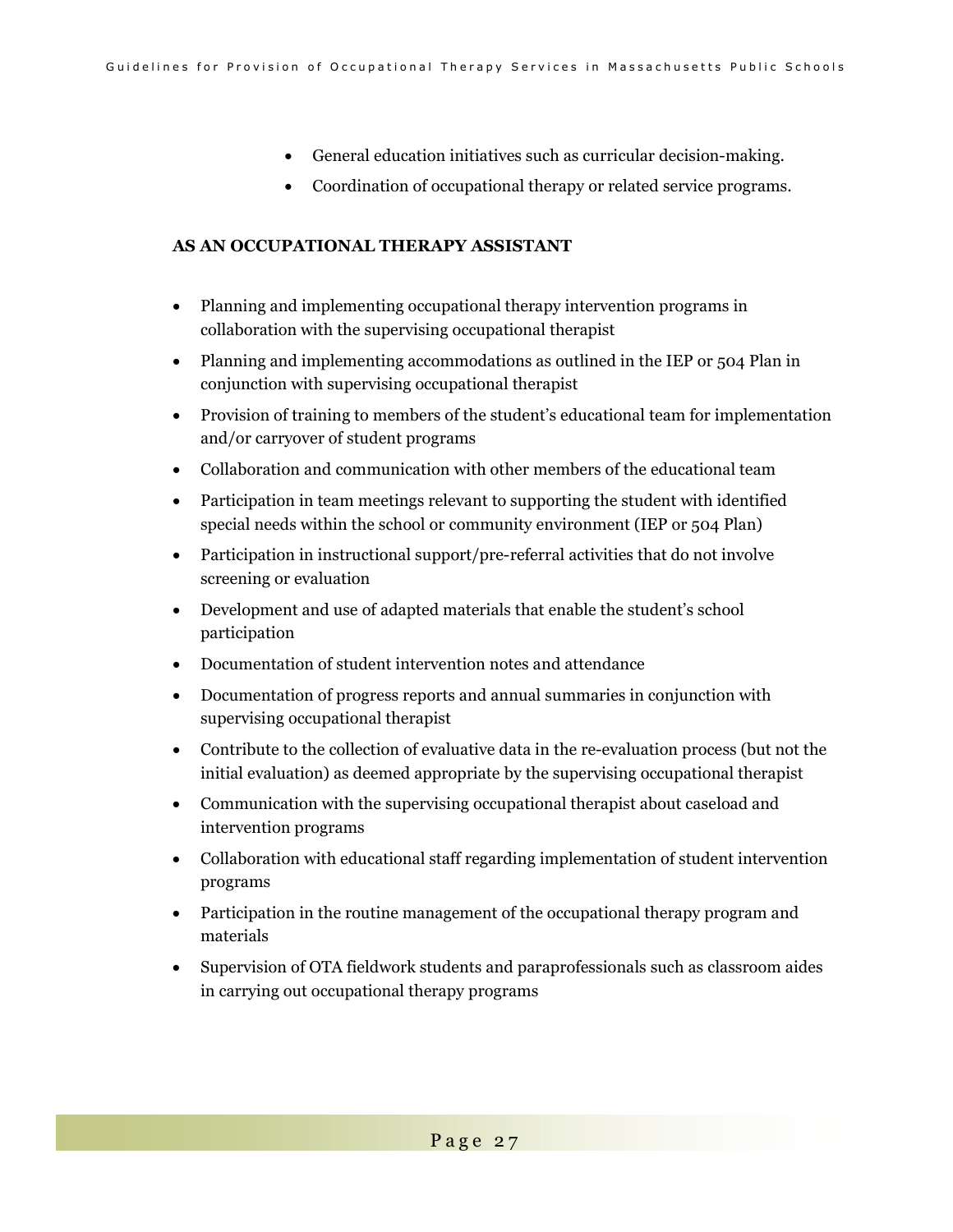### **IN THE COLLABORATIVE EDUCATIONAL TEAM PROCESS**

Collaboration is an interactive process by which team members of diverse backgrounds and experience come together to generate creative solutions to mutually defined problems. In this process, all members have an equal voice and responsibility for accomplishing the mutually agreed upon solutions. (Idol, 2000) According to IDEA (300.321) and Massachusetts Chapter 28 (CMR 28.00), the team includes the parent or guardian, student aged 16, a regular education teacher (if the child is, or may be, participating in the regular education environment), a special education teacher, a representative of the school district who is knowledgeable about the availability of resources of the public agency, and related service providers such as occupational therapy. Together the team discusses evaluation results, determines eligibility, develops or modifies an IEP, or determines placement (CMR 28.02).

The responsibilities of occupational therapy in this process include:

- 1. Information sharing.
- 2. Participation in the decision-making process regarding the need for special education services, program planning, and implementation of educational plans. Decisions are made by the team rather than any individual.
- 3. Shared responsibility for the student's educational progress.
- 4. Shared responsibility for the implementation of IEPs.
- 5. The OT and OTA work collaboratively with other educational team members for all aspects of the decision making and program implementation process.

#### **OTHER OT ROLES**

In addition to services that are mandated by individual student need, the OT service provider has unique knowledge and skills that can contribute to the development of programs that can benefit all students. Examples may include:

- Consultation regarding curricular development, content and sequencing
- Staff and parent training
- Environmental design and access issues
- Universal design and use of technology in the classroom
- Recommendations regarding materials, equipment and furniture
- Programs contributing to the social-emotional well-being of the student population, such as violence prevention, bullying prevention, promoting positive self-esteem, health and fitness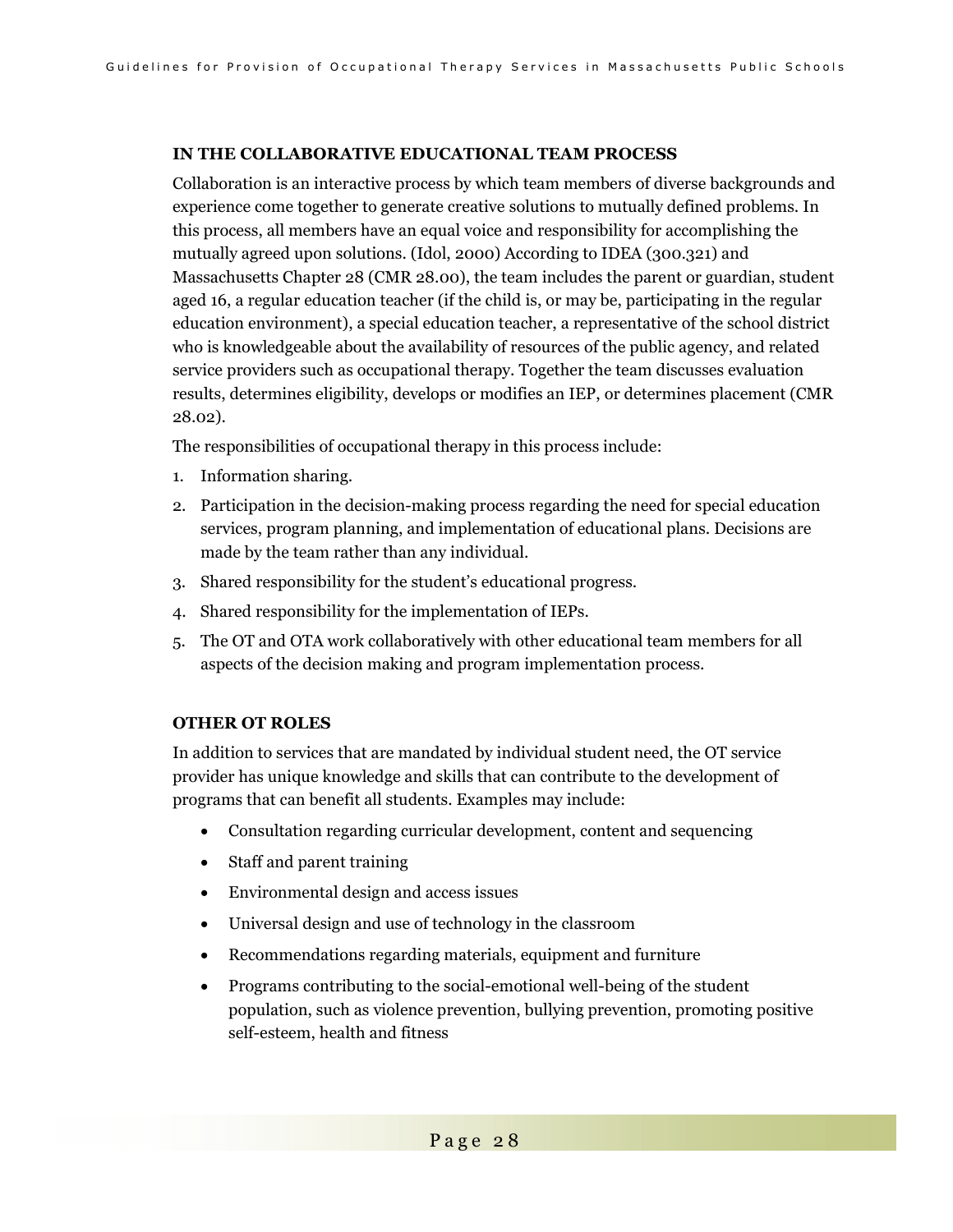- Contributing to the development of vocational programming, positive behavioral supports, and transition to adulthood
- Contributing to an effective District Curriculum Accommodation Plan (DCAP) to help meet the needs of diverse learners in the general education environment
- Contributing to transition planning from early childhood to adulthood

The above activities, including specific student mandated services, encompass the broad scope of OT practice as defined by the AOTA OT Practice Framework.

### **V. STUDENT RELATED OCCUPATIONAL THERAPY SERVICES**

### **"The question that requires an answer is not, 'Does Johnny need occupational therapy in school?'…"** but rather,

"Does an occupational therapist's knowledge and expertise provide a needed component of Johnny's program that will achieve identified outcomes?" (Muhlemhaupt, 1998).

#### **INSTRUCTIONAL SUPPORT/PRE-REFERRAL**

The school-based occupational therapist can play an important role in the instructional support/pre-referral process. The purpose of this process is to provide students with the supports necessary to meet their needs within the regular education setting prior to initiating the IEP/SPED process. In many cases, this level of support may be sufficient to meet the student's needs, and a referral for assessment through special education may not be necessary. Therapists possess skills, using the AOTA Practice Framework, to analyze performance in areas of occupation, client (child) factors, activity demands, and context. This analysis enables the therapist to make recommendations for strategies to address the student's educational needs. The occupational therapist's ability to consider the interrelationship of all these factors on the child's educational performance can bring a unique perspective to this process.

The chart below demonstrates how the analysis of issues in any of the domains of occupational therapy practice might lead to a specific strategy to support the student need. It is this analysis that helps to determine the strategy recommended.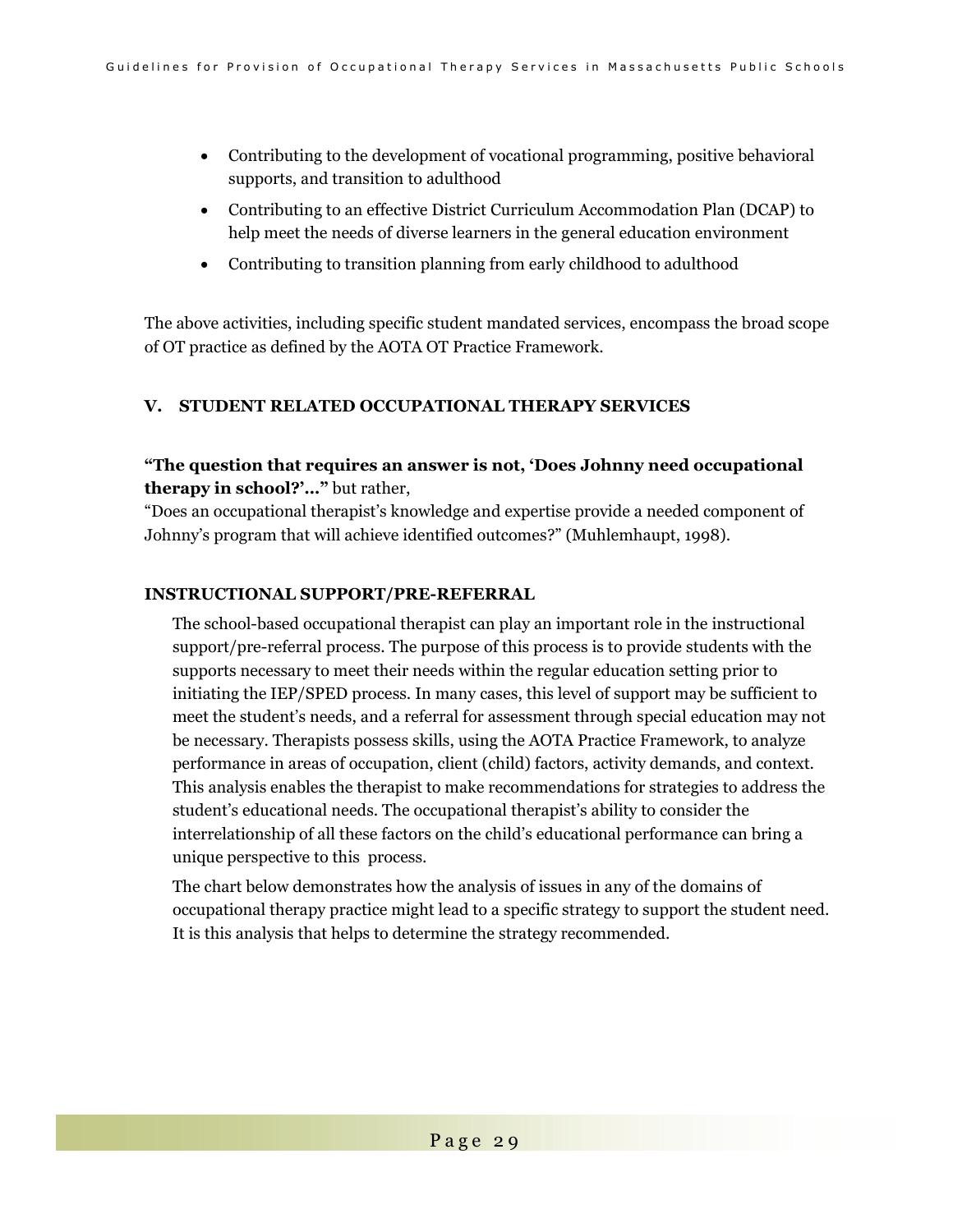| Occupation                                    | Domain                       | Concern                                                                                                                                                                                                          | Strategy                                                                                                                                                                                                                                                                                                                                                                                                                                                                                                                                                                             |
|-----------------------------------------------|------------------------------|------------------------------------------------------------------------------------------------------------------------------------------------------------------------------------------------------------------|--------------------------------------------------------------------------------------------------------------------------------------------------------------------------------------------------------------------------------------------------------------------------------------------------------------------------------------------------------------------------------------------------------------------------------------------------------------------------------------------------------------------------------------------------------------------------------------|
| Turn taking during small<br>group activity    | Child Factor                 | Impulsivity and short attention<br>span limits ability to wait turn,<br>tive behaviors                                                                                                                           | -Have an adult provide tactile cue to shoulder as a re-<br>minder of need to attend and to wait.<br>results in 'off task' and/or disrup-Set up reward system for successful turn taking<br>-Provide a tangible marker to indicate turn to<br>speak. For example the student can speak when<br>the picture is passed to his or her hands.                                                                                                                                                                                                                                             |
|                                               | <b>Activity De-</b><br>mands | Task requires lengthy turn for<br>each student                                                                                                                                                                   | -Adapt/modify task so that turns are shorter<br>-Give student a job to do related to the activity,<br>such as recording the responses of others or keeping<br>score so that he or she is engaged throughout the activ-<br>ıty<br>-Provide another activity or fidget object while waiting<br>for next turn                                                                                                                                                                                                                                                                           |
|                                               | Context<br>Environment)      | Distracted by other groups<br>nearby and by books and other<br>materials within easy reach of<br>group activity area                                                                                             | -Position location of small group in least 'busy' area of<br>classroom, away from other students and material                                                                                                                                                                                                                                                                                                                                                                                                                                                                        |
| <b>Sharing Materials</b>                      | Child Factor                 | Takes materials from peers with-<br>out asking and hoards materials,<br>refuses to share with peers                                                                                                              | -Start with allowing the student to have own materials<br>or begin by sharing with only one other student<br>-Teach, post and review rule of sharing individually and<br>as a class<br>-Set up chart/reward system for appropriate sharing<br>-Model how to share, including use of words                                                                                                                                                                                                                                                                                            |
|                                               | <b>Activity De-</b><br>mands | Limited number of materials<br>requires greater amount of shar-<br>ing and disrupts the productivity<br>of independent work time for<br>student and others in class                                              | -Provide own set of materials for certain independent<br>work tasks<br>-Use timer for use of materials before passing<br>-Begin with smaller groups or pairs so that the student<br>can practice structured turn taking<br>-Explain clear rules for sharing at the beginning of each<br>activity through the use of social stories                                                                                                                                                                                                                                                   |
|                                               | Context<br>Environment)      | from teacher desk making moni-<br>toring of sharing more difficult                                                                                                                                               | Student is in desk cluster farthest-Reposition student in desk cluster close to teacher<br>desk/area of instruction<br>-Have fewer peers in the student's desk cluster so that<br>turn taking is more manageable                                                                                                                                                                                                                                                                                                                                                                     |
| <b>Respecting Personal Space</b><br>of others | Child Factor                 | Unaware of personal boundary<br>guidelines, tends to get in peers'<br>space                                                                                                                                      | -Teach appropriate personal space - use strategy such<br>as 'arms length' or practice with and then visualize hula<br>hoops around each person<br>-Provide each student with own space such as the use of<br>mats during meeting time                                                                                                                                                                                                                                                                                                                                                |
|                                               | Activity De-<br>mands        | ing in unintentional and unex-<br>pected physical contact with<br>peers<br>2. Classroom routine involves an<br>free to use all spaces for learning<br>activities. It is not clear to the<br>student where to be. | 1. Activities require movement of Select movement to music activities with controlled/<br>limbs and bodies to music result-structured movements rather than generalized or ran-<br>dom movements.<br>-Determine personal space boundaries prior to each<br>activity with tangible markers such as tape or a mat<br>specific to that activity<br>-Designate spaces within the room that that can be<br>open concept so that students are used for specific activities. For example, have separate<br>desks available for all students who cannot work on<br>unstructured table space. |
|                                               | Context<br>Environment)      | Students seated randomly on<br>carpet for circle time                                                                                                                                                            | -Provide carpet squares or other boundaries at circle<br>time<br>-Perform some activities seated in chairs rather than on<br>rug                                                                                                                                                                                                                                                                                                                                                                                                                                                     |

### *Instructional Support Strategies - Example: Working Cooperatively with Peers*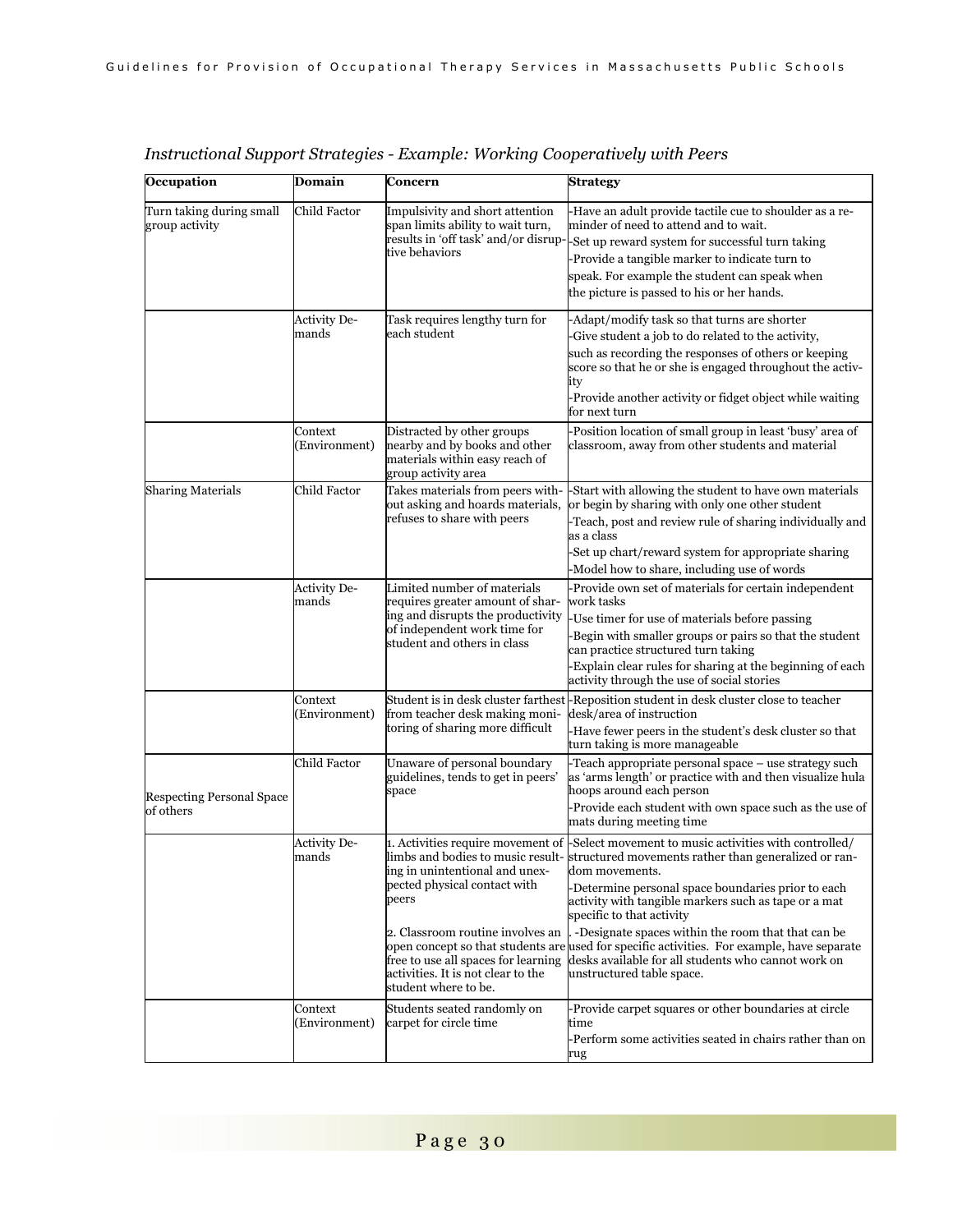| Occupation                                                              | Domain                   | Concern                                                                                                                                                                                             | <b>Strategy</b>                                                                                                                                                                                                                                            |
|-------------------------------------------------------------------------|--------------------------|-----------------------------------------------------------------------------------------------------------------------------------------------------------------------------------------------------|------------------------------------------------------------------------------------------------------------------------------------------------------------------------------------------------------------------------------------------------------------|
| Completing AM Child Factor<br>routine upon<br>arrival to class-<br>room |                          | Limited balance and fine motor skills<br>interfere with removing outer clothing<br>and putting personal belongings away                                                                             | -Instruct classroom staff to assist in those aspects of<br>specific tasks that the student is unable to perform<br>(ex. hooking zipper, putting on mittens)<br>-Place a chair in the coat area to allow the student<br>to sit when removing outer clothing |
|                                                                         | <b>Activity Demands</b>  | Multiple factors interfere with comple-<br>tion of routine such as:<br>insufficient time, given motor control<br>factors, and<br>too many students in the area to allow<br>enough room to negotiate | -Allow student to begin first or have staff assist with<br>the process.<br>-Reduce number of students in coat room at one time<br>by using a staggered schedule                                                                                            |
|                                                                         | Context<br>(Environment) | Coat room is a small area, hooks are<br>is in the middle on the top level, just<br>barely within reach                                                                                              | -Change location of hook to lower level at the end of t<br>located on two levels and student's hook he row of hooks for easier access and to allow the<br>student to use the wall for support when putting<br>belongings away                              |

### *Instructional Support Strategies - Example: Managing Clothing & Personal Belongings: Completing classroom routine*

### *Instructional Support Strategies - Example: Illegible Handwriting*

| Occupation               | Domain                   | Concern                                                | <b>Strategy</b>                                                                     |
|--------------------------|--------------------------|--------------------------------------------------------|-------------------------------------------------------------------------------------|
| Sitting<br>at Desk       | Child Factor             | <b>Postural Control</b>                                | <b>Seat Cushion</b>                                                                 |
|                          | <b>Activity Demands</b>  | Sitting too long at one time                           | Shorten writing sessions, provide breaks                                            |
|                          | Context<br>Environment)  | Desk/Chair Size                                        | Appropriate size desk/chair                                                         |
| Letter Formation         | Child Factor             | Pencil Grasp<br>Poor letter formation habits developed | Pencil Grip<br>Practice correct letter formation at home                            |
|                          | <b>Activity Demands</b>  | Materials: Pencil, Paper                               | Alter materials: size and type of writing implement,<br>line size and type of paper |
|                          | Context<br>Environment)  | Distracted by peers                                    | Change seating location for writing                                                 |
| <b>Writing Sentences</b> | Child Factor             | Spelling                                               | Provide word list                                                                   |
|                          | <b>Activity Demands</b>  | Organizational demands of assignment                   | Provide template/graphic organizer                                                  |
|                          | Context<br>(Environment) | Unable to see board                                    | Preferential seating near board                                                     |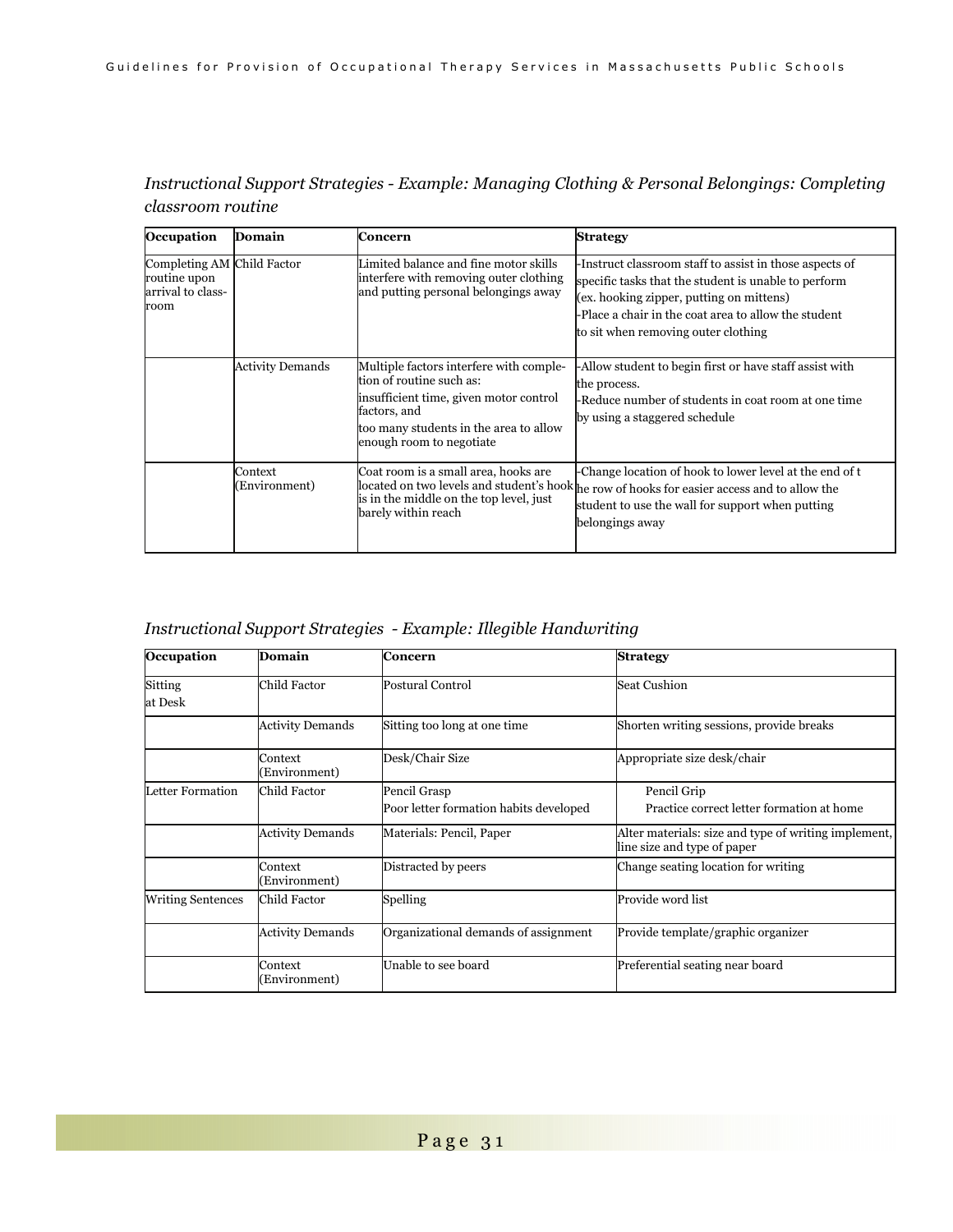This pre-referral process of providing instructional support may include a screening, done by the occupational therapist, to determine the next steps necessary to address the student's educational needs. A screening is a process of gathering information for the purpose of determining the need for formal evaluation. Based upon Massachusetts Board of Allied Health state licensure law, a screening may include observation in various settings (classroom, gym, cafeteria, playground, during transitions, or other locations), and interviews with teachers, parents, and/or other adults involved in the student's educational program. It also may include checklists and record review. The pre-referral process may result in recommendations for accommodations or strategies (instructional supports), or in a referral for a formal evaluation. (Jenkinson, Hyde & Ahmad, 2002).

### **EVALUATION**

The purpose of the school-based occupational therapy evaluation is to assist the team in determining eligibility for special education services and, once eligibility is determined, to provide information to assist the team in formulating an appropriate educational plan.

Special education law applies only to problems identified that interfere with the student's ability to participate in his or her school program. The OT evaluation must address educational reason(s) for referral. The OT evaluation typically utilizes a combination of observation, standardized testing, and non-standardized testing, to assess all areas of concern related to the student's performance in school. The results of the OT evaluation are used in conjunction with information from other team members to assist the team in determining eligibility and, if eligible, in developing the IEP.

**The evaluation process,** using the AOTA Practice Framework, is a two-step process. The first step is to develop an occupational profile. The second step involves the analysis of occupational performance.

Development of the Occupational Profile (step 1):

- 1. The first step in the evaluation process is to clearly identify the reason for referral, i.e. the difficulty the student experiences in his or her educational program that has resulted in a referral for an occupational therapy evaluation. The reason for referral guides the evaluation process. The outcome of the evaluation must address the reason for referral. The evaluation addresses all areas of suspected disability related to the reason for referral.
- 2. The following steps in the evaluation process are used to determine appropriate assessment tools and strategies. [AOTA Practice Framework note: This information constitutes the student's occupational profile]

Consider instructional support/pre-referral information

Conduct Record Review

 Interview teacher and other members of the school team as deemed appropriate Interview parent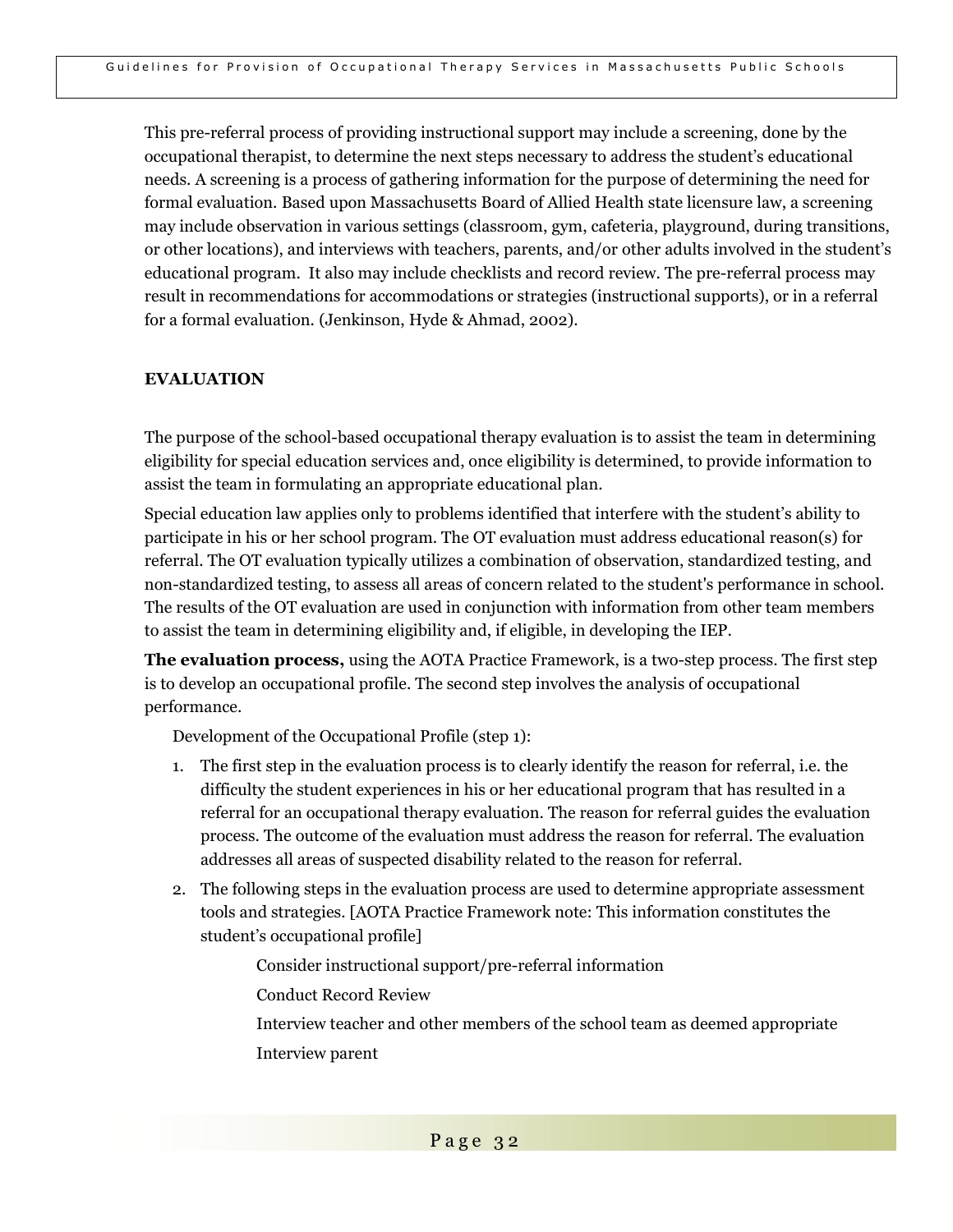The Analysis of Occupational Performance (step 2):

- 3. Observation of the student is a critical step in the evaluation process. The observation of the student centers on the reason for referral. The observation, therefore, should take place in the setting in which the student is experiencing the difficulty that resulted in the referral. Observation of the student involves an analysis of the interaction of the student's abilities, the activity demands, and the context in which they routinely occur as they contribute to the student's participation.
- 4. Standardized and non-standardized testing tools/strategies are selected based on all of the above information. Evidenced based practice also informs the selection of testing tools.
- 5. Interpretation of test results and generation of written report: Analysis of test results and occupational profile information contribute to the understanding of the student's strengths and weaknesses as they relate to the reason for referral. This information is presented concisely in the written occupational therapy evaluation report.
- 6. Areas identified as interfering with school participation are addressed through the special education process. Areas noted that do not interfere with school participation are acknowledged but not addressed through the special education process. Parents have the option of addressing these issues on their own outside of the school setting.

#### **The Evaluation Report**

The evaluation report is a written summary that addresses the reason for referral and provides information to assist the team in determining the presence or absence of a disability that may interfere with school participation. The report should also contain a detailed description of the student's needs, and the accommodations or strategies needed to enable the student to participate, i.e. explicit means for meeting the identified needs. Recommendations for related services are ultimately a team decision; specific service recommendations are not typically included in the written evaluation report, but are determined at the team meeting. There is currently no mandated format for the written evaluation report. A sample format is included in the Appendix. *All information contained in the evaluation is confidential.* 

### **Re-Evaluation**

The focus of the OT re-evaluation is to gather information to help determine the student's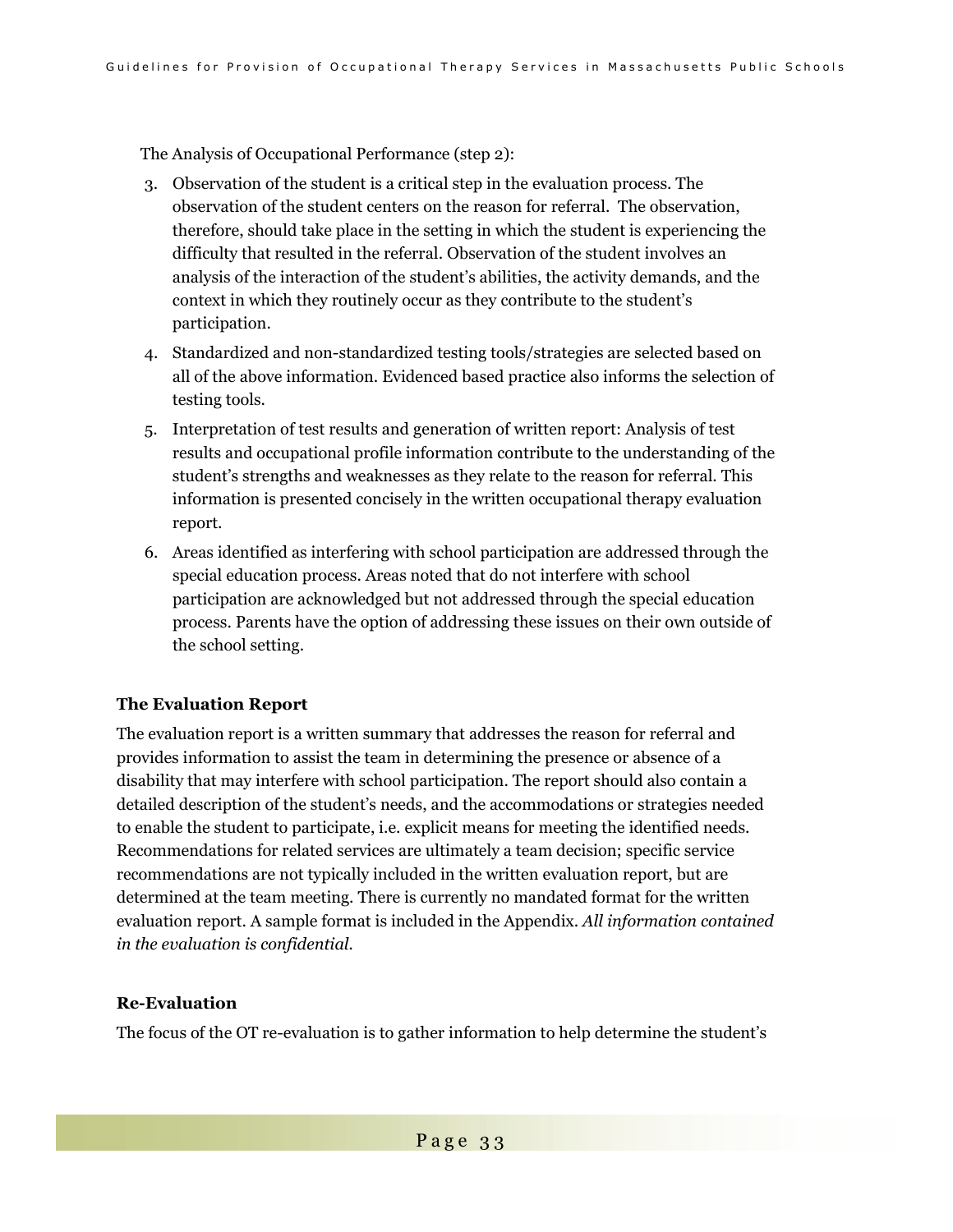continued need for OT services in order to participate in school. The re-evaluation includes a review of previous evaluation data, student progress toward educational goals, and other evaluation tools/strategies selected to aide in the decision-making process. Re-evaluations are conducted every three years. Section II.B.5. of this document provides information on the reevaluation process.

### **Independent Evaluations**

All results from assessments or from independent evaluations are used by the team to form the basis for decisions regarding the student's participation in special education and related services, including occupational therapy. The information from the independent evaluation has no greater weight than any other team evaluation. A strong independent OT evaluation addresses the student's performance in the educational setting considering the least restrictive environment (LRE) mandate. A credible evaluation includes, at minimum, observation of the child at school, interview of relevant team members, and consideration of past and current services.

### **PROGRAM PLANNING – Contributing to the development of the Individualized Education Plan (IEP)**

The occupational therapy service provider brings unique skills and perspectives to the team. As a member of the educational team the occupational therapy service provider collaborates on developing a plan to support the student's participation in school based on their knowledge of body structure and functions, child development, disability, and their impact on function. Decisions about occupational therapy intervention are part of this team process. The focus of the team collaboration is on the student's performance within the learning environment. The team develops and prioritizes the student's goals. The team then determines which team members can most effectively and efficiently help the student to achieve the goals in the least restrictive environment. The following question may help the team to determine the need for occupational therapy on the student's IEP: *Are the specialized services of the OT service provider essential for the student to meet his or her educational goals?* 

### **SERVICE PROVISION/INTERVENTION**

The team determines the level of service provision based upon the student's unique learning needs. The OT service provider selects the intervention approach. When considering services within the least restrictive environment (LRE) the team attempts to keep the student in the general educational environment with their non-disabled peers to the maximum extent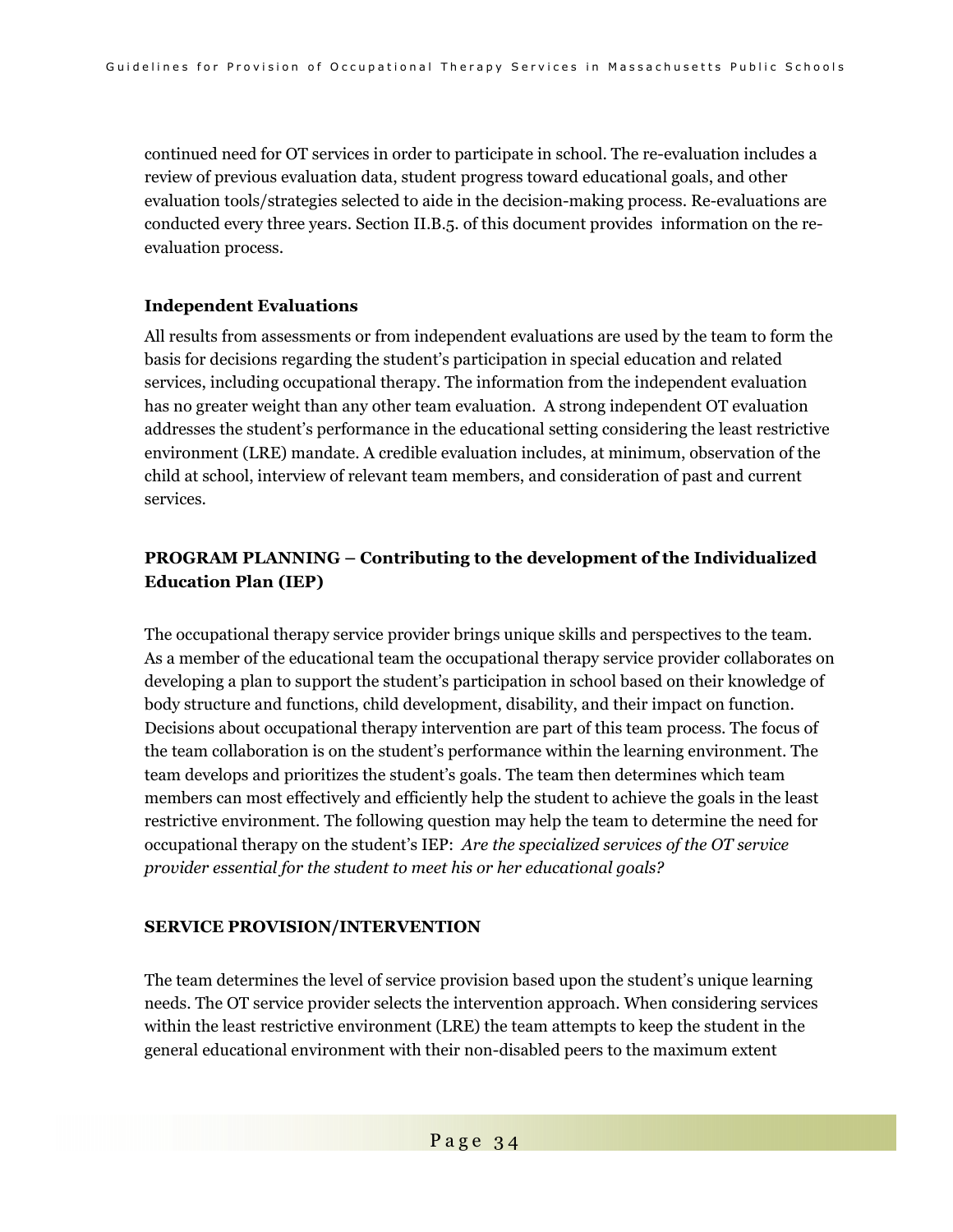possible. The IEP, therefore, does not design a curriculum, rather, the IEP designs the services that the student needs to enable them to make progress in the general curriculum, and to help them participate in school. [A *Parent's Guide to Special Education*, A joint publication of the Federation for Children with Special Needs and The Massachusetts Department of Education (undated). Teams may find it necessary to identify accommodations, modifications, or services to meet specific learning needs of student's with disabilities so that they are able to access the general education curriculum.

Occupational therapy intervention is recommended as a *related service* to special education when the team determines that the student requires OT to access the curriculum, participate, and make effective progress. When an IEP contains only related services (for example, OT), that service is considered *special education* in the state of Massachusetts. In this context occupational therapy goals are freestanding, but still written to facilitate the student's ability to access and participate in the general education curriculum. Whether occupational therapy is included in the IEP as a related service or as special education, the purpose of the intervention is to support the student within the general education environment whenever possible. Services should take place within the classroom whenever appropriate. When services occur outside of the general education setting, the reason for this removal must be explained on the Non-Participation Justification section of the IEP document.

OT intervention may be provided in a variety of ways. LRE must be considered when determining the type of intervention(s) for each individual student. The following descriptions are presented in order of least to most restrictive. Services can include any combination to best meet the student's educational needs. When providing direct services, the OT service provider must also engage in ongoing communication with teachers and other team members so that effective strategies can be incorporated into activities throughout the school day and progress can be monitored within the educational environment.

**1. Accommodation –** an accommodation is a support or service that is provided to help a student to fully access the general education curriculum or subject matter and demonstrate what he or she knows. An accommodation *does not change the content* of what is being taught (Nolet, V. & McLaughlin, M.J., 2000). Accommodations may include strategies or assistive technology. Some examples of strategies include adapting the environment (i.e. appropriate desk/chair size, preferential seating), adapting the materials (i.e. highlighting the left hand margin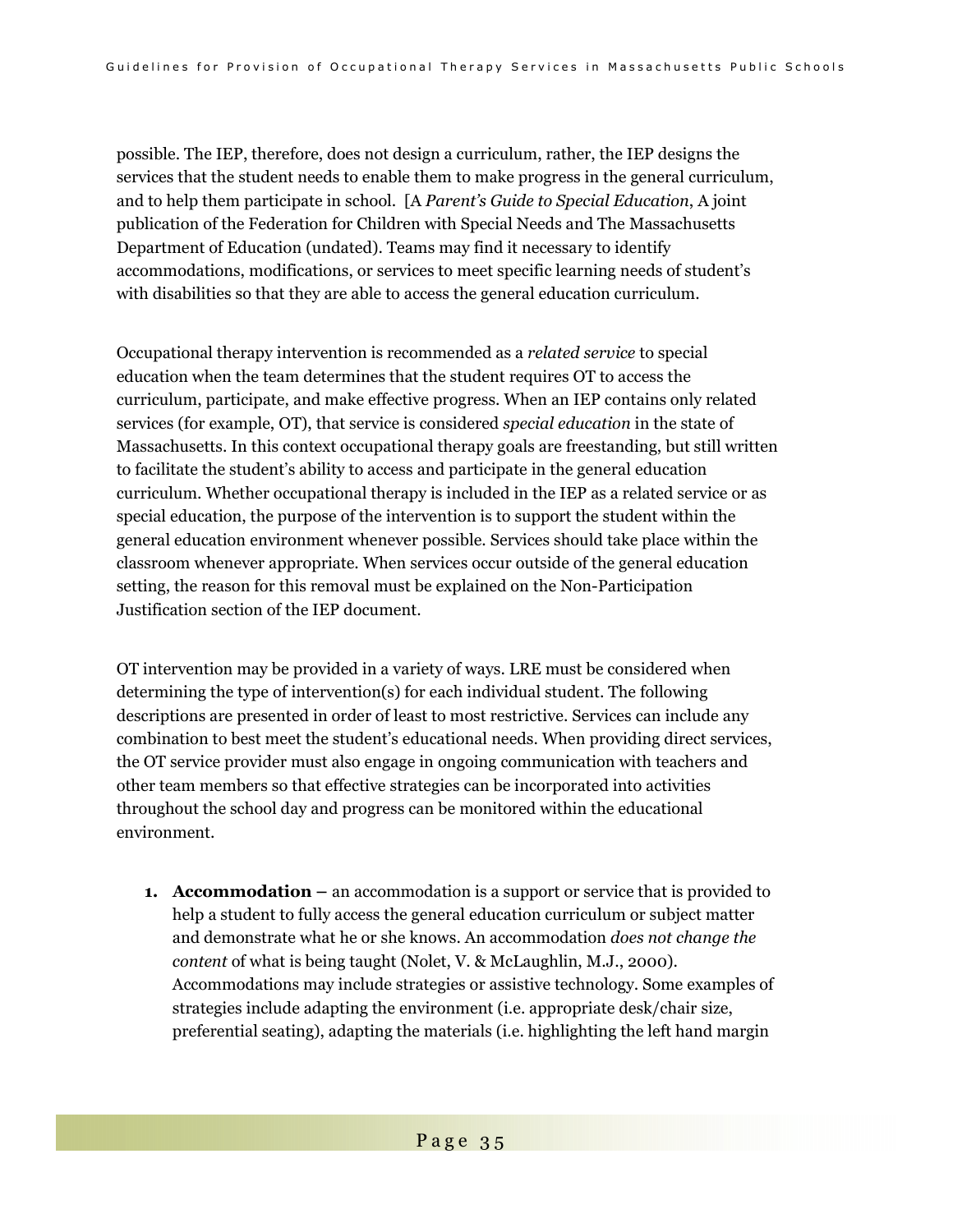of the paper, securing the writing paper to the desk), adapting the mode of instruction (ex. break down instructions and/assignments into smaller steps, provide written copies of lecture notes) or provision of a sensory diet. Assistive technology may range from low-tech such as a pencil grip to high-tech such as specialized software.

**2. Modification –** a modification is a *change to the general education curriculum* or other material being taught. The teaching strategies are modified so the material is presented differently and/or the *expectations of what the student will master are changed.* (Nolet, V. & McLaughlin, M.J., 2000). Examples of modifications that OT may recommend include reducing the amount of written work required or having the child tear paper rather than cut with scissors.

#### **3. Consultation (Section A of the IEP Service Delivery Page)**

Consultation, as defined in the IEP process, involves the OT service provider working with other school staff to assist the student in achieving his or her educational goals. When the OT service provider is listed on the IEP service delivery grid as responsible for addressing a particular goal, then the OT service provider is accountable for attainment of that goal. The *act* of consulting involves collaboration among team members who jointly determine an agreed upon method for achieving student goals. Examples of consultation include:

- Scheduled discussion between the teacher and the OT service provider to mutually decide the best way to integrate therapeutic interventions in the classroom and modify the environment.
- The OT service provider and other team members share information about the student's specific problems and ways they can be addressed in the educational setting.
- The OT service provider and parents work together to develop a method to support the students' school participation, such as homework completion.
- The OT service provider works with the paraprofessional to model and instruct in how to work with the student.
- The OT service provider works with the teacher, paraprofessional, and other team members on how to position the student for a variety of educational activities.
- The OT service provider and teacher discuss how the curriculum could be modified to accommodate the student's special needs and they create lesson plans together.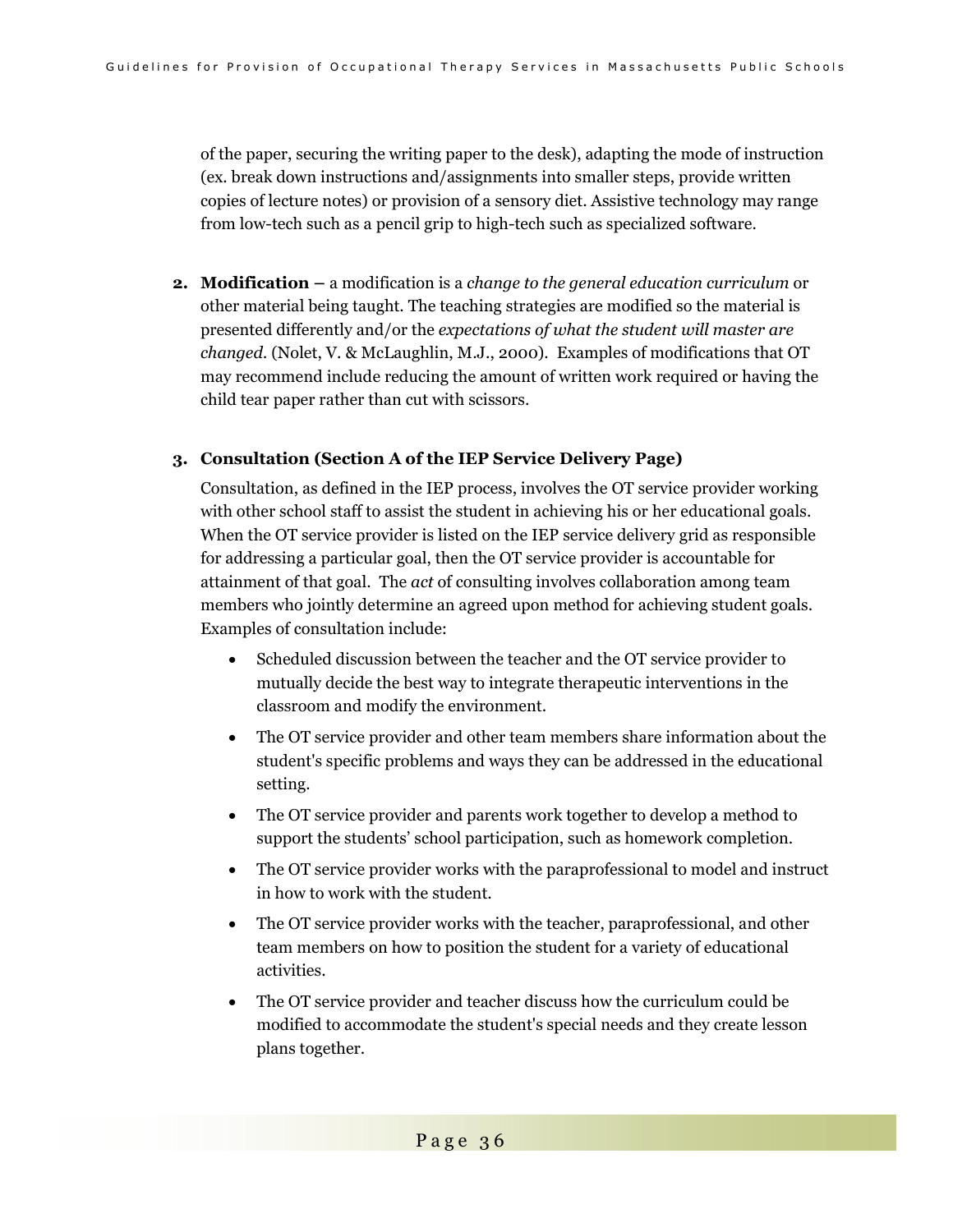• The OT service provider consults with outside agencies such as a physician, a developmental optometrist, an outside behavioral consultant, or another service provider.

**4. Direct Services -** the occupational therapist or occupational therapy assistant has direct contact with the student.

#### **a. In-class (Section B of the IEP Service Delivery Page)**

1. Services need to be provided in the least restrictive environment. Therefore, children with disabilities should receive services within their regular education classroom with their non-disabled peers to the extent possible.

2. Service delivery can take place in any regular education context, such as in the cafeteria, gym, playground, bathroom, classroom, art class, music room, or other locations.

3. Examples of in-class direct intervention include working with a student on writing/computer skills during written language class time, developing selffeeding skills during lunch or snack time, and developing or facilitating social/ play skills at recess.

### **b. Out of Class (Section C of the IEP Service Delivery Page)**

1. Services may be provided outside of the regular education setting when it is determined that this is necessary in order for the student to make effective progress in his/her educational program.

2. Depending on the severity, issues such as distractibility, low self-esteem, the need for privacy, or the need for specialized equipment, are examples of when services outside of the regular education setting may be considered. Services should not be provided outside of the regular education setting due to scheduling constraints, ease in student grouping, teacher's request, or because therapy space is available.

3. Service delivery outside of the regular education setting should be considered time limited. The need for services outside of the classroom as the least restrictive environment must be an ongoing consideration.

Once the team has determined the level of service provision, the OT service provider uses clinical reasoning to determine the appropriate theoretical approaches and methods for achieving the IEP goals. These decisions regarding methodology of OT intervention are based upon available evidence, including research, student progress towards goals, available resources, and other considerations.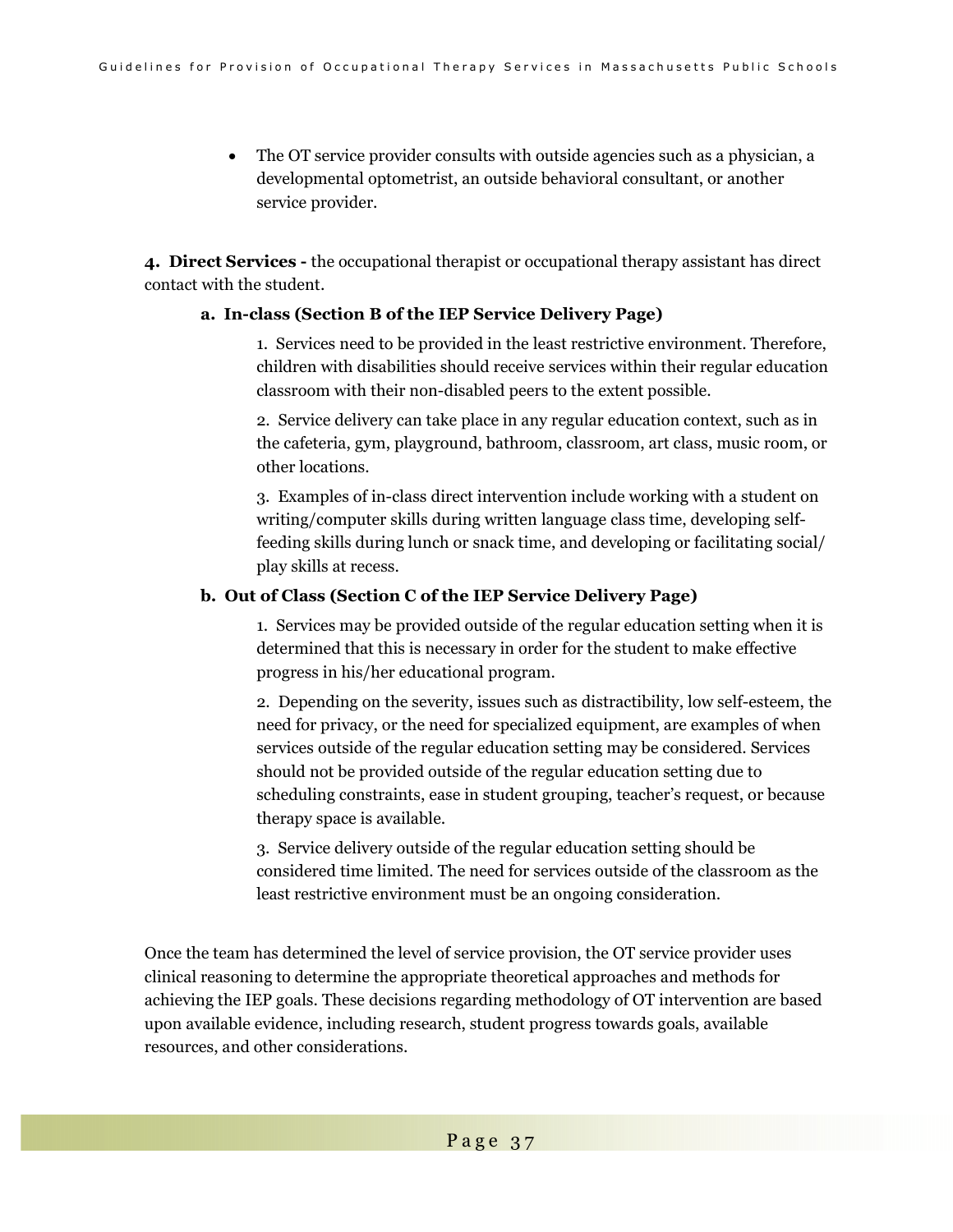### **DOCUMENTATION**

Documentation must conform to federal, state, and local education agency requirements. Routine documentation is important and necessary to support intervention decisions, to determine effectiveness of the student's program, and to provide a method of communication for members of the educational team. Documentation provides evidence that occupational therapy services have been rendered. Record and data keeping also provide information about the effectiveness of intervention for evidence-based practice. Effective documentation is a valuable tool in workload management. Effective documentation can avoid ethical, financial, and legal consequences. OT service providers need to be aware that any documentation is a part of the student's record that a parent may request for review, or which could be reviewed as a part of litigation.

*[Confidentiality – Occupational therapy service providers must have written consent before disclosing any personally identifiable information about a child or family to unauthorized personnel. Authorized school personnel include those directly working with the student or who process information about the student. The parents have the right to inspect, review, and amend all records related to the student. (NICHCY: News Digest ND21, 2nd Edition, January 2000.]* 

### **Mandated Documentation**

Federal and State Regulations Require the following documentation:

The Written Evaluation Report – Refer to detailed description in section V. B. 2.

#### The IEP Document –

The occupational therapy service provider contributes to the following sections of the IEP:

*IEP 1: The Student Strengths and Key Evaluation Results Summary* – this section includes a summary of evaluation results or, if an evaluation was not done within the last year, includes a summary of current strengths, type of disability, achievement towards goals and lack of expected progress if any..

#### *IEP 2: Present Levels of Educational Performance A. General Curriculum*

*and IEP 3: Present Levels of Educational Performance B. Other Educational Needs* – OT service providers have a unique contribution to understanding the ways in which the student's disability interferes with school participation, and methods for addressing these needs through accommodations and/or modifications. This information should be incorporated into IEP 2 and IEP 3.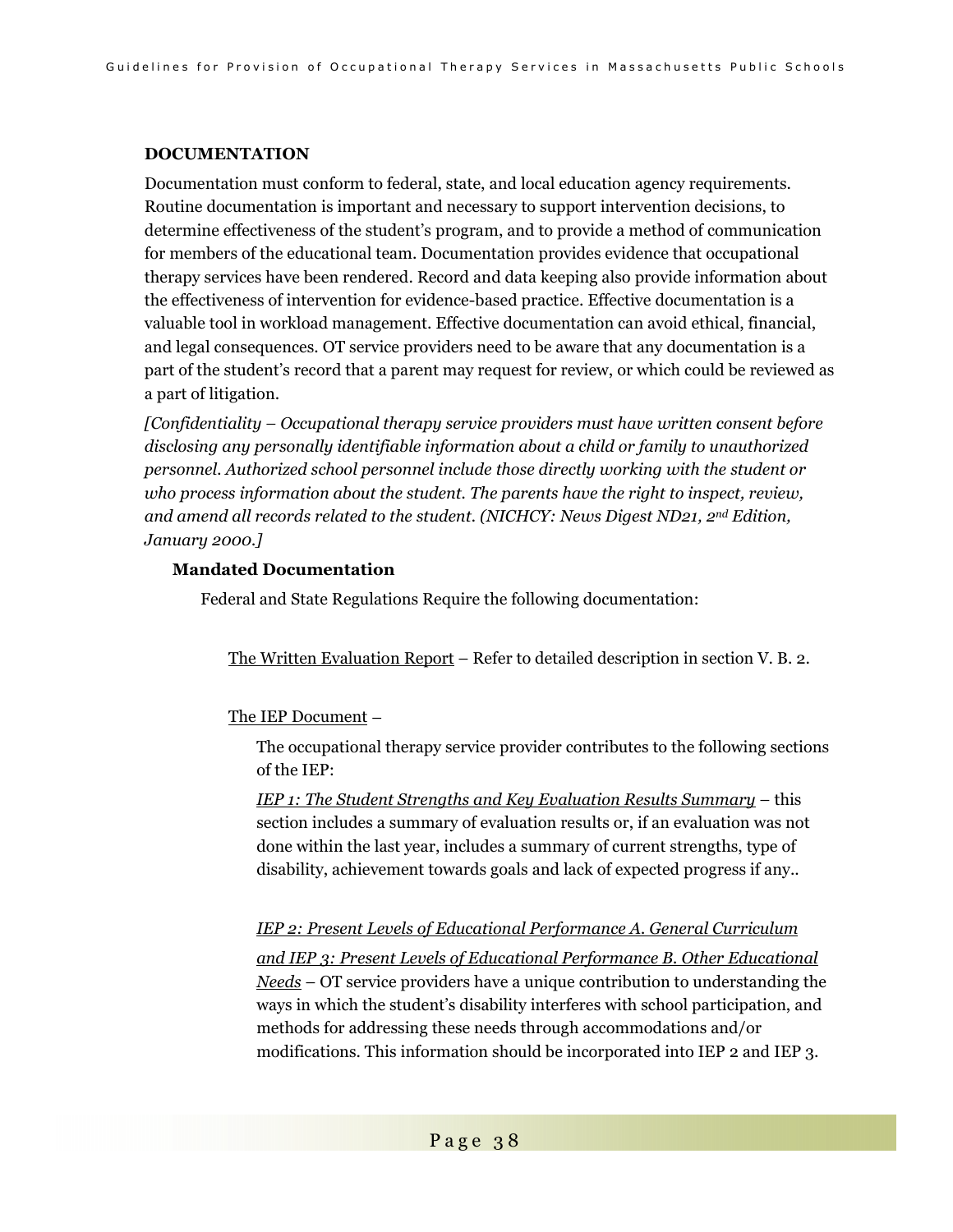*IEP 4: Goal Sheet* - The OT service provider contributes to the writing of goals and objectives that reflect the student's school participation needs.

Goals should clearly address participation in academic and other school-related activities as prioritized by the team. Goals and objectives or benchmarks must be measurable and observable. [See appendix for information on how to write measurable and observable goals and objectives/benchmarks]. Goals and objectives or benchmarks should be markers for the student's performance (not what the *adult* will do) that can be accomplished within the student's IEP year. Goals should not include jargon. Goals should not reference specialized equipment unless it is essential to the student's performance, such as use of a computerized augmentative communication device for communication. Goals should not be discipline-specific. Goals should be able to be observed by anyone on the team including parent or regular education teacher. In order to measure student progress toward goals, data must be collected and data is clearest when collected in terms of a number (duration, time to complete, number performed, number of successful vs. unsuccessful attempts).

#### Progress Reports

- 1. Progress reports answer the following questions:
	- a. What is the student's progress toward the annual goal?

b. Is the progress sufficient to enable the student to achieve the annual goal by the end of the IEP period?

- 2. Progress reports should include the following:
	- Description of expected skills and goals
	- Listing of the student's achievements
	- Indications of stumbling blocks
	- Projections regarding the student's ability to reach the annual goal if progress continues at its current pace

3. If the student is making sufficient progress to meet the annual goal, work toward the goal continues. If the student is not making sufficient progress toward the annual goal, the OT service provider may either alter the methodology being used to meet the goal or amend the IEP to change the goal.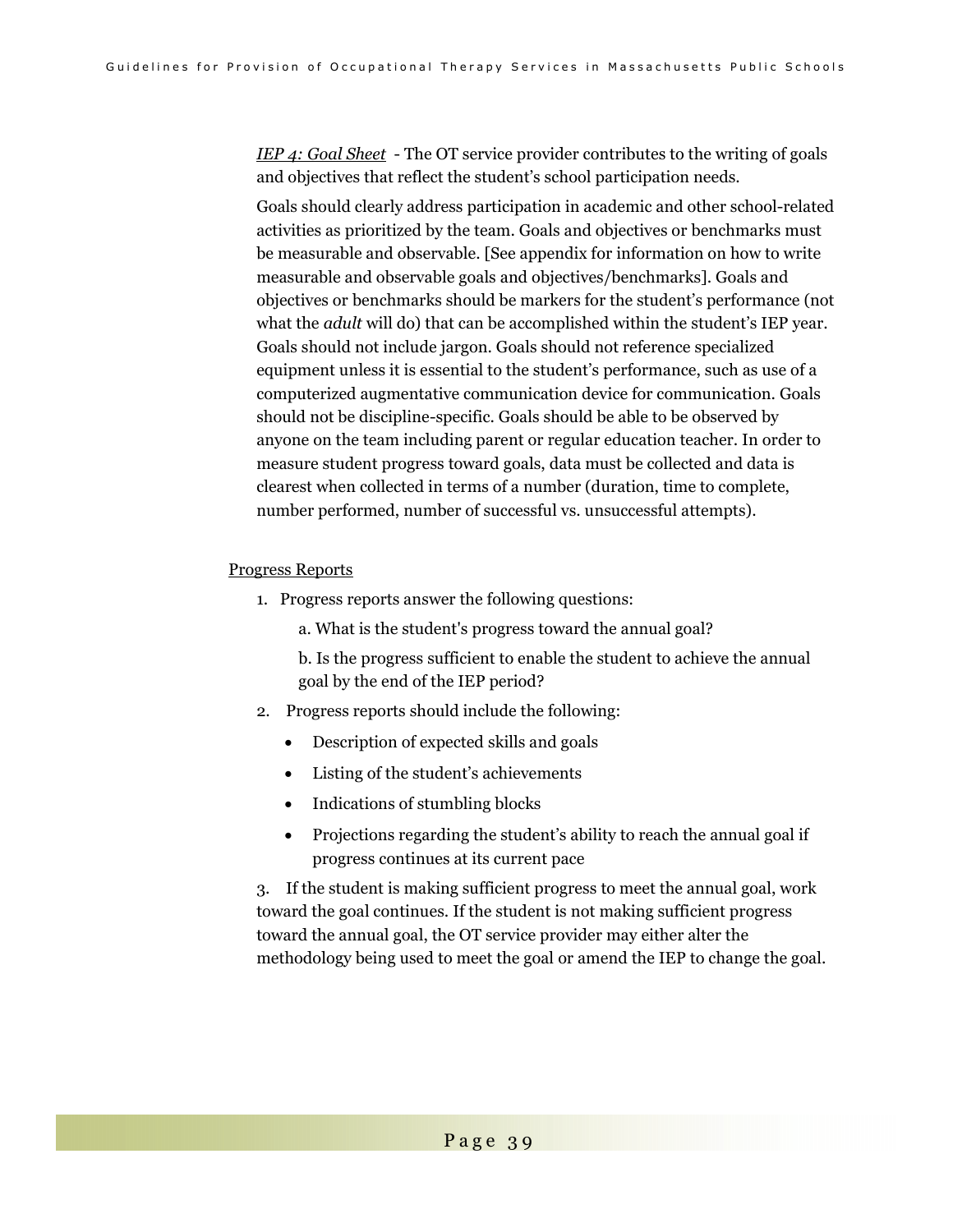#### **Other Documentation to Support Best Practice**

- Student Attendance It is important to document each student's attendance and reason for missed sessions. In order to protect confidentiality for other students, it may be helpful to have a separate attendance page for each student. Documentation requirements may differ by school district.
- Intervention Documentation It is best practice to document student service delivery (including direct intervention and consultation), as well as any other activity performed on behalf of the student (phone calls, meeting notes, etc.). These tasks may be documented in the form of student logs, data collection sheets and/or intervention notes.
- Annual Summary In preparation for each student's annual IEP review meeting, it is common practice for service providers to write an annual summary describing student status, progress towards goals, and recommendations for continued services.

Discontinuation of Services Summary – When a student is no longer in need of OT services, a discontinuation of services or discharge summary is required. This report outlines the student's status, progress toward goals, reassessment information, and reason for discontinuation of services. The OT service provider may consider discontinuing OT services when OT is no longer necessary in order for the student to access, participate, and make effective progress in their educational program. Although some school districts require a formal re-evaluation in order to discontinue OT from a continuing IEP, this requirement is not explicit in the law. In Massachusetts, because occupational therapy can be a single service provided on an IEP, a formal re-evaluation is necessary to discontinue OT, if OT is the only service on the IEP.

### **VI. ADMINISTRATION AND PROGRAM-RELATED OCCUPATIONAL THERAPY SERVICES**

#### **WORKLOAD/SCHEDULING**

It is not possible to provide a definitive range or number of students that constitute an appropriate OT workload. Many factors contribute to determining a reasonable and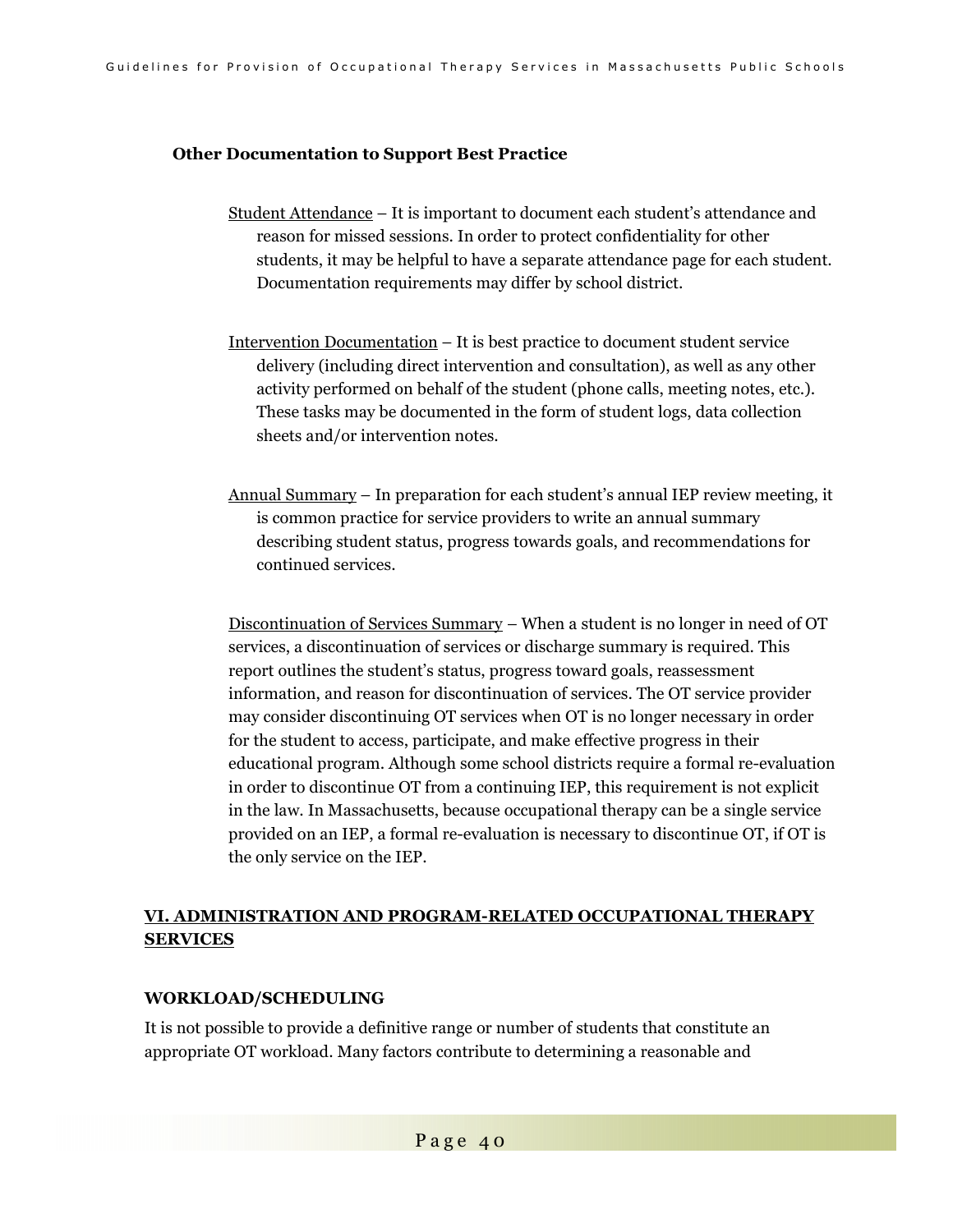appropriate workload, and these factors vary between districts and schools. Available staff time is not a consideration when identifying an individual student's needs and recommendations for OT intervention/services. The school must provide services as outlined by the IEP. Occupational therapy personnel and school administrators must work together in order to achieve a manageable workload while ensuring that quality intervention is possible.

The following variables should be considered when determining a reasonable workload:

- Complexity of student need significantly impacts delivery of services (i.e. the ability to group students, time needed for planning, process, preparation)
- Number of schools and geographic area covered by OT (travel time, set up/clean up, collaboration with other team members, and other factors required at each school)
- Amount and type of occupational therapy services designated on the IEP/504
- Evaluation responsibilities: type and amount of new referrals, frequency of re-evaluations, and other documentation
- Role in pre-referral process and screenings
- Administrative, third party payer and professional documentation requirements
- Collaboration/consultation with other team members including family
- Time necessary for contacts with family and other community and medical agencies/ personnel on behalf of the students (coordination of services, information gathering/ sharing, and other tasks as needed)
- Additional duties required of the OT service provider, such as in-services to other staff members, required in-service attendance, and staff meetings that are not specifically student-focused)
- Amount of support available from aides, assistants and clerical personnel
- Meeting attendance (team, building, collaborative, department, and others)
- Supervision time (receiving and providing)
- Service coordination/case management duties
- Preparation/development of student-related materials, adaptive equipment/assistive technology
- Building responsibilities/duties (bus duty, lunch duty, recess duty)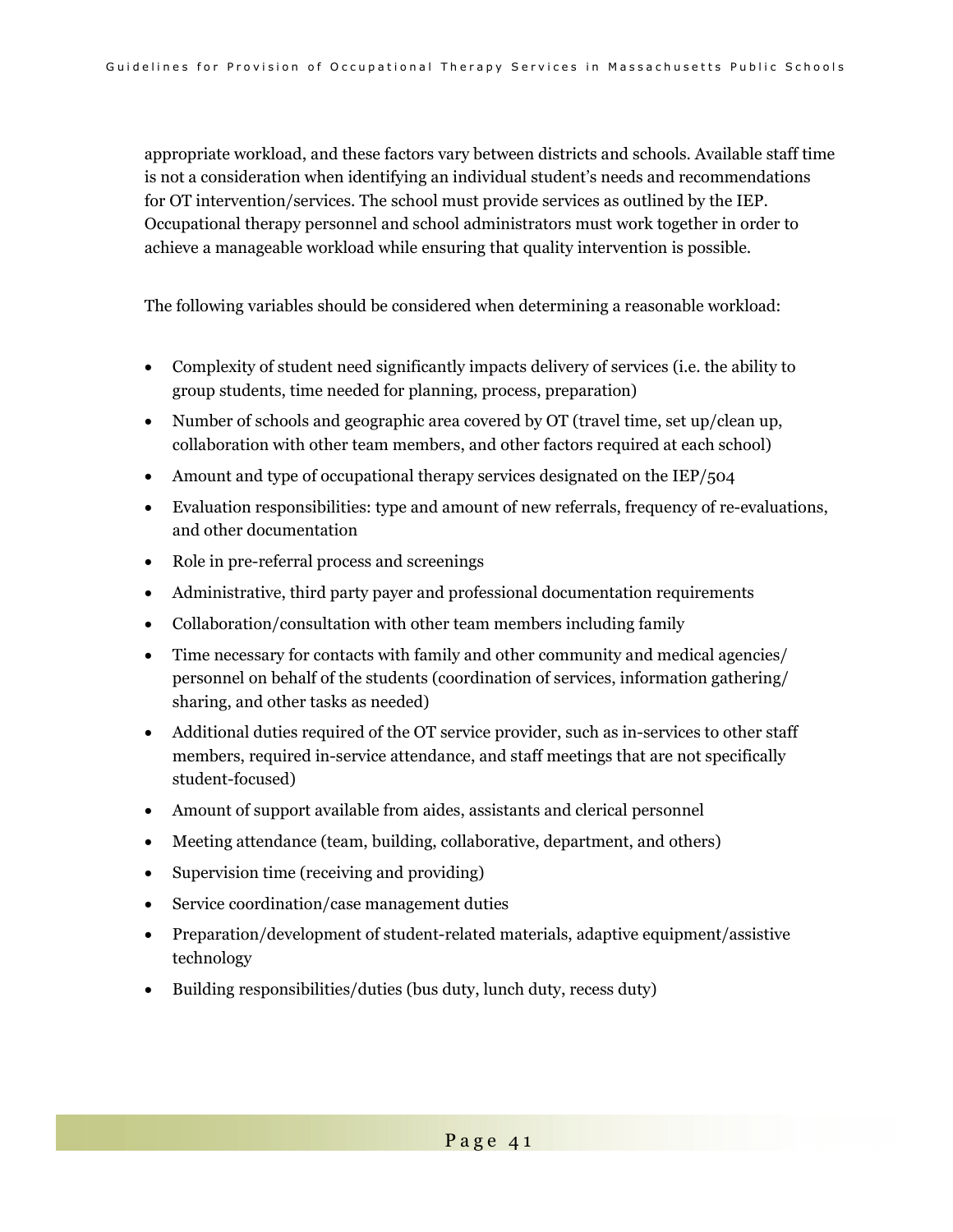#### **SUPERVISION**

In the supervisory relationship, the supervisor is an individual in a position of authority who has a responsibility to direct, guide, and monitor the supervisee's practice. These supervisory functions of authority, evaluation, and accountability distinguish supervision from consultation or mentorship, "In the mentorship or consultative role, the more experienced practitioner guides or coaches the apprentice, without the authority function of evaluating performance and maintaining the standards and viability of the organization." (Cohn, E., 2003)

### **OT/OTA Supervisory Relationship**

OT/OTA partnerships can provide efficient and effective service. Mutual respect and knowledge of each member's experience and educational background are crucial to developing strong relationships. This partnership is a supervisory relationship.

There are many factors to be considered when determining appropriate levels of supervision, such as the complexity of student needs, the strengths, weaknesses and experience level of both the OT and the OTA, and the demands of the setting (Handley-More, D., 2003)

### **Administrative Supervision**

Occupational therapy service providers in the school setting are typically accountable to an appropriately designated educational administrator such as a Director of Special Education, a Director of Pupil Services, or a School Principal. Such administrative supervision provides a means for communication between the educational system and the occupational therapy service provider and addresses adherence to the general policies and procedures of the district.

### **Clinical (Professional) Supervision**

While many OT service providers receive administrative supervision from non-OT personnel, clinical supervision (provided by an occupational therapist) is not always available. The American Occupational Therapy Association maintains that persons not trained and qualified, as occupational therapy service providers cannot supervise occupational therapy clinical practice. (American Occupational Therapy Association (1999), p. 187).

Larger school districts may identify a lead occupational therapist to supervise occupational therapy staff and coordinate occupational therapy services for the district. The responsibilities of such a lead therapist may include, but are not limited to hiring/staffing, workload distribution/assignments, holding department meetings, planning and providing professional development, participating in the development of policies and procedures as related to the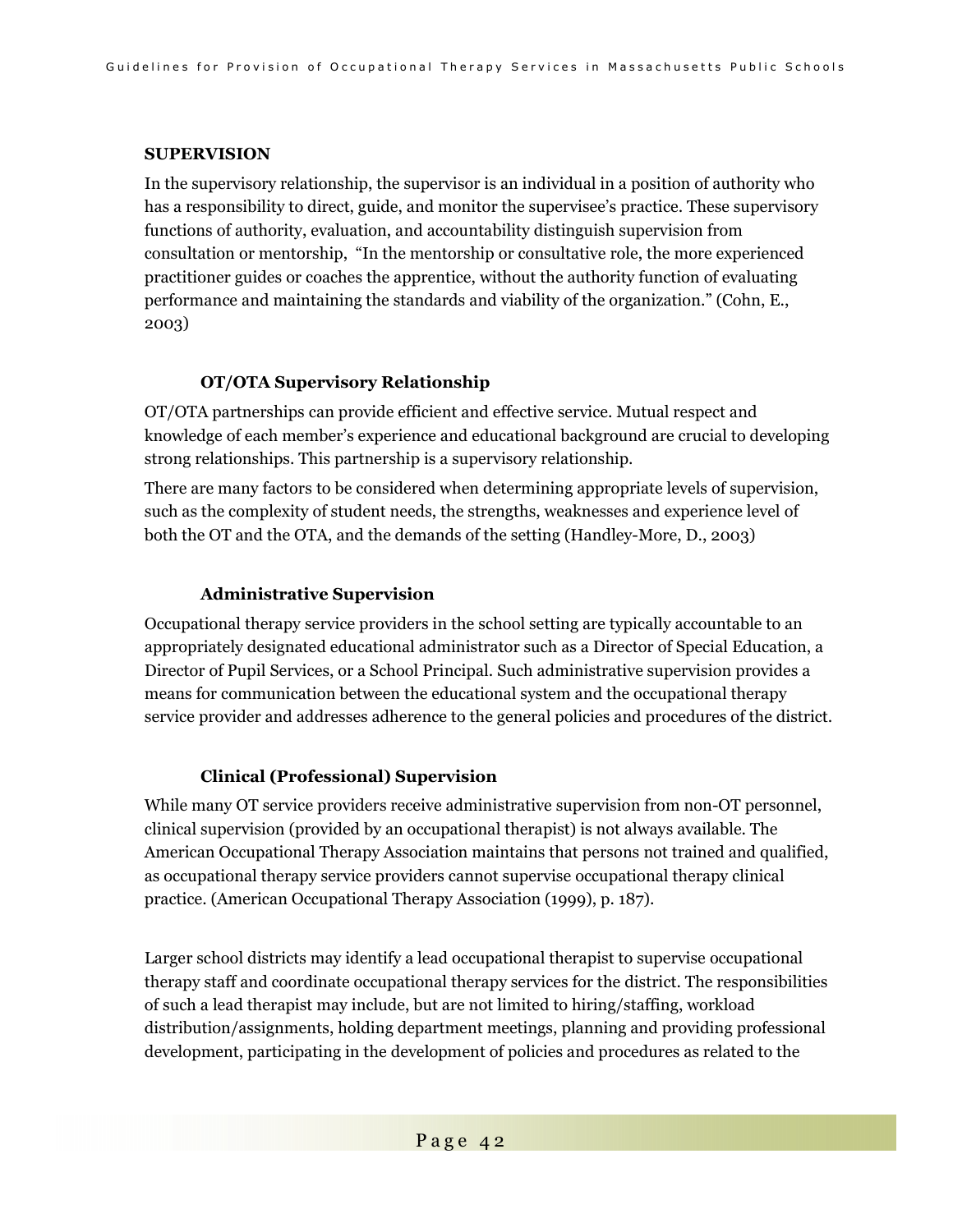provision of occupational therapy services within the district, acting as a liaison between the occupational therapy service providers and the school district/special education department, and program planning and program evaluation.

Occupational therapists in smaller districts, particularly those with minimal experience, may need to seek out mentoring and/or supervision on their own if experienced occupational therapy staff are not available within the district.

Supervision of (certified) occupational therapy assistants must be provided by licensed occupational therapists in accordance with the licensure laws governed by the Massachusetts Board of Allied Health Professions (259 CMR 1.00 through 5.00).

In addition to supervision, occupational therapy service providers may also seek out support via mentorship, support groups (such as MAOT School System Special Interest Group), consultation with other, more experienced therapists, and by networking with other members of their department.

AOTA has several documents related to the supervision of occupational therapy staff that may be used as resources (see Section VIII for a listing of resources)

#### **SPACE/EQUIPMENT/SUPPLIES**

Occupational therapy intervention supports the student's participation in the least restrictive setting to the extent possible. Therefore, intervention may be provided within the student's classroom or other setting within the school environment. However, some types of intervention and assessments require a separate space in order to provide quality, effective therapy, as well as privacy for the student and/or parents. The OT service provider also requires space in which to perform testing, consultation, materials preparation, documentation and record keeping. This includes access to a computer and telephone for documentation and communication with parents and outside agencies.

The OT service provider requires a budget for office supplies, sensorimotor equipment, furniture and positioning aids, and current assessment tools (including replacement materials such as student booklets and score sheets). To the extent possible, occupational therapy service providers focus on helping students to utilize materials that are part of the natural school setting in order to enhance participation in context. In addition, the OT may recommend adaptive equipment, assistive technology and supplies as required for meeting students' individual needs. These may range from inexpensive adaptive scissors or writing slant boards,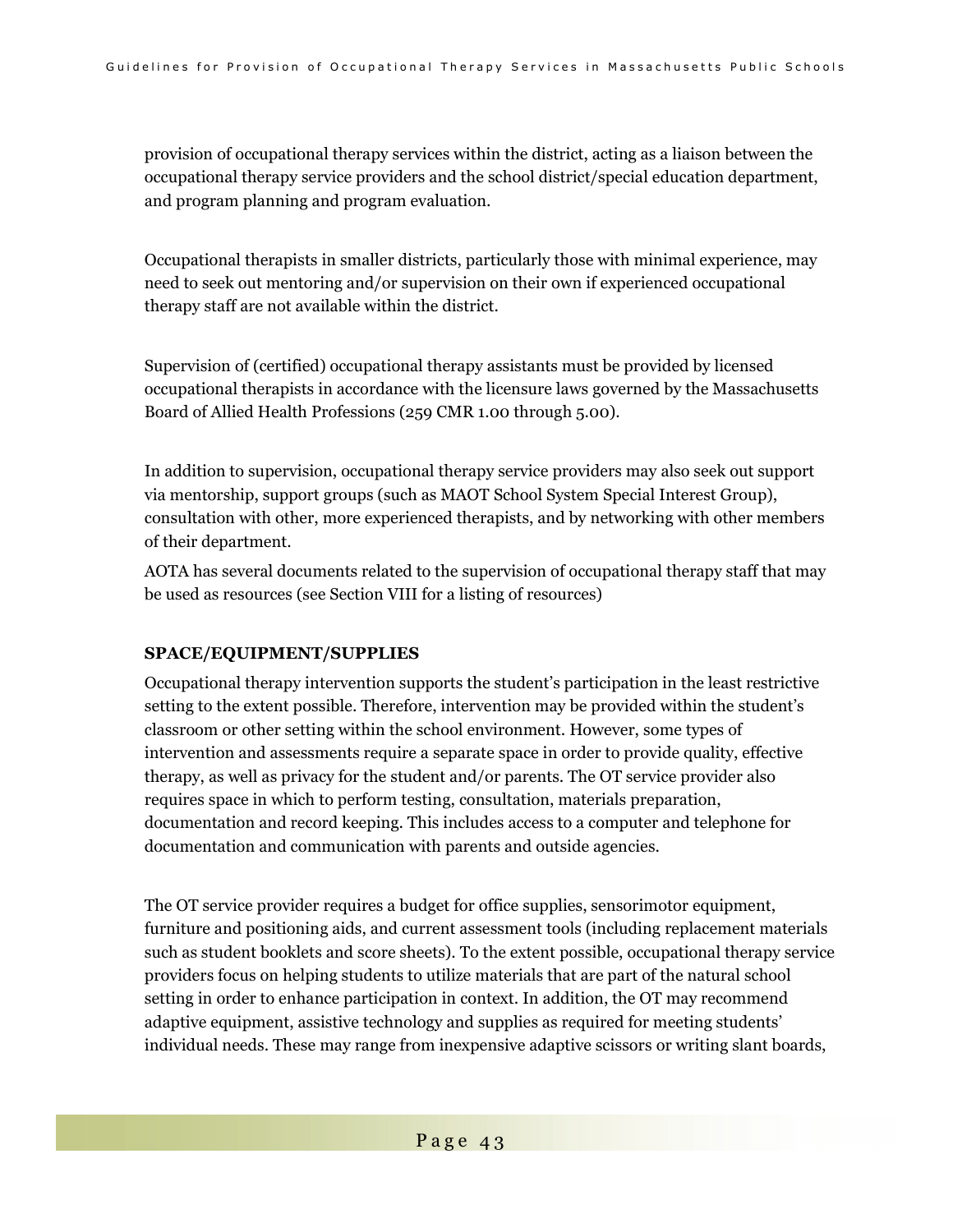to expensive positioning devices or computerized equipment. The occupational therapy service provider communicates the need for equipment and supplies to the appropriate supervisor or administrator.

#### **PROFESSIONAL DEVELOPMENT**

Professional development opportunities are necessary in order to maintain competency, remain current in issues of best practice, and enhance and develop skills in school-based occupational therapy practice. The laws and regulations that govern school practice and the guidelines for best practice in occupational therapy are constantly evolving. While occupational therapy service providers are not currently required to participate in continuing education in order to renew their Massachusetts license, administrative personnel should not only encourage participation in continuing education and professional conferences, but should provide funding assistance and leave time to support this important professional activity.

#### **EMPLOYMENT**

Occupational therapy personnel may be hired and employed directly by the school system or may be independent contractors. They may also be contracted through community agencies such as home health agencies, hospitals, rehabilitation centers, or private practices. OT service providers who practice in the school setting need to have an understanding of the educational model, as well as pertinent federal and state educational law relevant to school practice. Administration should provide the occupational therapy employee with a job description that clearly delineates the roles and responsibilities within the school setting.

#### **Orientation**

All occupational therapy service providers should undergo a thorough orientation prior to beginning practice in a school setting. Orientation should include a review of the school district's policies and procedures, including supervision requirements, a review of all forms and documentation requirements, clarification of workload and travel parameters, and introduction to all physical sites.

#### **Recruitment/Retention**

Retaining occupational therapy service providers is important in providing quality and consistent therapy services. Therapists often leave a job because of a lack of career advancement and professional growth opportunities. Several retention strategies are listed below: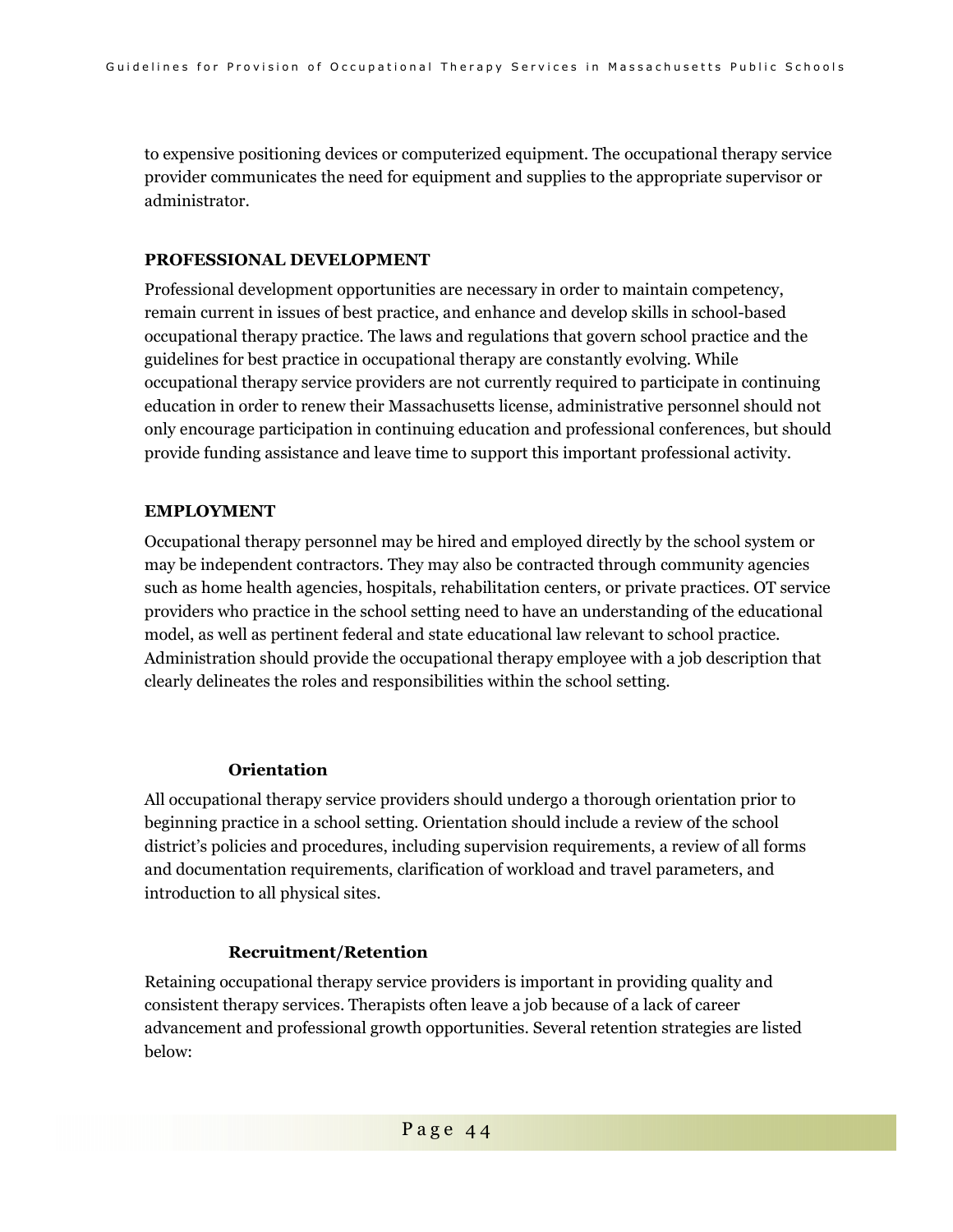- Competitive salaries and benefits
- Adequate orientation and initial training
- Recognition as eligible for professional status
- Career advancement
- Opportunities for professional growth
- Relevant professional development opportunities
- Opportunities for networking and collaboration with other service providers
- Manageable workloads
- Provision of appropriate space, equipment, supplies and support staff
- Involvement in district-wide program development

### **Quality Control/Accountability**

An important role for occupational therapy service providers is to assure that high quality services are provided in the school setting. In collaboration with supervisory or administrative staff, OT service providers establish peer review procedures to ensure the quality of their service provision and to assist in staff development. Peer review assists the educational agency in implementing appropriate quality assurance and evaluation measures for the occupational therapy program. Quality assurance measures assess the effectiveness of individuals, as well as the system's provision of service. A system of regular program evaluation ensures that the OT service provider will continue to provide best practice within the context of evolving special education laws.

### **LIABILITY**

OT service providers may be covered under the school district's liability policy. Because they may also be held personally liable for their actions, they may want to obtain their own professional liability coverage.

### **MANDATORY REPORTING (Child abuse/neglect)**

As an allied health professional, the school occupational therapy service provider is a mandated reporter of suspected child abuse or neglect of any child under age 18. Each school district has a procedure in place for addressing issues of suspected abuse and neglect. The OT service provider should be aware of and follow the policies and procedures of their district. The service provider must notify the Department of Social Services (DSS) directly, or notify the person within the school who is designated to make the report. A report must be made within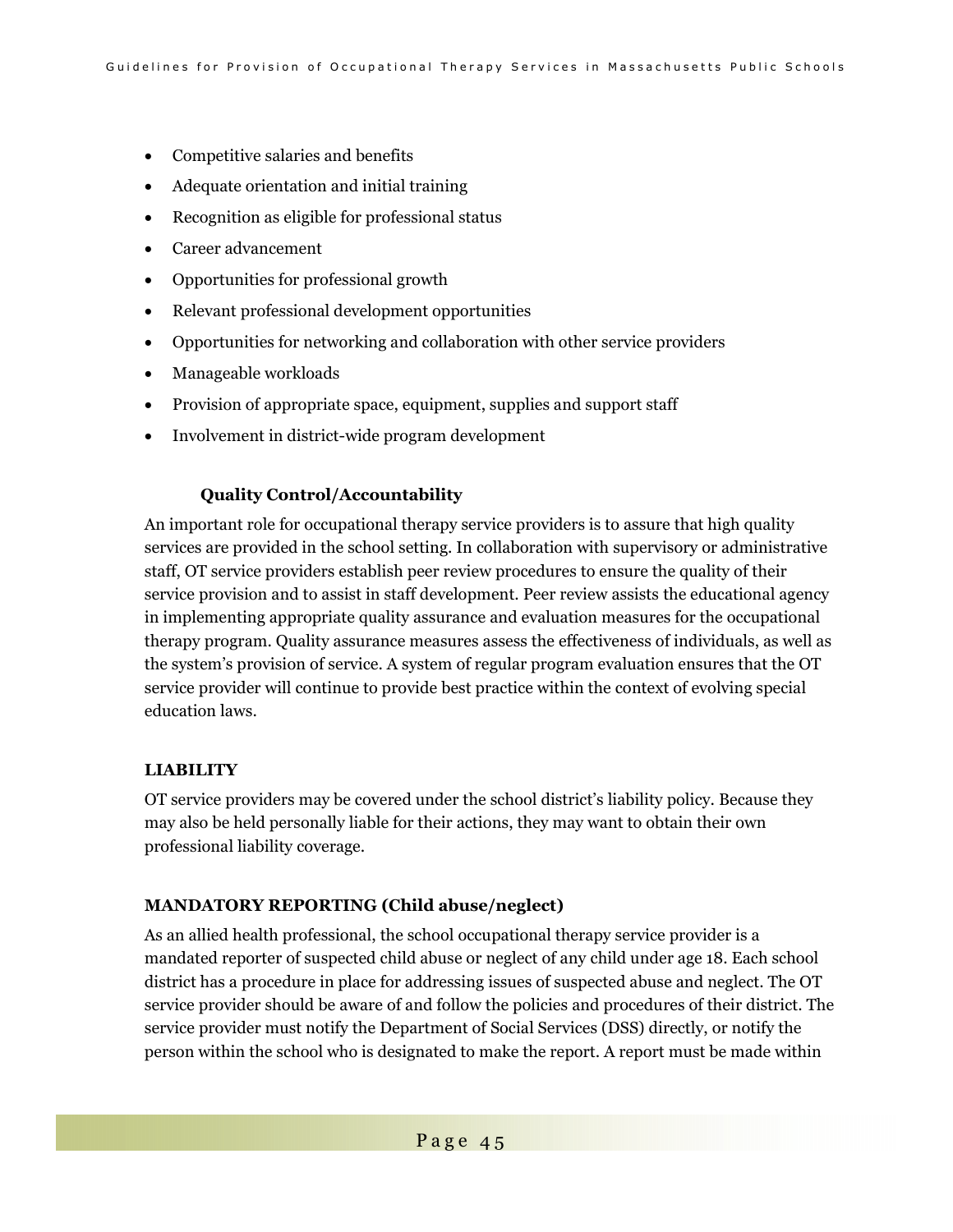24 hours of suspected abuse and neglect, with follow-up of a written report on form 51-A within 48 hours.

Abuse is defined as the non-accidental commission of any act upon a child that results in physical or emotional injury. Neglect is defined as failure by a caretaker to adequately provide food, clothing, shelter, medical care, supervision, emotional stability or growth, or other essential care, provided that the inability is not due solely to inadequate economic resources. Further information can be obtained by calling the Massachusetts Department of Social Services Library (617) 748-2371. The child at risk hotline is (800) 792-5200. (Massachusetts Chapter 119, sections 51 A-E). http://www.state.ma.us/dss/mandatedreporter.pdf

#### **OT STUDENT FIELDWORK PROGRAMS (Benefits and Responsibilities)**

Fieldwork or internship programs are an important part of preparing OT personnel to work in the schools. Similar to student teacher programs, these internships prepare the OT student for the complexities of working in the school system. These programs are beneficial to both the OT student and service provider. Internship programs also foster strategic alliances between the school system and college or university, enabling access to resources and information about current practice. After an initial training period, the OT student, with supervision, gradually assumes responsibility for the provision of services, commensurate with their role and training (OT or OTA). The OT service provider with one or more years of experience (in any setting) can participate in the student internship program. An occupational therapist can supervise OT and OTA students. An occupational therapy assistant can supervise OTA students.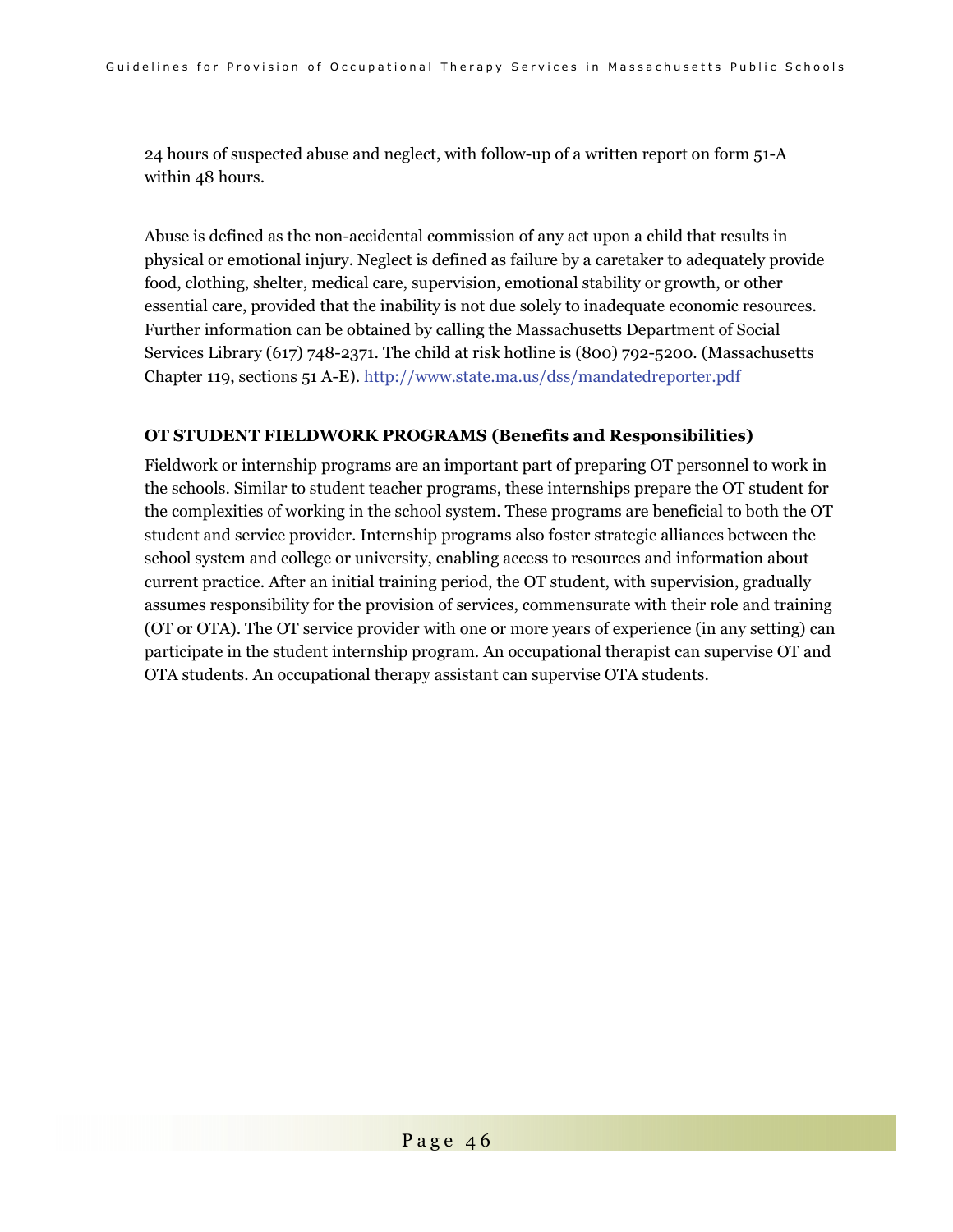### **VII. REFERENCES**

American Occupational Therapy Association (2000). Occupational therapy code of ethics 2000. *American Journal of Occupational Therapy,54,* 614-616*.* 

American Occupational Therapy Association (1999). Occupational therapy for children under the Individuals with Disabilities Act. (2nd ed.) Bethesda, MD: American Occupational Therapy Association.

Burns, E. (2001). Developing and implementing IDEA-IEPs: An Individualized Education Program (IEP) handbook for meeting Individuals with Disabilities Education Act (IDEA) requirements, Springfield, IL: Charles C. Thomas, Publisher, LTD.

Cohn E. (2003). Interdisciplinary communication and supervision of personnel. In E.B. Crepeau, E.S. Cohn, & B. A. B. Schell (Eds.), Willard & Spackman's occupational therapy, 10th edition*,* Philadelphia: Lippincott, Williams, & Wilkins.

Federation for Children with Special Needs and the Massachusetts Department of Education (Undated). A parent's guide to special education. http://www.fcsn.org/parentguide/ pguide1.html

Handley-More, D., (March 2003). Supervising occupational therapy assistants in the schools. *School System Special Interest Section Quarterly, 10,* 1-4.

Idol, L., Nevin, A., & Paolucci-Whitcomb, P. (2000). Collaborative consultation, 3rd edition*.* Austin, TX: Pro-ed.

Jenkinson, J., Hyde, T., & Ahmad, S. (2002). Occupational therapy approaches for secondary special needs: Practical classroom strategies. London and Philadelphia: Whurr Publishers.

Muhlenhaupt, M. (1998). Does Johnny need OT in school? *OT Practice,* 3(11), 26-28.

NICHY News Digest ND21, 2nd edition, January 2000: A publication of the National Information Center for Children and Youth with Disabilities.

Nolet, V. & McLaughlin, M.J. (2000). Accessing the general curriculum: Including students with disabilities in standards-based reform, Thousand Oaks CA: Corwin Press, Inc.

Polgar, J.M. (2003). Critiquing assessments. In E.B. Crepeau, E.S. Cohn, & B. A. B. Schell (Eds.), Willard & Spackman's occupational therapy, 10th edition*,* Philadelphia.: Lippincott, Williams, & Wilkins.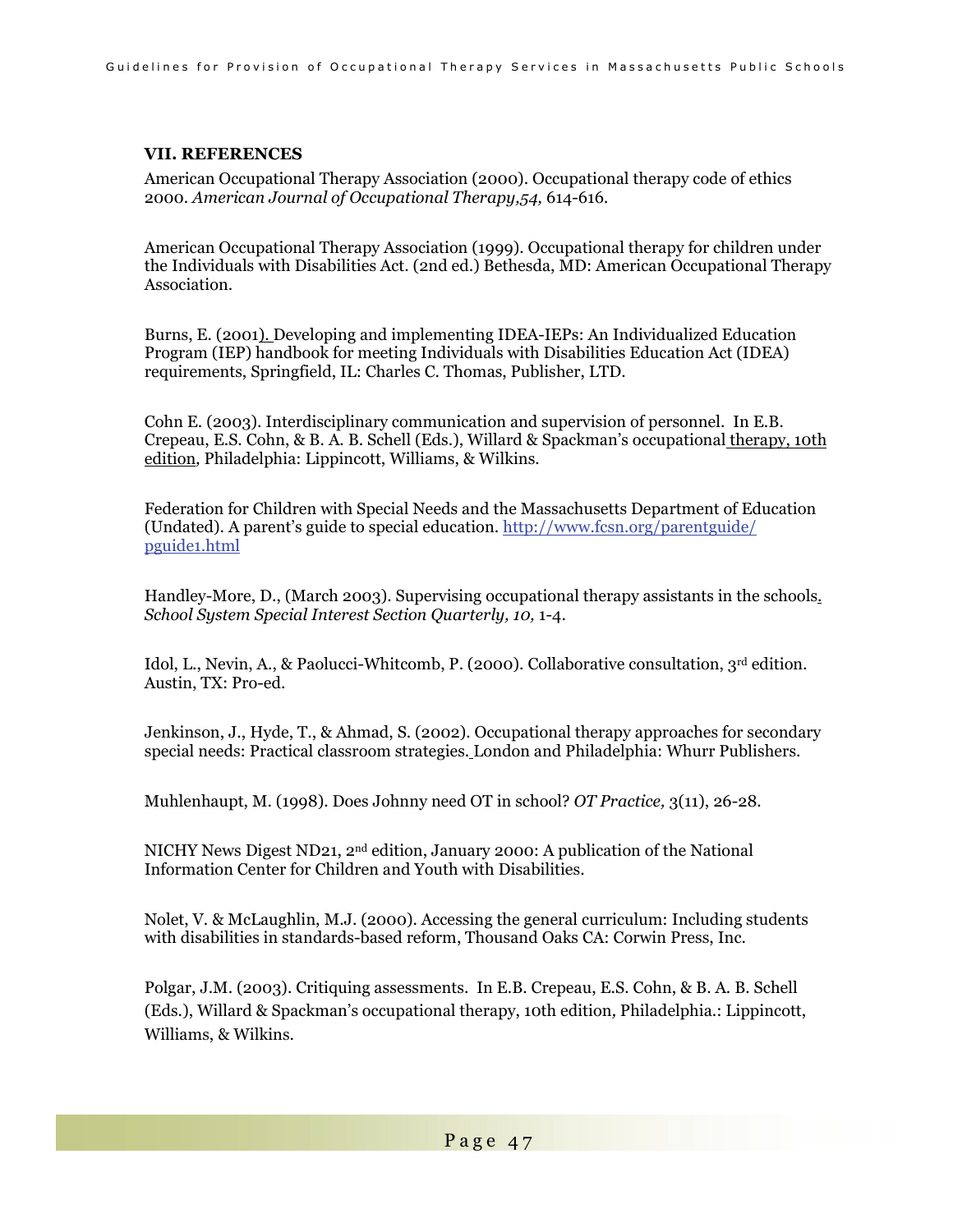### **VIII. RESOURCES/RELATED READINGS**

### **Federal Laws and Regulations**

Individuals with Disabilities Education Improvement Act of 2004: Law and (proposed) Regulations. http://www.cec.sped.org http://www.ed.gov http://www.ed.gov/about/offices/list/osers/osep/index.html?src=mr

Americans with Disabilities Act http://www.usdoj.gov/crt/ada/adahom1.htm

Section 504 of the Rehabilitation Act

http://www.ed.gov/offices/OCR/disability.html

No Child Left Behind (NCLB) www.nclb.gov

### **General Laws and Regulations of Massachusetts**

Chapter 71 B, Sections 1 - 15, defines the laws regarding Children With Special Needs http://www.mass.gov/legis/laws/mgl/gl-71b-toc.htm

603 CMR28.00 Special Education Regulations http://www.doe.mass.edu/sped/regs.html

Massachusetts Chapter 119, sections 51 A-E, Department of Social Services, Regarding responsibilities related to suspected child abuse and neglect http://www.mass.gov/dss

Massachusetts Chapter 688, Transition to Adulthood www.doe.mass.edu/sped/688

### **Massachusetts State Agencies**

Massachusetts Commission for the Blind www.mass.gov/mcb

Massachusetts Commission for the Deaf and Hard of Hearing www.mass.gov/mcdhh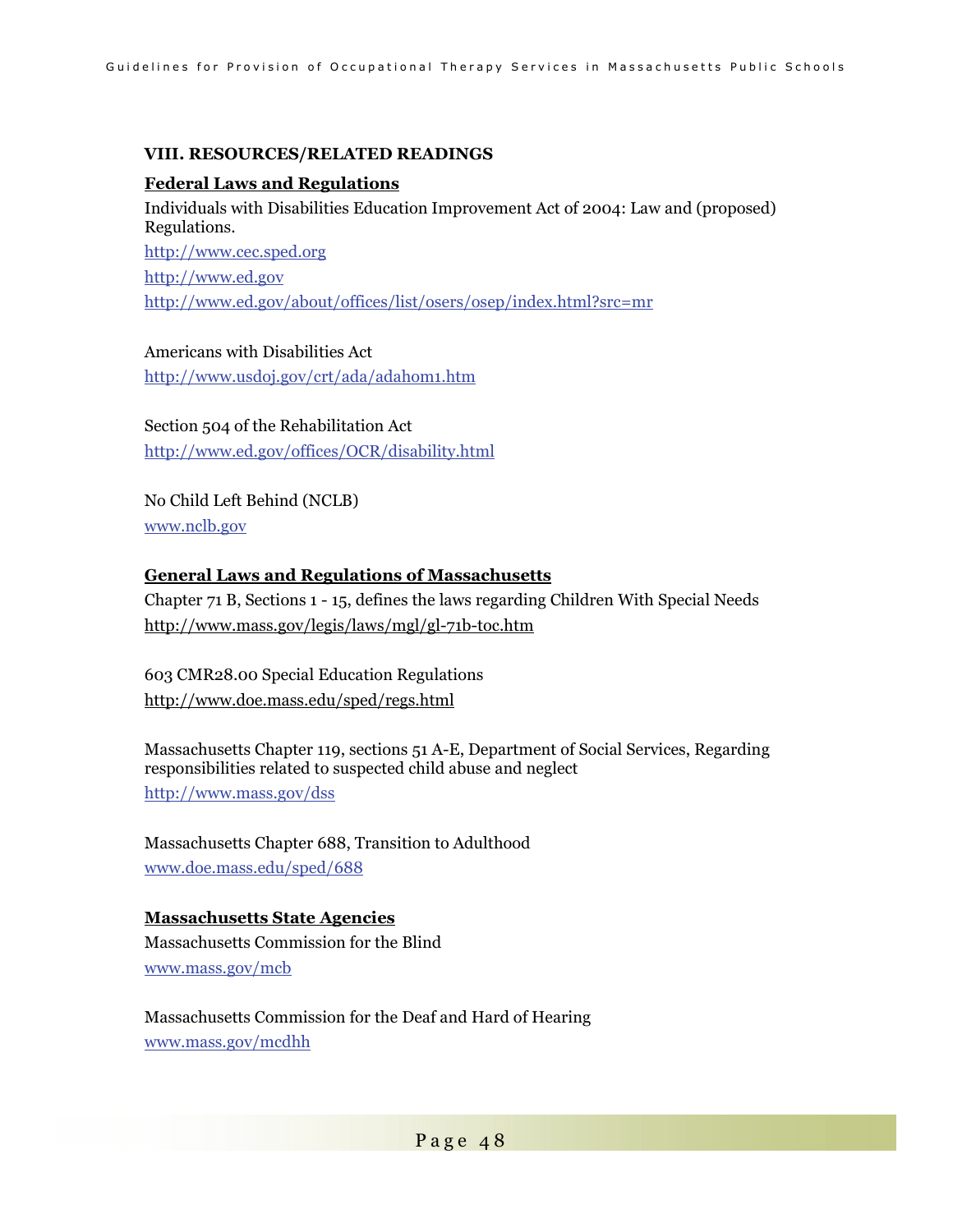Massachusetts Department of Mental Health www.mass.gov/dmh

Massachusetts Department of Mental Retardation www.mass.gov/dmr

Massachusetts Rehabilitation Commission www.mass.gov/mrc

### **Occupational Therapy Boards and Organizations**

American Occupational Therapy Association www.aota.org

Massachusetts Board of Registration of Allied Health www.mass.gov/dpl/boards/ah

Massachusetts Occupational Therapy Association www.maot.org

National Board for Certification in Occupational Therapy www.nbcot.org

### **Special Education and Related Organizations**

Federation for Children with Special Needs (FCSN) www.fcsn.org

LEND Program/Shriver Website – Leadership Education in Neurodevelopmental & Related Disabilities, Shriver Center, UMass Medical School 200 Trapelo Road Waltham, MA 02452 (781) 642-0045

www.umassmed.edu/shriver

U.S. Department of Education www.ed.gov

Office of Special Education Programs (OSEP) at the U.S. Department of Education www.ed.gov/about/offices/list/osers/**osep**/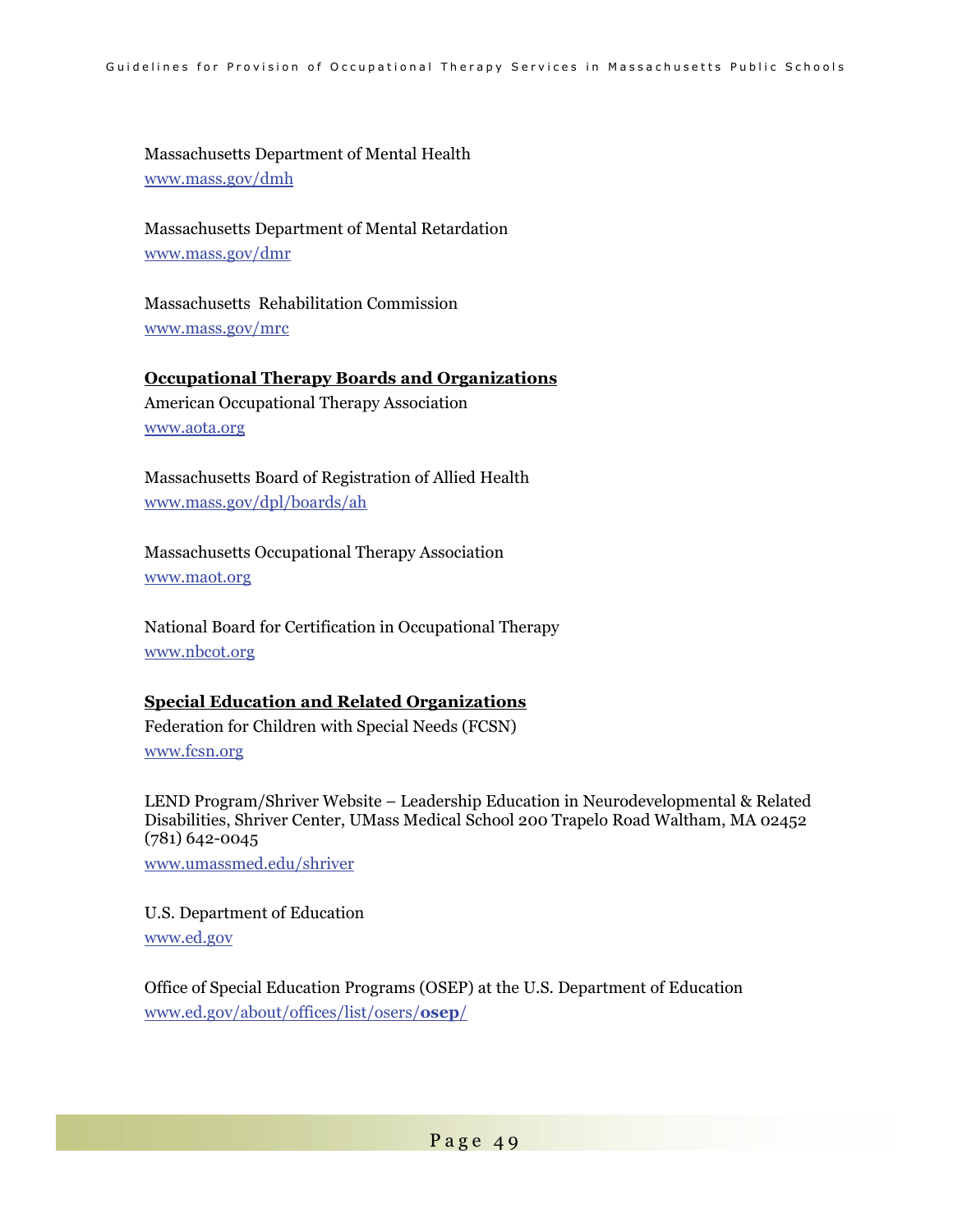Office of Special Education and Rehabilitation Services http://www.ed.gov/about/offices/list/osers/nidrr/index.html?src=mr

Division for Early Childhood www.dec-sped.org

Massachusetts Department of Education www.doe.mass.edu

The Council for Exceptional Children (CEC) www.cec.sped.org/ http://www.ideapractices.org

The IDEA Partnership Project at the National Association of State Directors of Special Education (NASDSE)

www.ideainfo.org

Educational Resources Information Center (ERIC) http://www.eric.ed.gov/

### **Special Education Documents and Resources Available Through the Massachusetts Department of Education**

Is Special Education the Right Service? A Technical Assistance Guide, March 2001 www.doe.mass.edu/sped/iep

Assistive Technology Guide for Massachusetts Schools http://www.doe.mass.edu/edtech/toolkit/students/ATguide.pdf

Massachusetts Comprehensive Assessment System, includes document: *Requirements for the Participation of Students with Disabilities in MCAS*  http://www.doe.mass.edu/mcas/pub\_test.html Massachusetts Department of Education IEP Process Guide

www.doe.mass.edu/sped/iep

Massachusetts Curriculum Frameworks www.doe.mass.edu/frameworks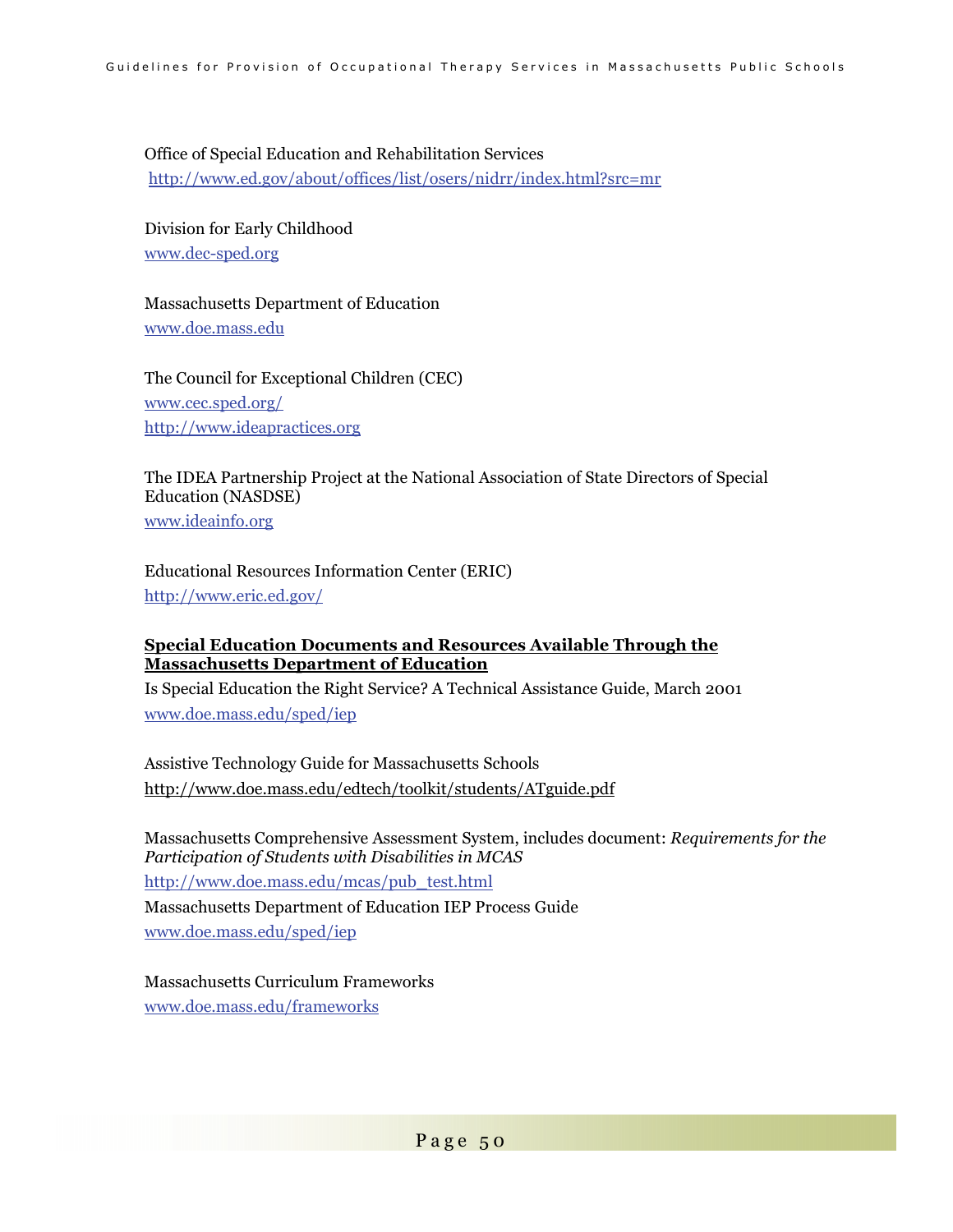#### **Occupational Therapy Documents and Resources**

#### **American Occupational Therapy Association (AOTA) documents:**

#### **www.aota.org**

- *Model State Regulations for Supervision, Roles, and Responsibilities During the Delivery of Occupational Therapy Services*
- *Guidelines for Supervision, Roles, and Responsibilities During the Delivery of Occupational Therapy Practice*
- *Standards of Practice for Occupational Therapy*
- *Occupational Therapy Code of Ethics*
- *Standards for Continuing Competence*

#### **AOTA Practice Framework:**

Occupational therapy practice framework: Domain and process. (2002). *American Journal of Occupational Therapy, 56,* 609-639.

Swinth, Y. (2003). Applying the occupational therapy practice framework to the 0 to 21 population in education based settings. *School System Special Interest Quarterly, 10 (3)*, 1-3.

#### **Evidence-based Practice:**

The AOTA website provides resources for evidence-based practice including the Evidencebased Literature Review Project, The Evidence-Based Practice Resource Directory and OT Search.

American Occupational Therapy Association (2003). Guidelines for documentation of occupational therapy *American Journal of Occupational Therapy, 57*, 646-649.

Grossi-Kliss, J. & Muhlenhaupt, M. (2003). Using practice-based evidence to solve a question: A student with sensory defensiveness. *School System Special Interest Quarterly, 10 (4)*, 1-4.

Holm, M. B. (2001). Our mandate for the new millennium: Evidence-based practice. *OT Practice, 7 (20)*, CE1-CE14.

Sarracino T. (2002). Using evidence to inform school practice. *School System Special Interest Quarterly, 9*, 1-4.

### **OT/OTA supervision documents:**

American Occupational Therapy Association, (2001). Decision tree in determining appropriate use and supervision of an occupational therapy assistant (OTA), *OT Practice, 6 (18),* 6-7.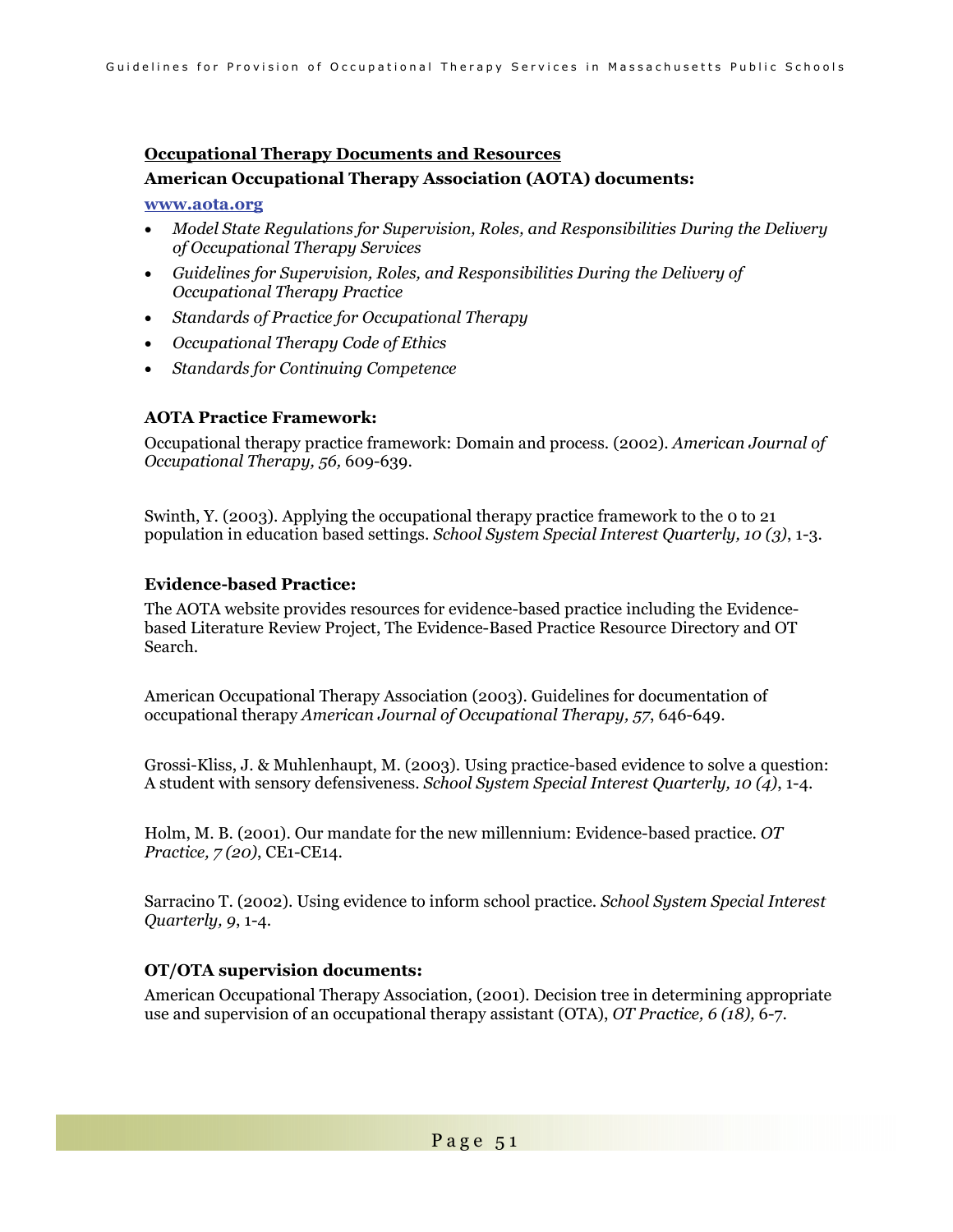Handley-More, D. (2003). Supervising occupational therapy assistants in the schools. *School System Special Interest Quarterly, 10 (1)*, 1-4.

The Massachusetts Board of Registration of Allied Health CMR 259 Rule and Regulations 3.00 Occupational Therapists

http://www.mass.gov/dpl/boards/ah/cmr.htm

The Massachusetts Board of Registration of Allied Health Position Statement on Physical Therapist and Occupational Therapy Assistant Involvement in Patient Screens and Evaluation http://www.mass.gov/dpl/boards/ah/faq.htm#ot12

### **Websites Related to Assistive Technology:**

CAST Universal Design for Learning http://www.cast.org/index.html

Closing the Gap http://www.closingthegap.com/

MATP Massachusetts Assistive Technology Partnership http://www.matp.org/

Massachusetts Department of Education http://www.doe.mass.edu/sped/links/Assistive.html

NCIP National Center to Improve Practice in Special Education through Technology, Media and Material

http://www2.edc.org/NCIP/Default.htm

The TAM (Technology and Media) Division of the Council for Exceptional Children offers a variety of information about assistive technology and special education instructional technology.

http://www.tamcec.org

WATI Wisconsin Assistive Technology Initiative http://www.wati.org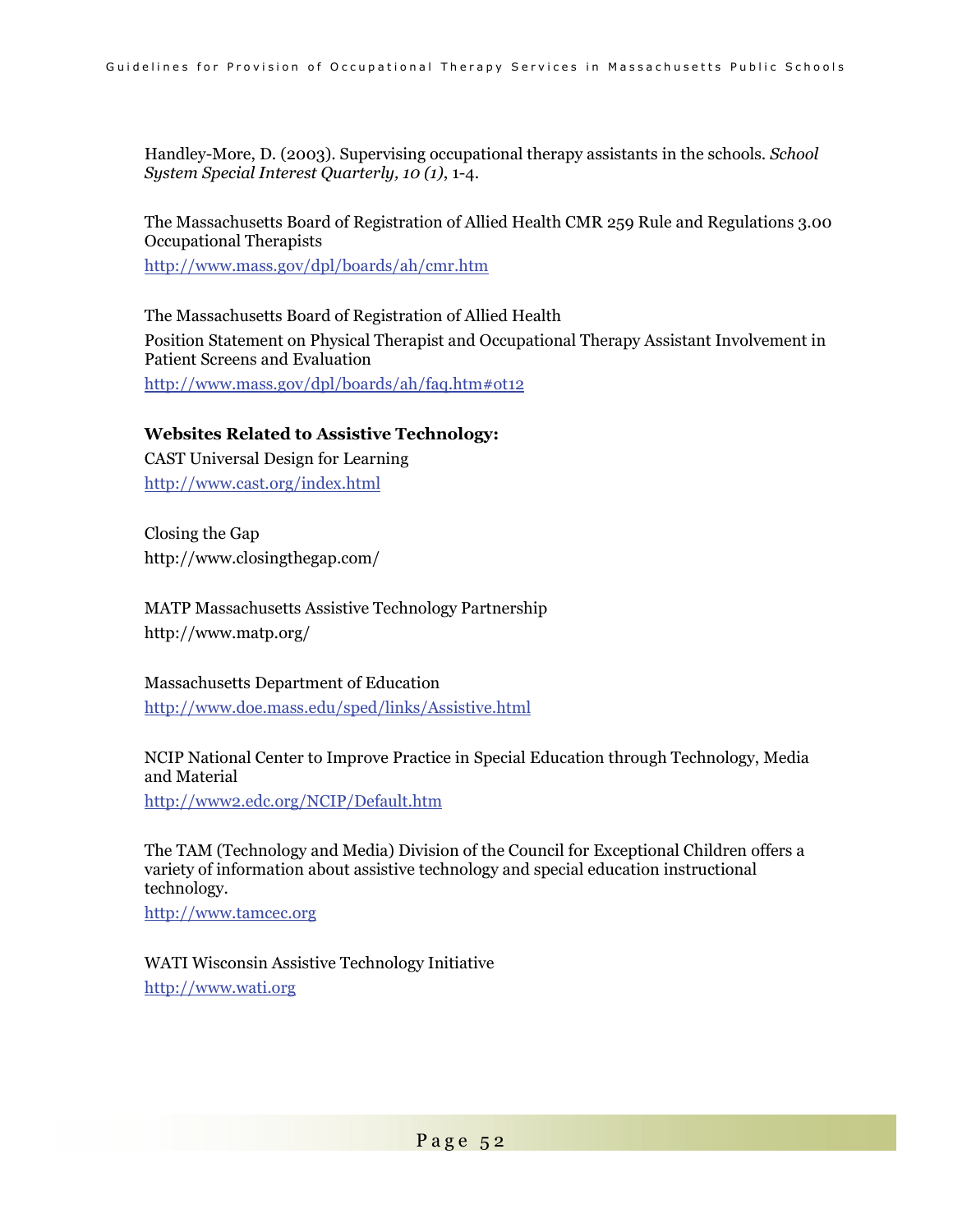### **Related Readings**

Anderson, W., Chitwood, S., & Hayden, D. (1997). Negotiating the special education maze: A guide for parents and teachers. Bethesda, MD: Woodbine House.

Case-Smith, J. (2005). Occupational therapy for children, 5th Ed. St. Louis, MO: Elsevier Mosby.

Dunn, W. (2000). Best practice occupational therapy: In community service with children and families. Thorofare, NJ: Slack.

Gould, P. & Sullivan J. (1999). The inclusive early childhood classroom. Beltville, MD: Gryphon House

Hanft, B. & Place, P. A. (1996). The consulting therapist: A guide for OTs and PTs in schools. San Antonio, TX: Therapy Skill Builders

Jackson, L. & Arbesman, M. (Eds.) (2005). Occupational therapy guidelines for children with behavioral and psychosocial needs. Bethesda, MD: AOTA Press.

Jenkinson, J., Hyde, T., & Ahmad, S. (2002). Occupational therapy approaches for secondary special needs: Practical classroom strategies. London and Philadelphia: Whurr Publishers.

Mulligan, S. (2003). Occupational therapy evaluation for children. Philadelphia: Lippincott Williams & Wilkins.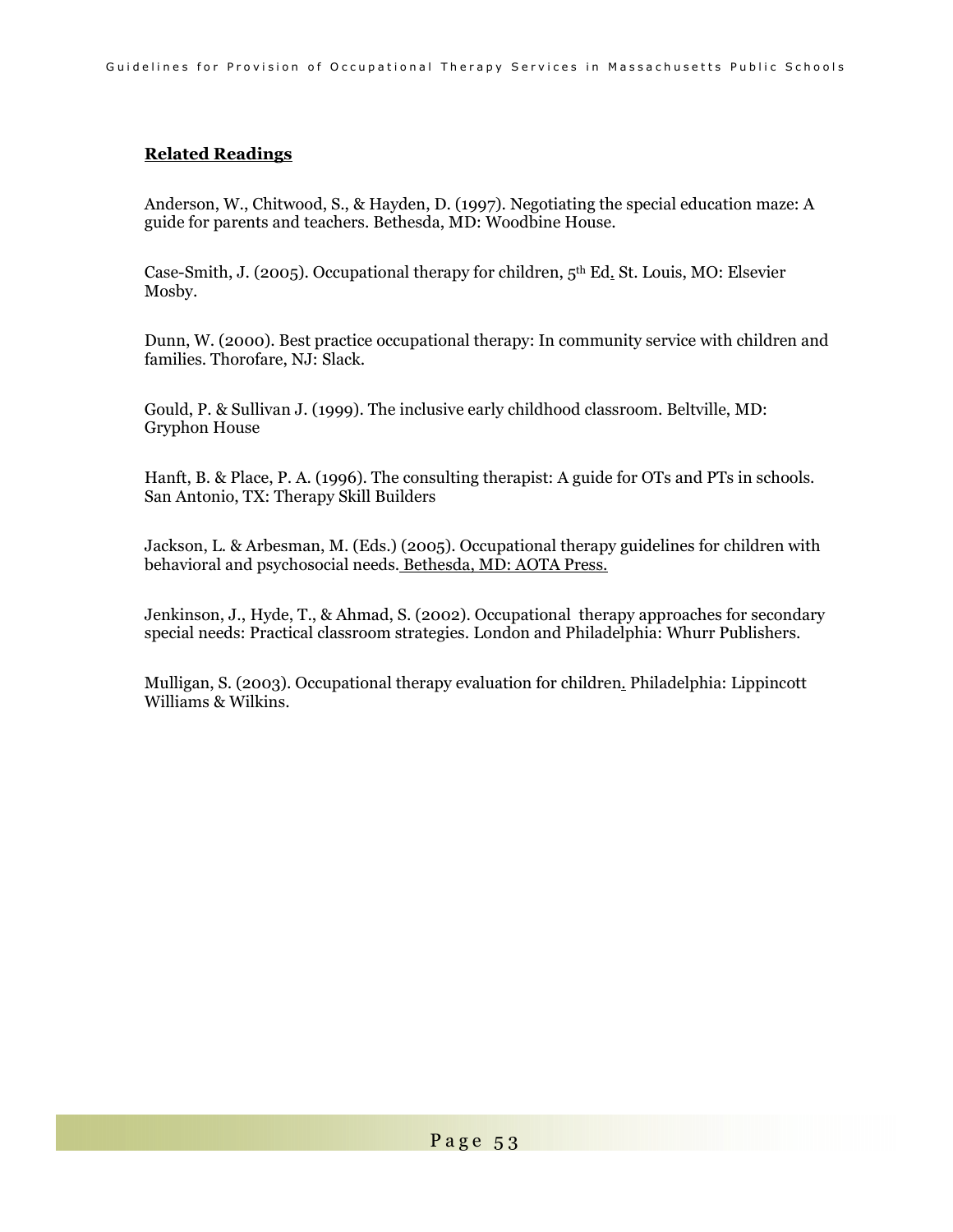# **IX. APPENDIX WRITING MEASURABLE GOALS**

Students with disabilities are expected to receive the same education as their non-disabled peers. The Massachusetts curriculum frameworks have been established to assure that all students in Massachusetts are receiving a quality education. Goals are written to help the student to access, participate and make progress in the general curriculum, and the life of the school. Goals are developed and prioritized as a team.

Some teams write embedded goals for occupational therapy services. Team members collaborate to determine the goal for a specific curriculum area, e.g., "written expression." In this case, more than one service provider may address the same goal, i.e., special educator and occupational therapy staff. Each service provider contributes his or her expertise to help the student achieve the common goal. In this case, the occupational therapy service provider may address a specific skill the student needs to access that curriculum area. Other terms used for embedded goals may include integrated or collaborative goals.

Goals must be measurable in order to make an objective determination of the student's progress. This facilitates the decision making process regarding when to continue or modify an approach based upon the student's performance. It also helps to achieve team consensus about when a goal has been met, needs to continue, or be modified in relation to the student's school participation. The goal focuses on enabling the student to participate in the general curriculum to the greatest extent possible. Consideration must be given to the student's current skill level, his/her one-year goal, and the steps necessary to reach the goal based on evaluation results.

The purpose of making a goal measurable is to be able to use it to collect data in order to chart the student's progress. The data should be collected in terms of a number (duration, time to complete, number performed, number of yes vs. no). A goal consists of a target behavior, condition, and criteria, and must be observable.

- $\checkmark$  The target **behavior** the skill or behavior in need of change.
- $\checkmark$  The *condition* the circumstances under which the target *behavior* is to occur
- $\checkmark$  The **criteria** acceptable level of performance of the target behavior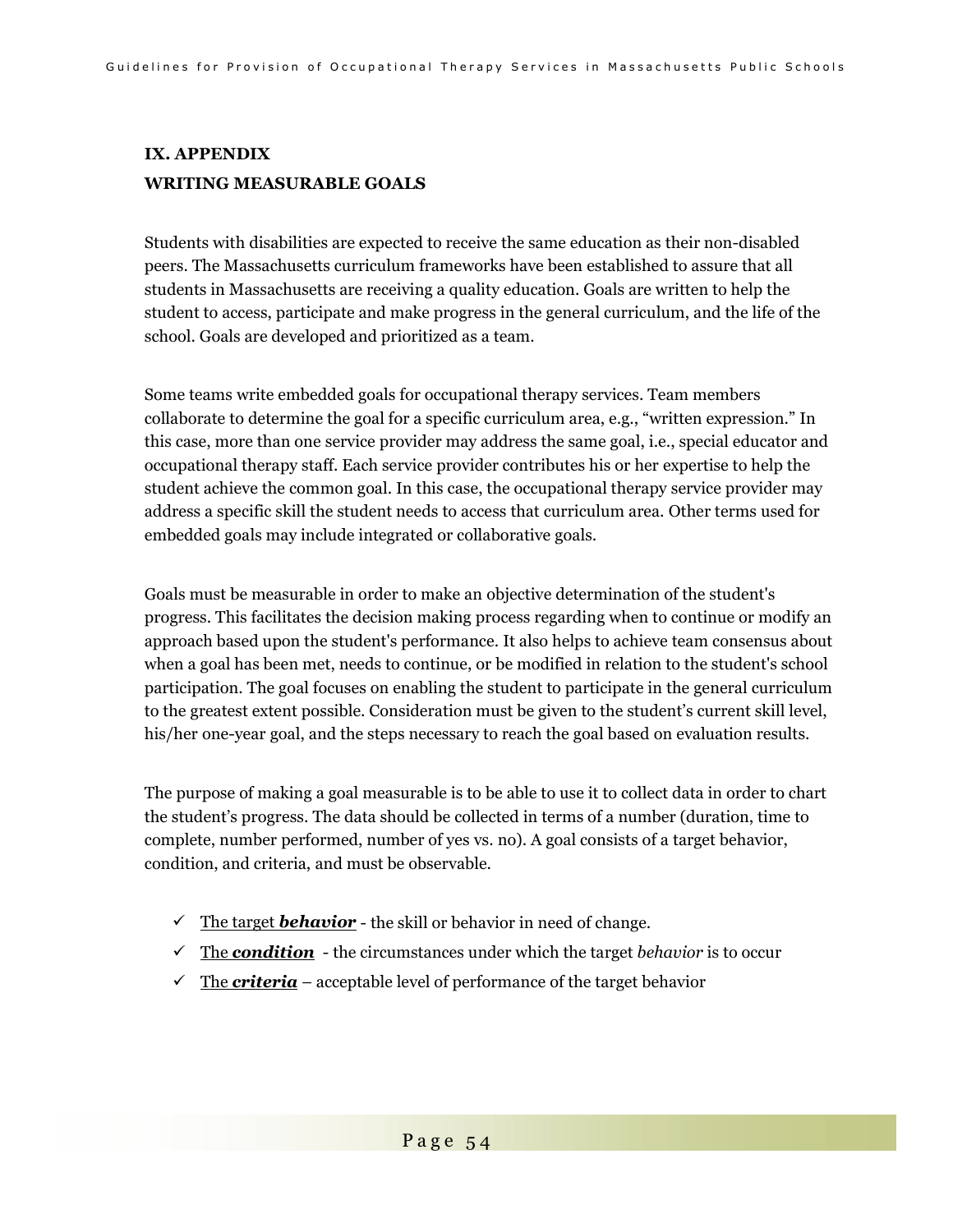Mark will:

cut out a circle {target behavior} within  $\frac{1}{4}$  inch of the line with fewer than three errors {condition} in four out of five opportunities. {criteria}

When goals are measurable and observable, data can be collected for an accurate account of the student's progress.

The first step in writing a goal is to establish the present level of educational performance (PLEP) and document this at the top of the IEP 4 goal sheet. This information is taken from the evaluation information or progress report, and is used as a baseline for establishing the goal, i.e., *"Mark can currently cut a six-inch line to within ½ inch given hand over hand assistance."* The team then considers the goal Mark should be able to accomplish in one year, which is the duration of the educational plan, i.e., *"Mark will cut out a circle within 1/4 inch of the line with fewer than three errors in four out of five opportunities."* The team then considers the steps Mark can take toward this goal that can be measured throughout the year. This can be done using either benchmarks or objectives. Benchmarks are sequential milestones the student is expected to reach within specified timeframes. Benchmarks are designed to coincide with the marking periods and progress note schedule. For example, three benchmarks are written at the elementary level with the expectation that the final goal will be achieved by the end of the fourth marking period of the educational plan. An example of benchmarks for this goal might be:

- 1. By the end of the first marking period Mark will cut a six-inch line within  $\frac{1}{2}$  inch of the line with minimal physical assistance and fewer than 3 errors in 4 out of 5 opportunities.
- 2. By the end of the second marking period Mark will cut out a circle within ½ inch of the line with verbal cues and fewer than five errors in 4 out of 5 opportunities.
- 3. By the end of the third marking period Mark will cut out a circle within  $\frac{1}{4}$  inch of the line with fewer than 5 errors in 4 out of 5 opportunities.
- 4. By the end of the fourth marking period Mark will have achieved his goal of cutting out a circle within  $\frac{1}{4}$  inch of the line with fewer than three errors in 4 out of 5 opportunities.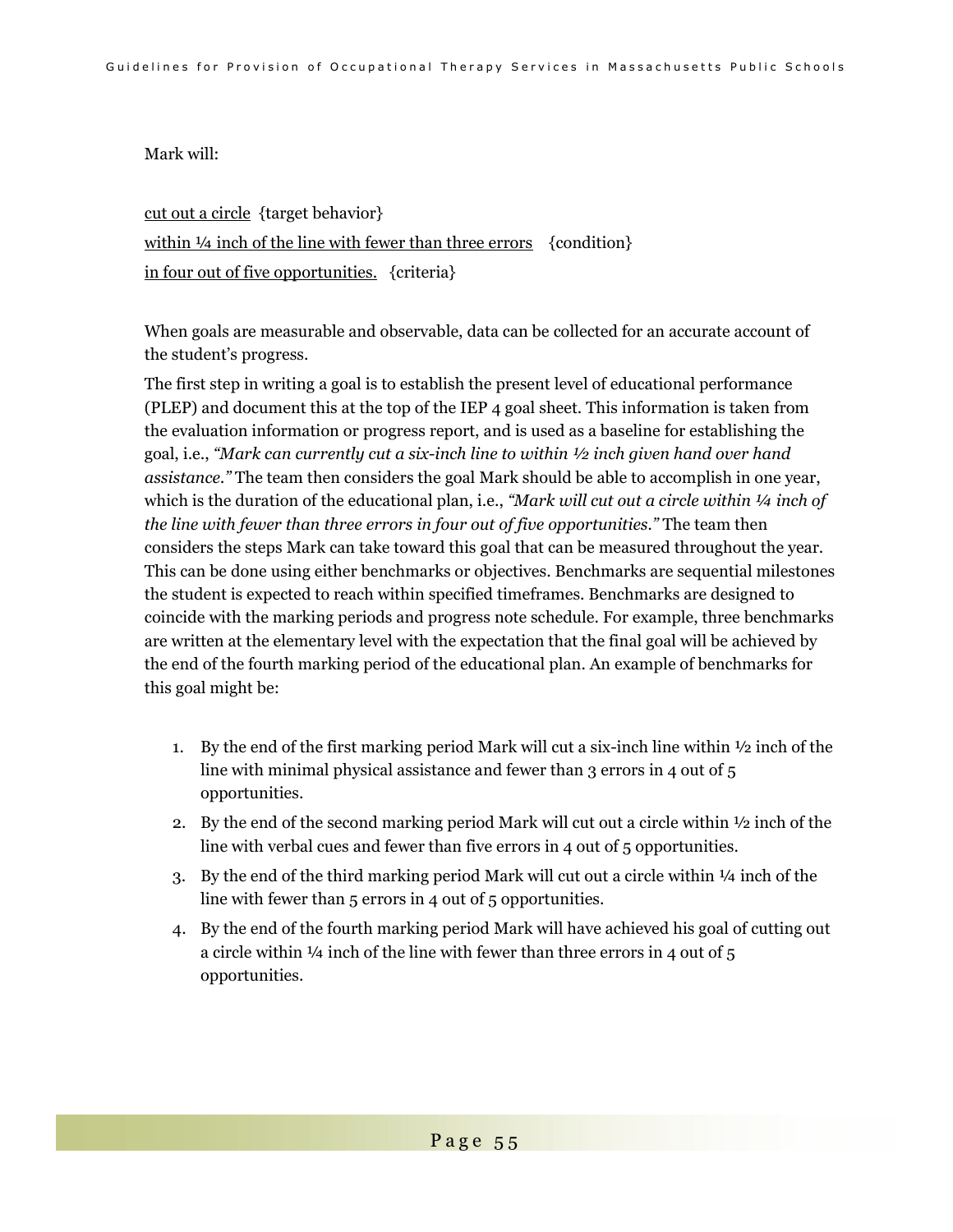Objectives are small steps toward the goal and are addressed concurrently. An example of objectives for this goal might be:

- 1. Mark will hold scissors with the correct "thumbs up" position with one verbal cue over 3 consecutive trials.
- 2. Mark will stabilize the paper with his non-dominant hand in a thumbs up position as measured over 3 consecutive trials.
- 3. Mark will cut out a 4 inch curved line with cuts on at least 2 inches of the line as measured over 3 consecutive trials.

The team should decide between benchmarks and objectives depending on the particular goal being addressed or student's learning style.

Progress reports answer the following questions:

- 1. What is the student's progress toward the annual goal?
- 2. Is the progress sufficient to enable the student to achieve the annual goal by the end of the IEP period?

### Sample progress note using second quarter benchmark from above

2nd Quarter:

Mark is able to cut out a circle within  $\frac{1}{2}$  inch of the line with verbal cues and fewer than five errors in 4 out of 5 opportunities. It is expected that Mark will achieve his goal by the end of the IEP year.

### Sample second quarter progress note using objectives

### 2nd Quarter:

Mark is able to cut out a 6-inch line within 1 inch of the line with fewer than three errors in four out of five opportunities. He is able to hold the scissors in the thumbs up position given initial physical assistance for positioning. Mark requires frequent verbal cues to stabilize the paper with his non-dominant hand. He can make continuous snips in one direction but is not yet negotiating curved lines. Mark is making progress toward his goal, however, it is not certain that he will achieve his goal by the end of the IEP period.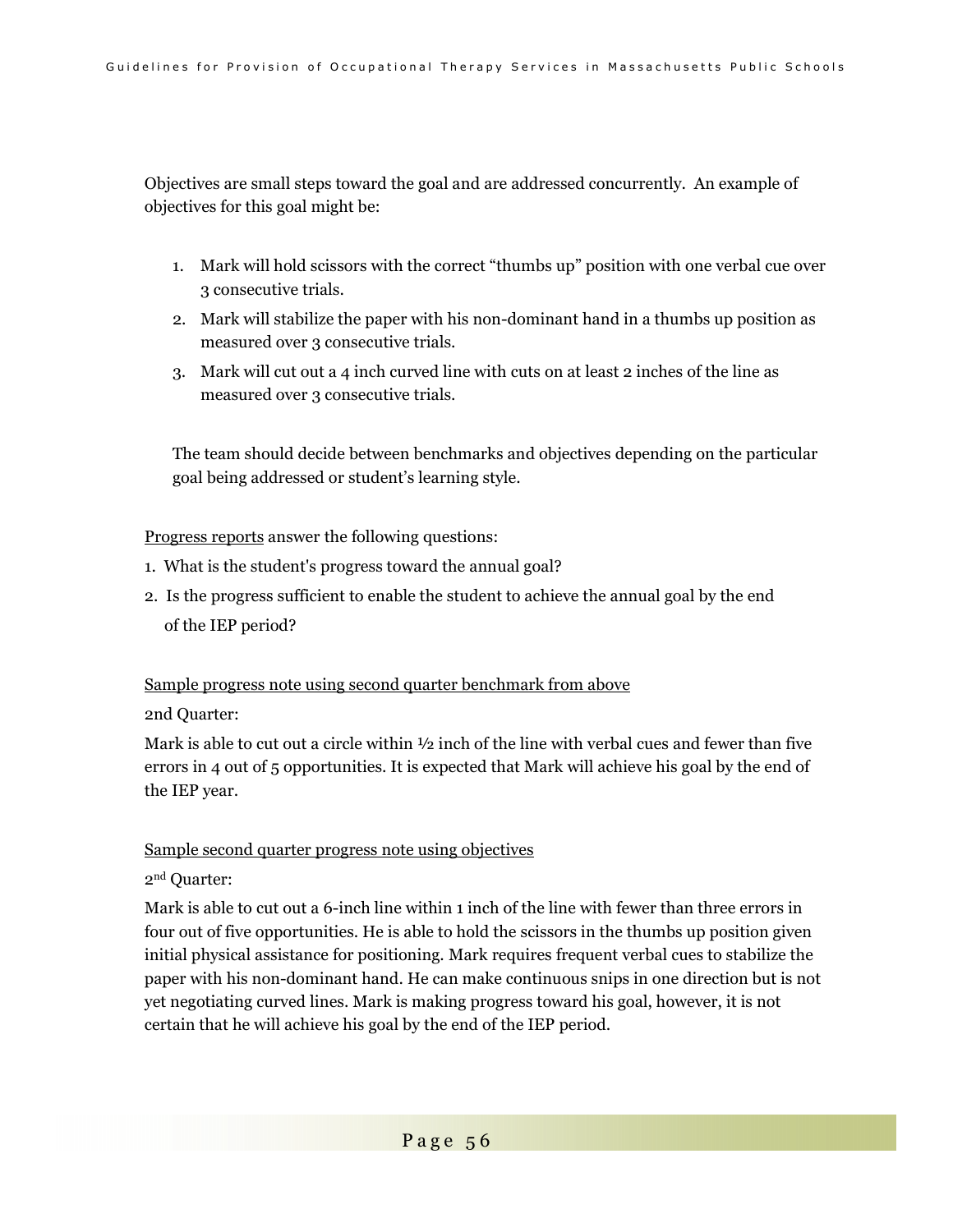#### **USING AND INTERPRETING EVALUATION TOOLS IN THE SCHOOL SETTING**

There are several types of tools that are used by occupational therapists in the school setting. These tools are used as a part of the evaluation to make decisions about service eligibility or appropriate special education services. The reason for referral guides the selection of evaluation tools. The purpose of the evaluation is to contribute information to help determine eligibility, and to assist the team in identifying the student's needs, as well as to identify outcomes and strategies to meet these needs. The evaluation should focus on understanding why the student is having difficulty with school participation. It addresses the interaction between the activity demands, the context and the student's abilities.

Tools include standardized or non-standardized tests. The type of test selected will influence the occupational therapist's ability to make decisions about services. The OT uses a combination of test results, observations, and other information in assisting the team process. There are several types of tests that are described below:

#### Skilled Observations

The therapist uses skilled observations to record observations of specific areas of function. There is usually a set format to guide the observations. This format is not standardized, but is useful in supplying information about the student. *The Clinical Observations* by A. J. Ayres is a type of skilled observation format.

#### Questionnaire Formats

The therapist obtains information from others who are familiar with the child using a structured format. Questionnaires can be standardized or non-standardized. Examples include the *Social skills Rating System* and the *Sensory Profile*.

#### Criterion-Referenced Tests

Criterion referenced tests can be standardized or non-standardized. These compare the student's performance to specific content or a defined list of skills, rather than to the performance of other students. The content may cover functional skills or developmental milestones. No score distribution is needed. An example of a criterionreferenced test is the *School Function Assessment*.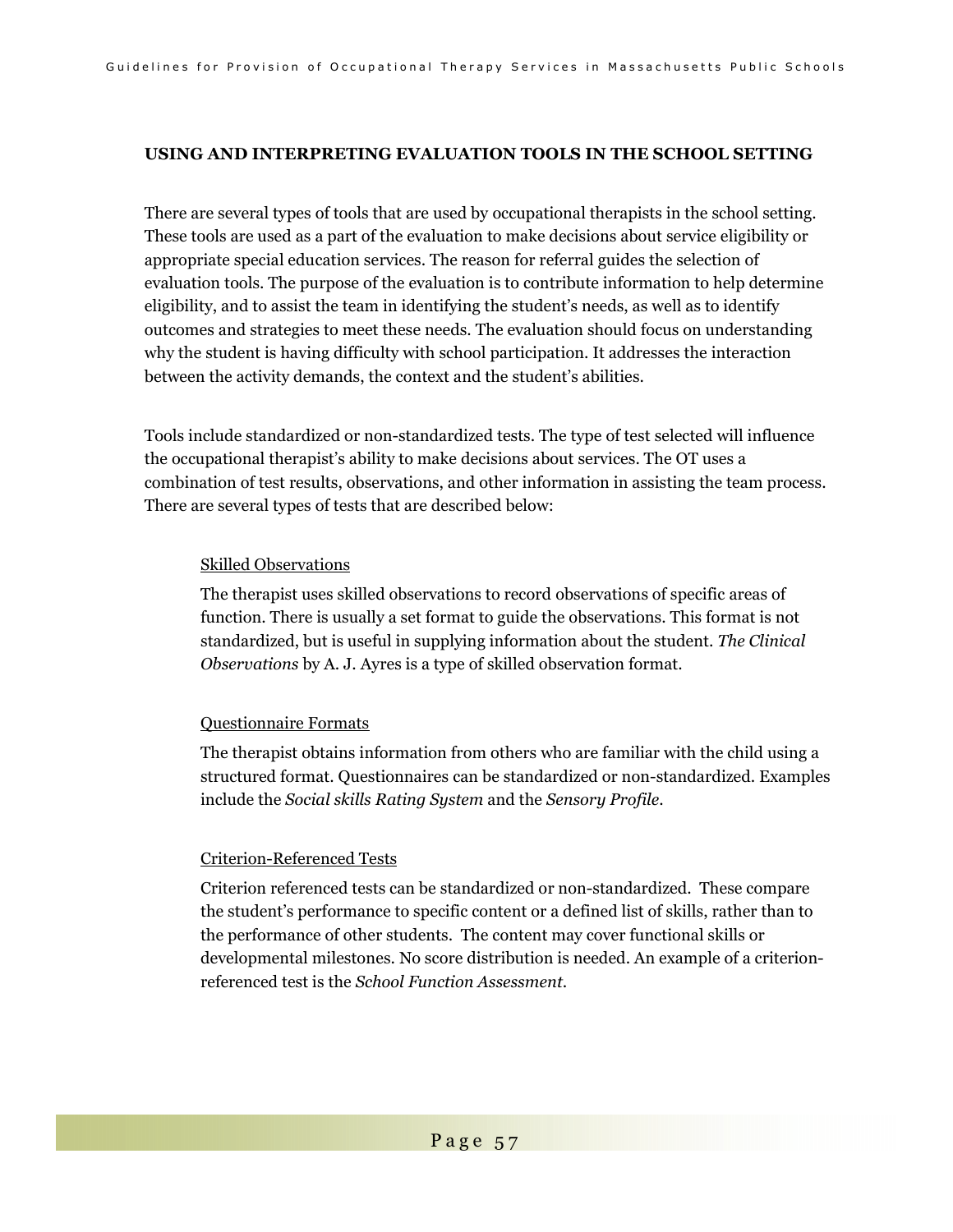#### Norm-Referenced Tests

Norm referenced tests are standardized tests that compare the student's performance with a normative sample for which the test was developed. This type of test allows the therapist to compare the student's performance to the average performance of the children tested in the test development. Care must be taken to match the student's age and diagnosis to the characteristics of the test sample. Items are generally selected that are representative of a specific construct or behavior, and that can be reliably or consistently measured. The *Brunininks-Oseretsky Test of Motor Proficiency* is an example of a norm-referenced test.

When selecting tests, it is important to match the *purpose* of the test to its use. This information is provided in the test manual. It would be inappropriate to use a test to diagnosis a condition if the test was not constructed for that purpose. The *validity* section of the manual provides information to the user about how the test was evaluated on its ability to provide the user with the desired information. For example, the *Developmental Test of Visual Perception* provides information about how children perform on this test in relation to other tests of visual perception and visual motor skill. The *reliability* section provides a measure of the consistency of the test results. The test-retest reliability describes the level of confidence that there would be similar results if the test items were repeated. The inter-rater reliability shows the expected consistency of results if the test was given by another administrator. For confidence in the test results, the user usually looks for correlations of .80 or higher.

#### Reporting Test Scores

Tests may provide several types of scores including age and/or grade equivalent scores, percentile scores, or standard scores. Each type of score has its benefits and weaknesses.

*Raw scores* show the number of correct items on a test. It is often not helpful to report that type of score because the reader has no reference for interpretation. For example, does a score of 16 out of 20 represent an age appropriate, above average, or below average score for a student of a particular age?

*Age and Grade Equivalent scores* provide a general idea about the student's developmental performance. Reporting of this type of score can also be confusing and should be avoided. The age or grade equivalent is generally an average score, but does not take into account the range of an average response. For example a 7 year, 4 month old student may receive a raw score of 16 on the *Developmental Test of Visual Motor Integration (VMI)* resulting in an age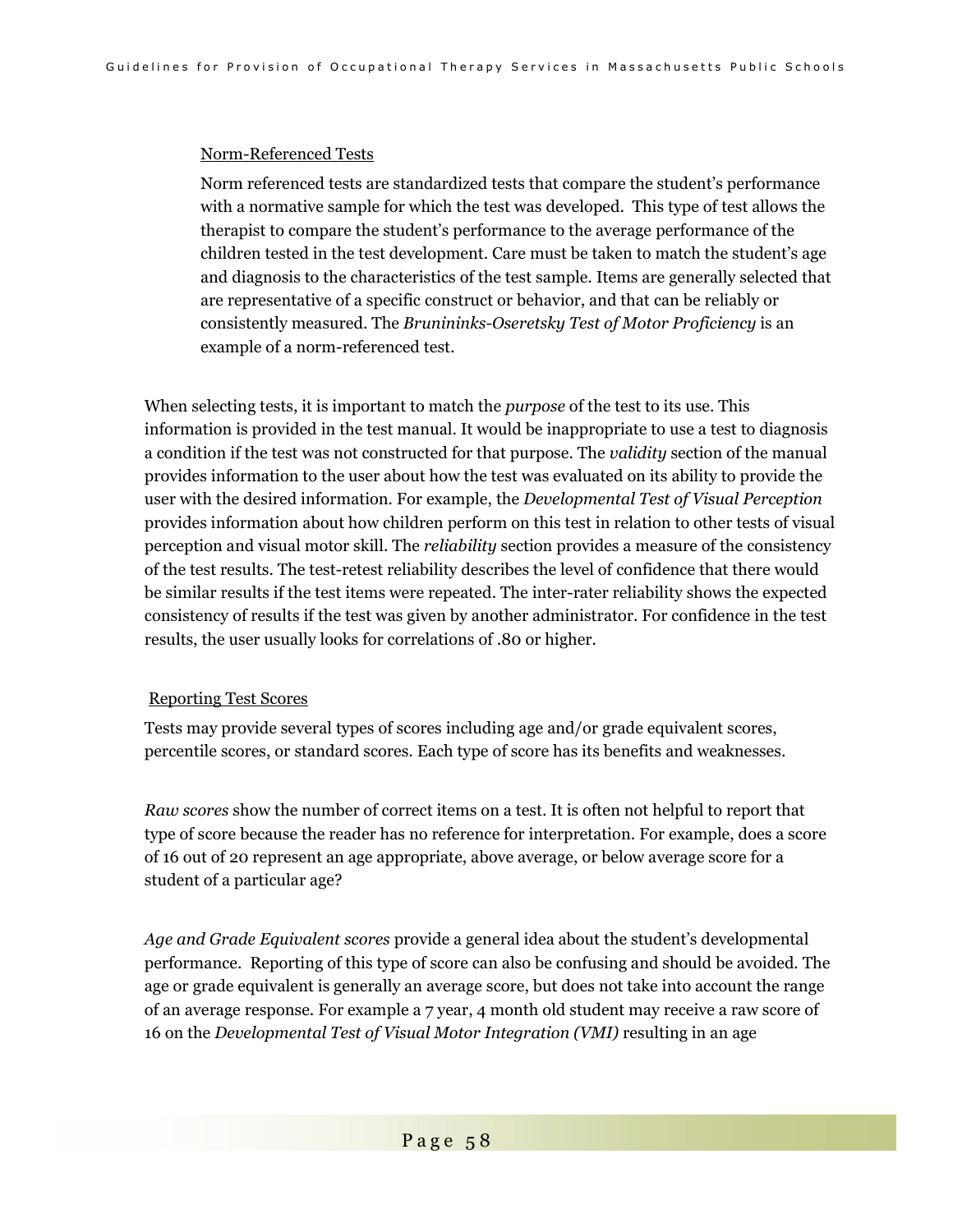equivalent score of 6 years and 6 months. This age equivalent score might cause concern for a 10-month delay in skills. However, the standard score of 98 indicates that the student's performance was within the average range for age.

*Percentile Scores* provide an accurate reporting of the student's performance. A cumulative percentile score between 16 and 84 represents an average score. This score reflects the percentage of children from the normative sample that performed more poorly than the student tested. The difficulty with using percentile scores is that they are often misinterpreted. Most people associate this type of score with the percentage score they might receive on a test that reports accuracy. They assume that a score of 100% on a test, reflects the percentage of items completed correctly, rather than how the student performed in relation to the children in the normative sample.

*Standard Scores* present the most accurate and easily interpretable scores for reporting the student's performance. They are referenced to the normal curve that provides a mean and standard deviation. Generally a score within 1 standard deviation of the mean is considered an average score (mean +/- 1 standard deviation). The test manual will provide information on how to interpret these scores. Standardized scores can be used to compare the student's performance on several tests so it is a useful format to use in team meetings. Most tests by other team members are also reported in this format.

| Score                     | Mean     | <b>Standard Deviation</b> | <b>Average Range</b> |
|---------------------------|----------|---------------------------|----------------------|
| <b>Standard Score</b>     | 100      | 15                        | 84-115               |
| Z score                   | $\Omega$ |                           | $-1.0 - +1.0$        |
| T score                   | 50       | 10                        | $40 - 60$            |
| Stanine Score             |          | 3                         | $3 - 8$              |
| <b>Cumulative Percen-</b> | 50       | 34                        | $16 - 84$            |
| tiles Score               |          |                           |                      |

A list of common test scores is provided below.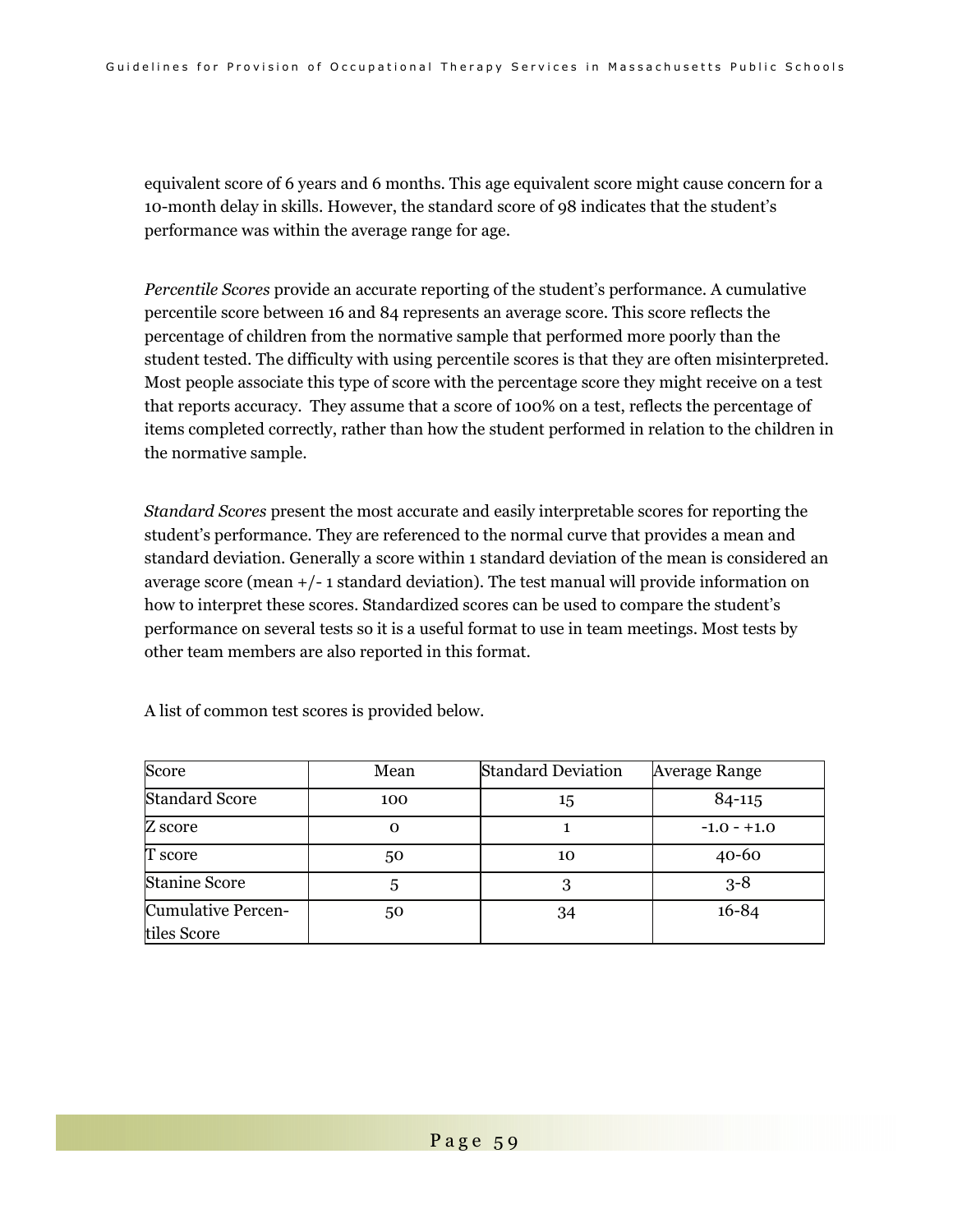# *Sample of Scores from selected tests*

| <b>Test Score</b>                                                                  | Mean     | <b>Standard Deviation</b> | <b>Average Range</b> |
|------------------------------------------------------------------------------------|----------|---------------------------|----------------------|
| <b>VMI</b> standard score                                                          | 100      | 15                        | $84 - 115$           |
| <b>Bruininks-Oseretky</b><br>Motor Scales (BO)<br>Subtest standard<br>scores       | 15       | 3                         | $12 - 18$            |
| <b>Sensory Integration</b><br>and Praxis Tests<br>(SIPT) z scores                  | $\Omega$ | $\mathbf{1}$              | $-1.0 - +1.0$        |
| Developmental Test<br>of Visual Perception 2<br>(DVPT2) subtest<br>standard scores | 10       | 3                         | $7 - 13$             |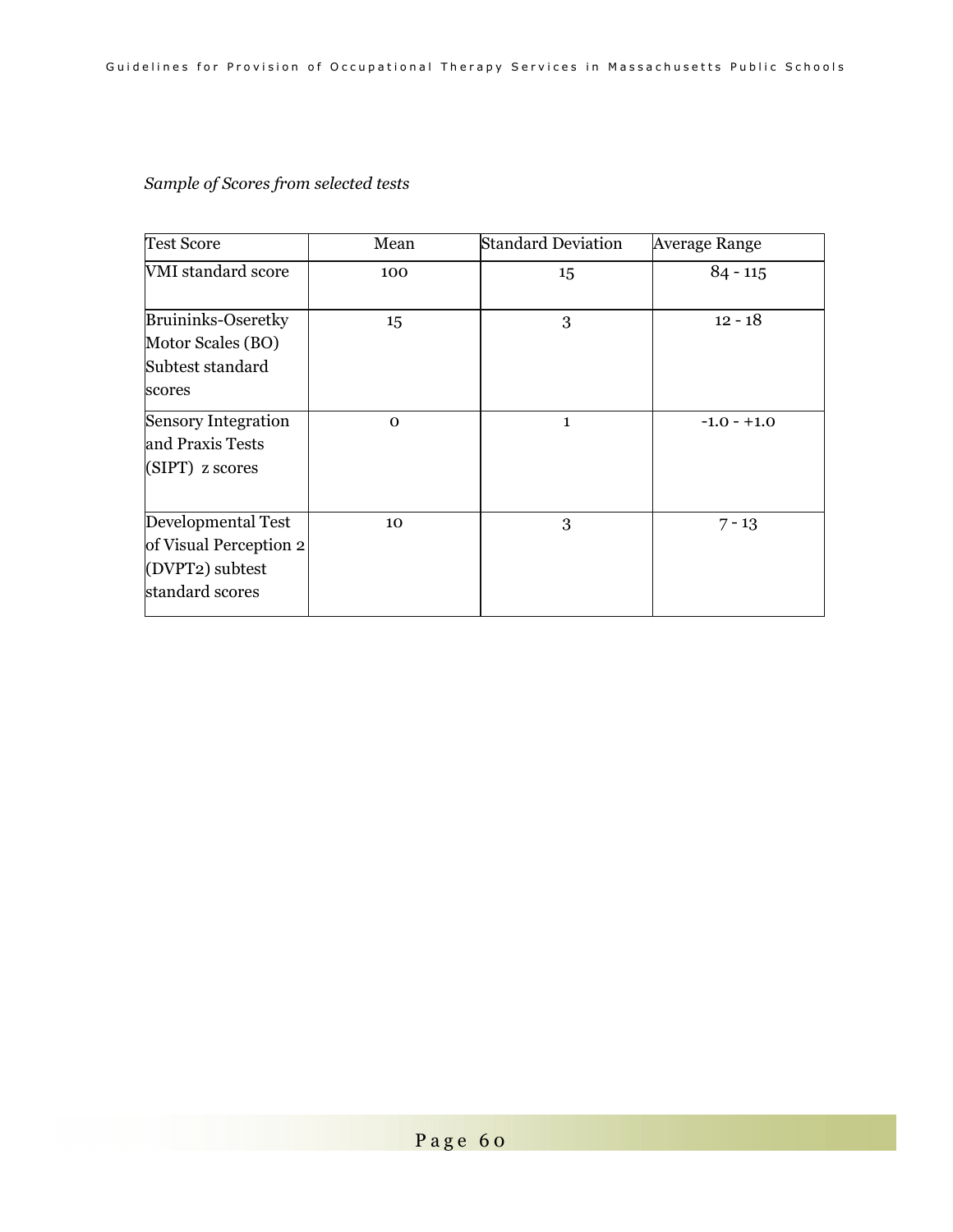### **EVALUATION TOOLS USED IN SCHOOLS**

*[Please note that this is not an all-inclusive list, but provides information on tools commonly used by school occupational therapists.]* 

### *School Participation*

*Canadian Occupational Performance Measure, 3rd edition (COPM)*  Canadian Association of Occupational Therapists publications CTTC Building, Suite 3400 1125 Colonel By Drive Ottawa, Ontario K1S 5R1 Canada

(800) 434-CAOT, ext. 242

### http://www.caot.ca

Semi structured interview used to detect change in the older student's perception of, and satisfaction with their occupational performance.

### *Pediatric Evaluation of Disability Inventory (PEDI)*

Therapy Skill Builders/ Psych. Corp.

555 Academic Ct.

San Antonio TX 78204-2498

1 800 228-0752

Criterion referenced test completed through report of people who know the student. Measures the student's function in the areas of self-care, mobility, and social function. Designed for students under age 7.5 years with a variety of disabling conditions.

*Miller Function and Participation Scales* 

Therapy Skill Builders/ Psych. Corp.

555 Academic Ct.

San Antonio TX 78204-2498

1 800 228-0752

Norm referenced test to measure aspects of function and participation. Has gross motor, fine motor, and visual-motor components. Includes parent and teacher questionnaires. Designed for students aged 2.6 to 7.11.

*School function Assessment (SFA)*  Therapy Skill Builders/ Psych. Corp. 555 Academic Ct.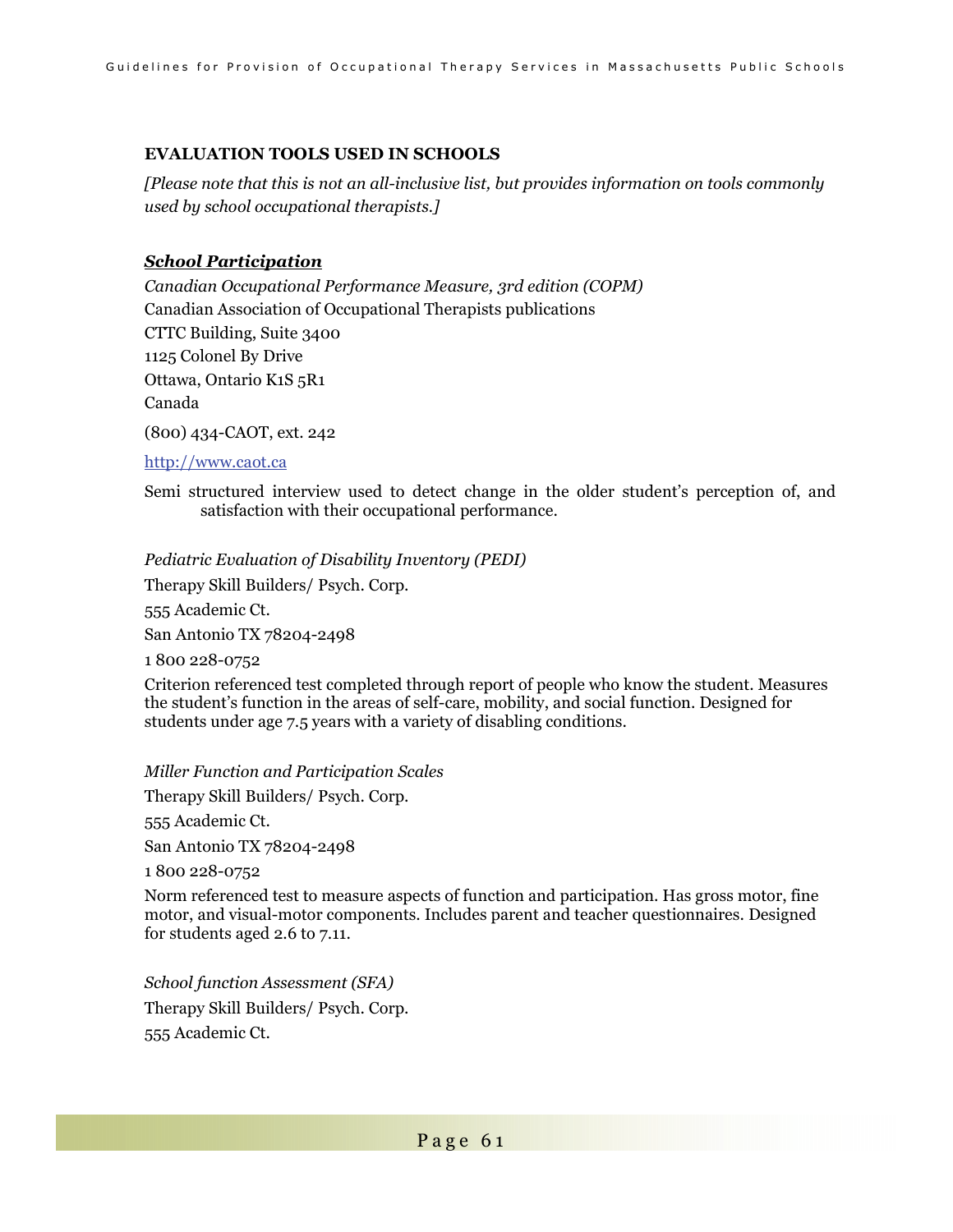San Antonio TX 78204-2498

1 800 228-0752

Criterion referenced test completed through report of people who know the student. Measures the student's performance of functional tasks that support participation in academic and social aspects of elementary school.

#### *Handwriting*

*Evaluation Tool of Children's Handwriting (ETCH)*  OT KIDS, Inc. P.O. Box 1118 Homer, Alaska 99603 (907) 235-0688 Criterion Referenced tool to evaluate and measure change in manuscript and cursive handwriting of children in grades 1 through 6.

### *Psychosocial*

*Children's Assessment of Participation and Enjoyment and Preferences for Activities of*  Children (CAPE/PAC) Therapy Skill Builders/ Psych. Corp. 555 Academic Ct. San Antonio TX 78204-2498 1 800 228-0752 Semi-structured interview to gain information regarding the student's day to day participation and preferences for activities. Areas include recreational, physical, social, skillbased, and self-improvement. Designed for students aged 6-21.

*Coping Inventory*  Scholastic Testing Service, Inc Bensenville, IL 60106 800 642-6787

Criterion referenced observational test of children's coping related behavior. Assesses the behavior patterns and skills that are used by the student to meet personal needs and adapt to the demands of the environment. For use with students aged 3 to 16.

*Early Coping Inventory*  Scholastic Testing Service, Inc Bensenville, IL 60106 800 642-6787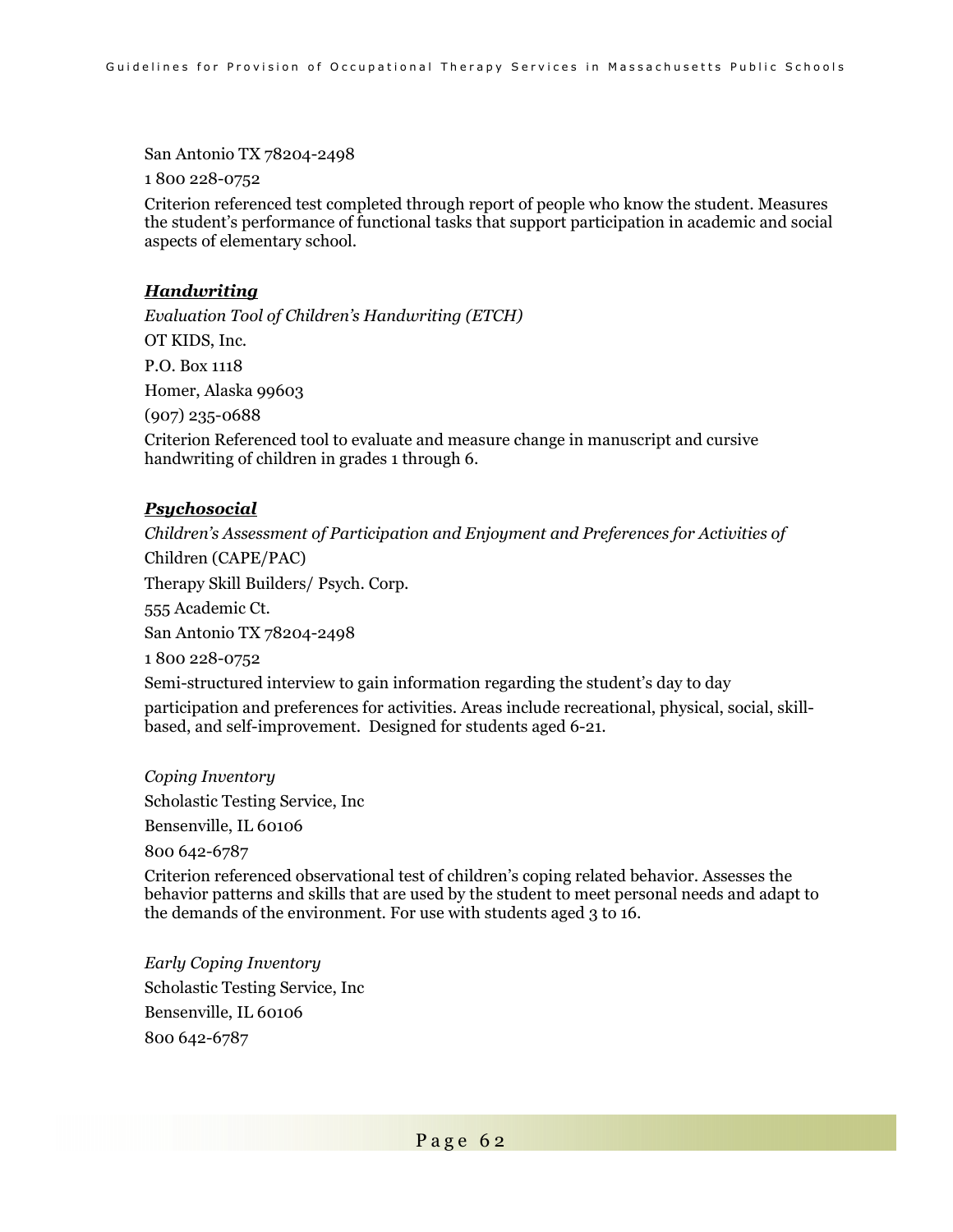Criterion referenced observational tool of children's coping related behavior that are used in everyday interactions. For use with students who function under the 3 year old developmental level. Content areas include: sensorimotor organization;' reactive behavior; and self-initiated behavior.

*Social Skills Rating System* 

AGS Publishing

4201 Woodland Rd.

Circle Pine, MN 55014

800 328-2560

Norm-referenced scales of student social behaviors that can impact teacher-student relations, peer acceptance, and academic performance. Designed for students from pre-school through high school.

*Piers Harris Children's Self Concept Scale, 2nd edition* 

Western Psychological Services

12031 Wilshire Blvd.

Los Angeles, CA 90025

800 648-8857

Screening tool to assess the student's self concept in students aged 7 to 18 years. It includes the following subscales: physical appearance and attributes; intellectual and school status; happiness and satisfaction; freedom from anxiety; behavioral adjustment; and popularity.

#### *Perception and Visual Motor*

*Developmental Test Visual Perception, 2nd edition (DTVP2)*  Pro-ed 8700 Shoal Creek Blvd Austin, TX 78758 800 897-3202 Norm referenced test of visual perceptual and visual-motor abilities for children aged 4 to 10 years. Provides scores for visual perceptual and visual-motor abilities.

*Motor Free Visual Perception Test, 3rd edition (MVPT3)* 

Academic Therapy Publications

20 Commercial Blvd.

Novato, CA 94949

Norm referenced test of visual perception for students aged 4 to adult. Provides a total score of overall visual perception.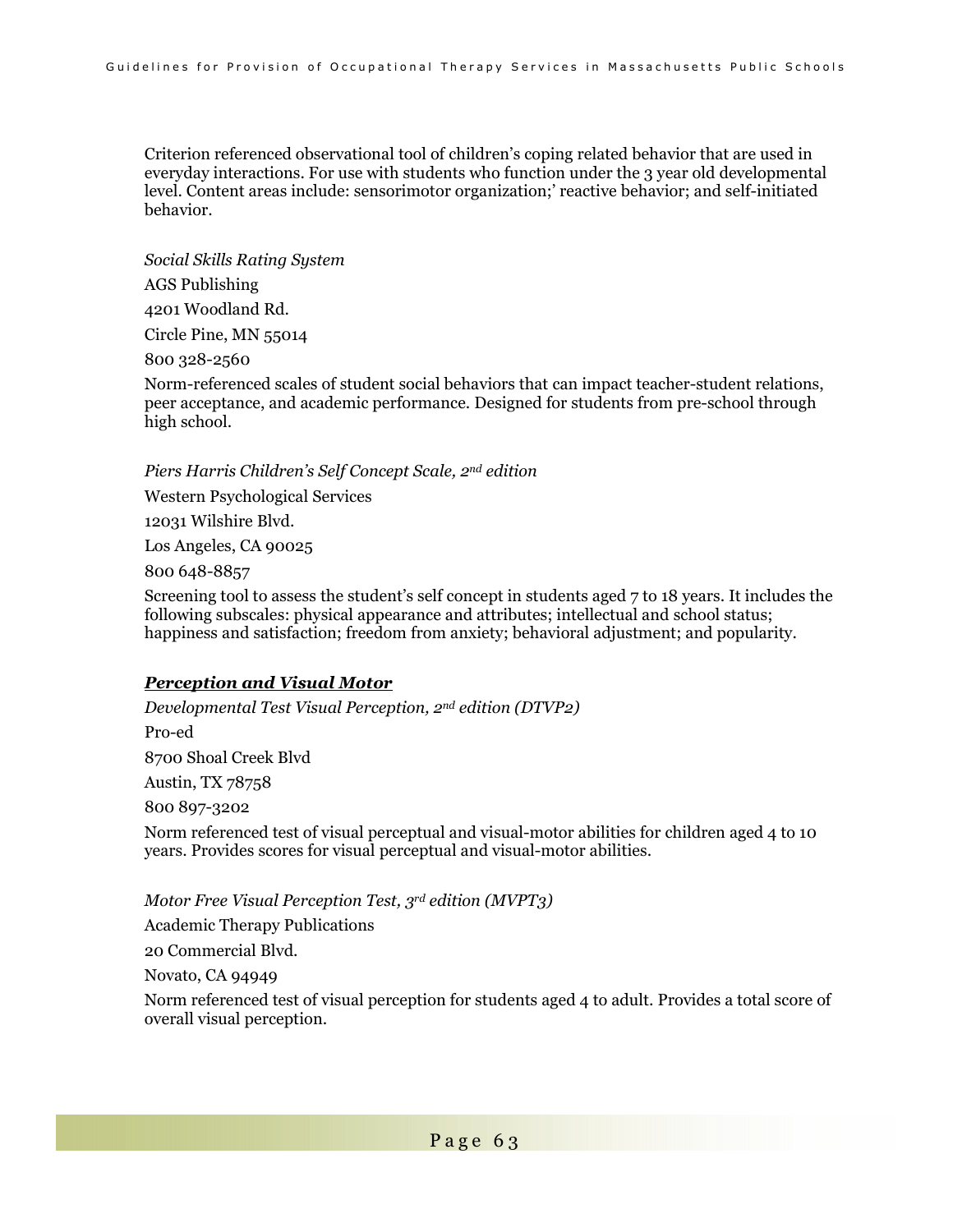*Beery-Buktenica Developmental Test of Visual Motor Integration, 5th edition (VMI 5)* 

Psychological Assessment Resources, Inc

16204 N. Florida Ave.

Lutz, FL 33549

800 727-9329

Norm referenced test of visual-motor integration for students aged 2 to 18. Provides scores for the three subtests: visual; visual motor; and motor coordination.

#### *Motor*

*Bruininks-Oseretsky Test of Motor Proficiency* 

AGS Publishing

4201 Woodland Rd.

Circle Pine, MN 55014

800 328-2560

Norm referenced test of gross motor and fine motor skills for students aged 4 to 14. Provides gross motor and fine motor composite scores, and scores for the subscales under each of these subtests.

*Peabody Developmental Motor Scales, 2nd edition (PDMS2)* 

Pro-ed

8700 Shoal Creek Blvd

Austin, TX 78758

800 897-3202

Norm referenced test of fine motor and gross motor abilities for students up to age 71 months. The gross motor and fine motor subtests can be given separately.

#### *Sensory*

*Adolescent/Adult Sensory Profile*  Therapy Skill Builders/ Psych. Corp. 555 Academic Ct. San Antonio TX 78204-2498 1 800 228-0752 Students aged 11 through adult evaluate themselves through the use of a self questionnaire. Examines possible contributions of sensory processing to daily performance patterns .

*Sensory Profile*  Therapy Skill Builders/ Psych. Corp. 555 Academic Ct. San Antonio TX 78204-2498 1 800 228-0752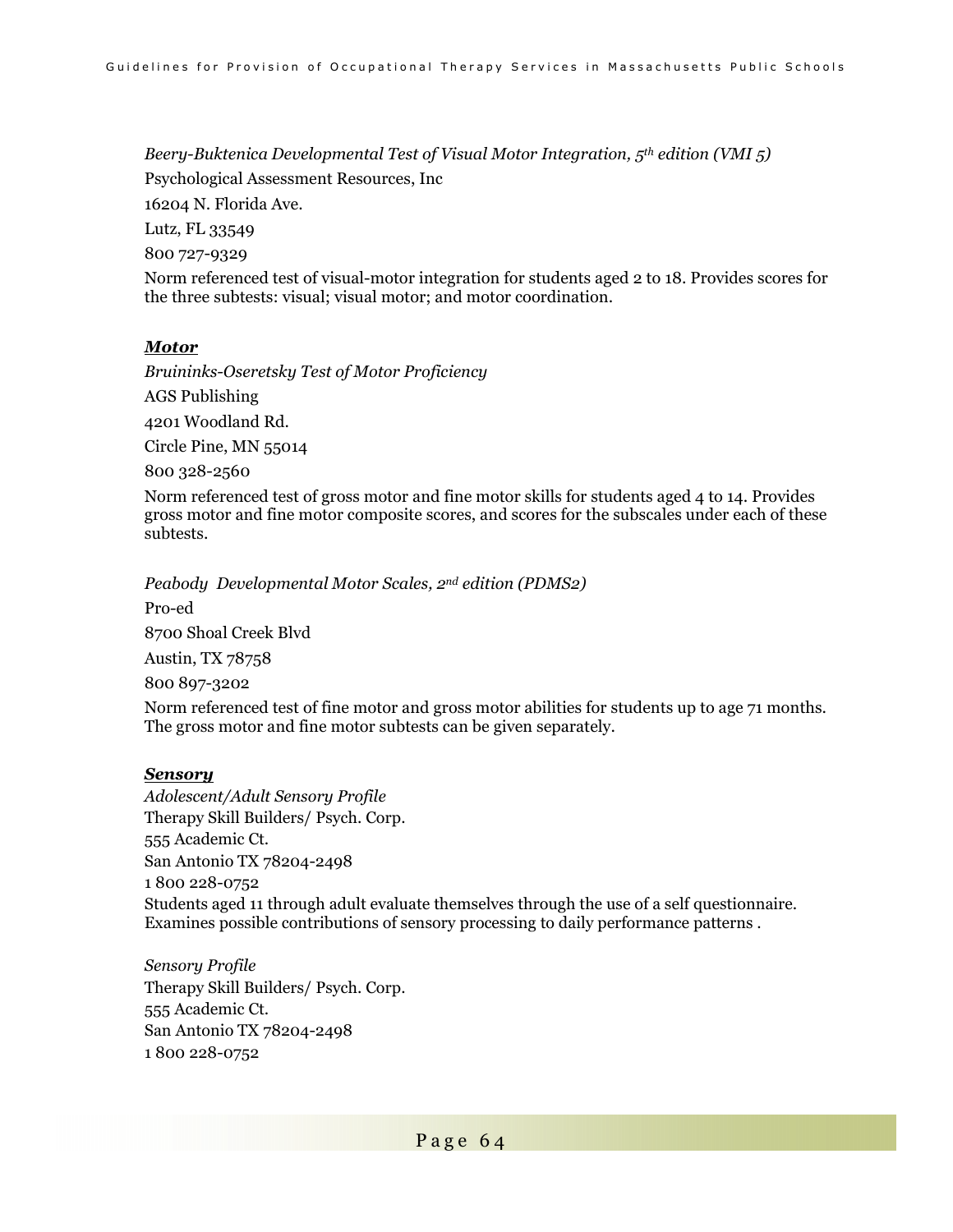Norm referenced questionnaire completed by people who know the student, aged 3 to 10 years. Describes how the student processes sensory information in everyday situations and provides a profile of the effect of sensory systems on everyday performance.

*Infant/Toddler Sensory Profile* 

Therapy Skill Builders/ Psych. Corp.

555 Academic Ct. San Antonio TX 78204-2498

1 800 228-0752

Norm referenced questionnaire completed by people who know the student, up to 3 years. Describes how the student processes sensory information in everyday situations, and provides a profile of the effect of sensory systems on everyday performance.

*DeGangi-Berk Test of Sensory Integration* 

Western Psychological Services

12031 Wilshire Blvd.

Los Angeles, CA 90025

(800) 648-8857

This is a criterion-referenced test that provides an overall measure of sensory integration for preschool children ages 3-5. This test measures the three sub-domains of postural control, bilateral motor coordination, and reflex integration as they relate to the development of sensory integrative functions in the preschool child.

*Clinical Observations of Motor and Postural Skills (COMPS)* 

Therapro 225 Arlington Street Framingham, MA 01702-8723

(800) 268-6624

The COMPS is a screening tool based on six of the Clinical Observations developed by A.J. Ayres. It uses standardized administration procedures and objective criteria for scoring to help identify subtle motor coordination problems in children ages 3-5.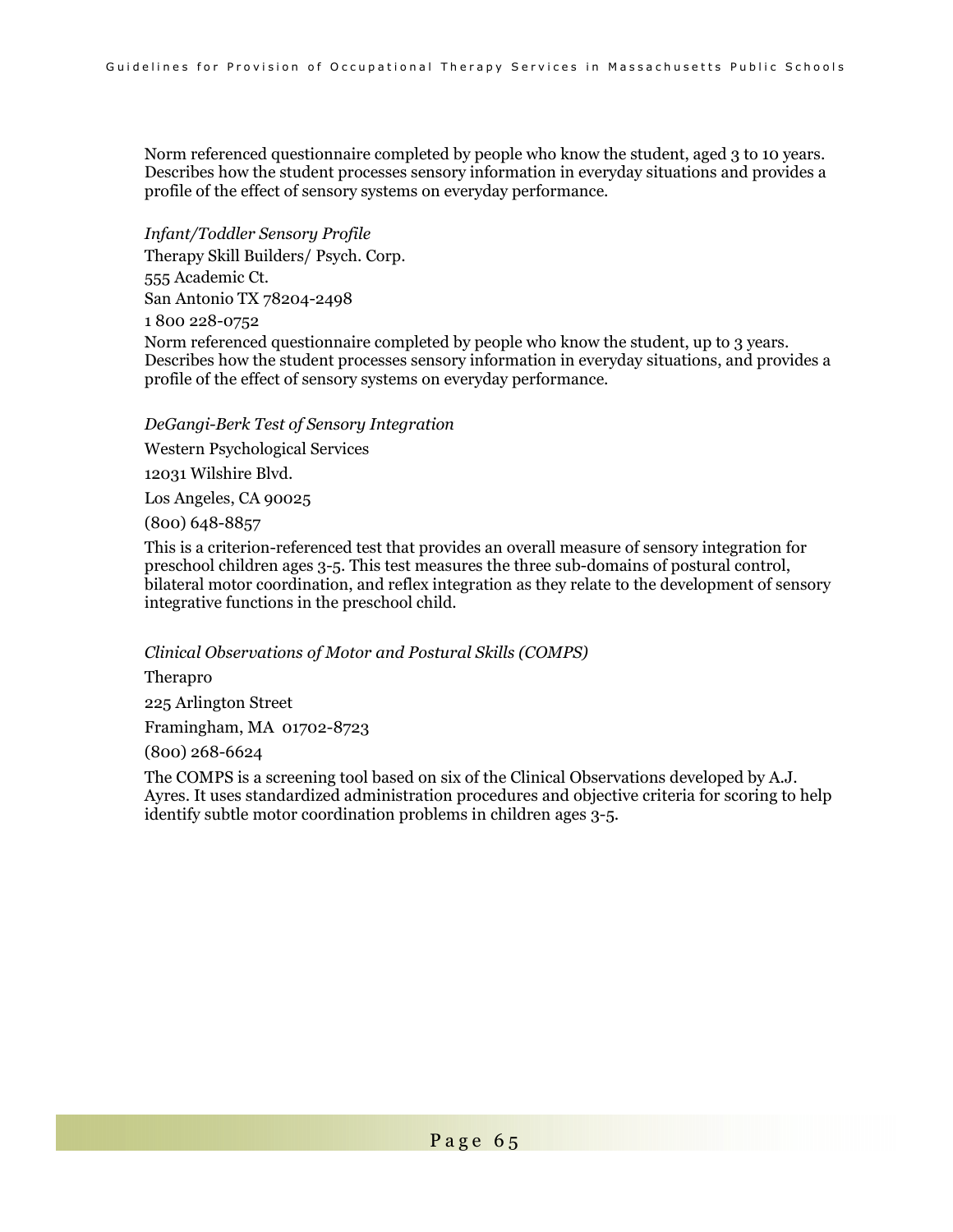#### **EVALUATION WRITE-UP: SAMPLE FORMAT**

This is one example of an evaluation report format and is not intended to be used as the standard. School districts may require different information or a different format altogether for the evaluation report. The evaluation report should be written in language that is clearly understandable to the parents and other team members.

### **Heading**

Student's name, birth date, test date, chronological age, school, grade, type of evaluation (initial, additional, re-evaluation), and evaluator's name, credentials and role.

### **Reason for referral**

Who initiated the referral? What were the concerns? What challenges to school participation triggered the request for OT? List the presenting problems/areas of occupational performance, and the context in which they are occur. This may or may not be present in the evaluation referral or instructional support/pre-referral documentation. If this information is not present in the referral documents, then it must be sought out via interview with the referring person(s).

### **Background Information**

Include student's significant and relevant medical, educational, and/or developmental history. Include the disability category and statement of the relevant student centered issues for students already receiving special education services. Include relevant strengths and weaknesses, current services and accommodations, and information about the student's engagement in the relevant activities. Describe the factors that may impact the student's participation, such as, classroom ecology, activity demands, and instructional methods and material. Describe the strategies that have been implemented to address the issues and indicate the effectiveness of these strategies. Information included in this section is based upon record review, interview, and/or pre-referral documentation.

#### **Evaluation Procedures**

List tests and other procedures used in data gathering/evaluation process such as interview, observations, questionnaires, record review, and formal and informal evaluation tools.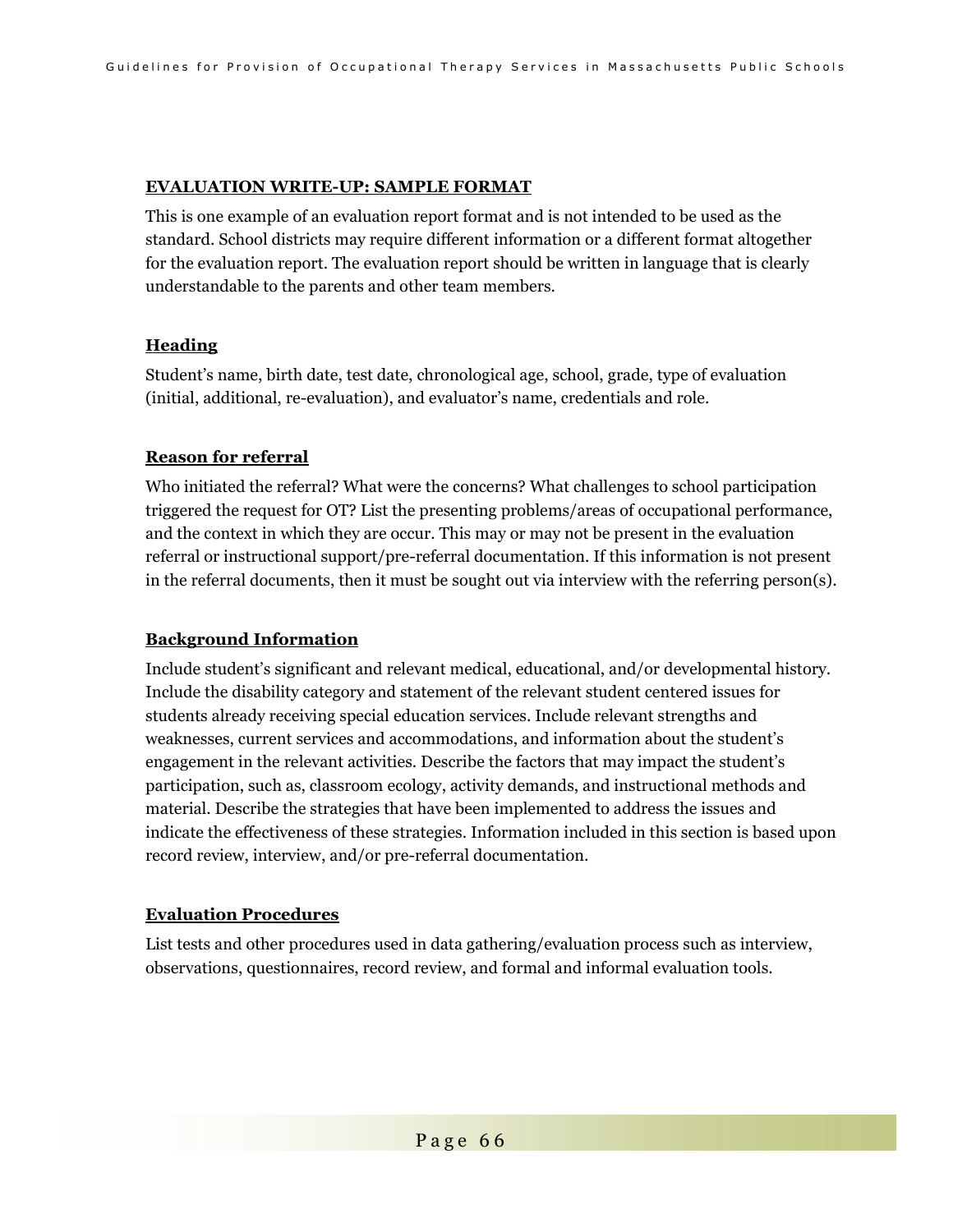### **Summary of Contextual Observation**

Describe observation of the student within the educational context(s) in which the referring problem(s) occurs. Include relevant information such as environmental conditions, materials and activity demands, student performance, and interactions with peers and adults.

### **Behavior During Testing**

Describe the student's behavior during testing, i.e. the student's transition to and from testing, ability to relate to the examiner, attention span, activity level, willingness to participate, frustration tolerance, endurance, and other factors. Note differential behavior to different aspects of testing or whether behavior changes over time (e.g. student fatigues or warms up to examiner). Note if behavior was different during structured and unstructured tasks. Include any strategies that were used to assist the student to complete the testing. Indicate whether you feel that the test results are valid or a good representation of the student's skills.

### **Evaluation Results**

This section presents information from all evaluation procedures utilized, including objective test data, clinical observations, information from parents and other team members, and observation. When listing test scores, use standard scores when possible. Do not use age equivalents. Also include information to help the reader understand the scores, e.g. provide the average range for scores.

Present results in a way that builds a logical argument that will support your interpretations as presented in the summary. Relate results to school participation. Describe the impact of any areas of weakness on the student's participation in school, focusing on the ways in which the student's skills are or are not functional for school-related tasks. The results, including any relevant observations, are reported under relevant subheadings, for example:

Occupational Performance: Participation in functional tasks or reports from tests such as the *School Function Assessment (SFA),* the *Pediatric Evaluation of Disability Inventory (PEDI),*  the *Canadian Occupational Performance Measure (COPM)*; any other relevant supporting evidence observed during testing, in context, or as reported by parent/teacher.

Neuromuscular Status: Range of motion, strength, muscle tone, postural control, balance, protective responses from clinical and functional observations; any other relevant supporting evidence observed during testing, in context, or as reported by parent/teacher.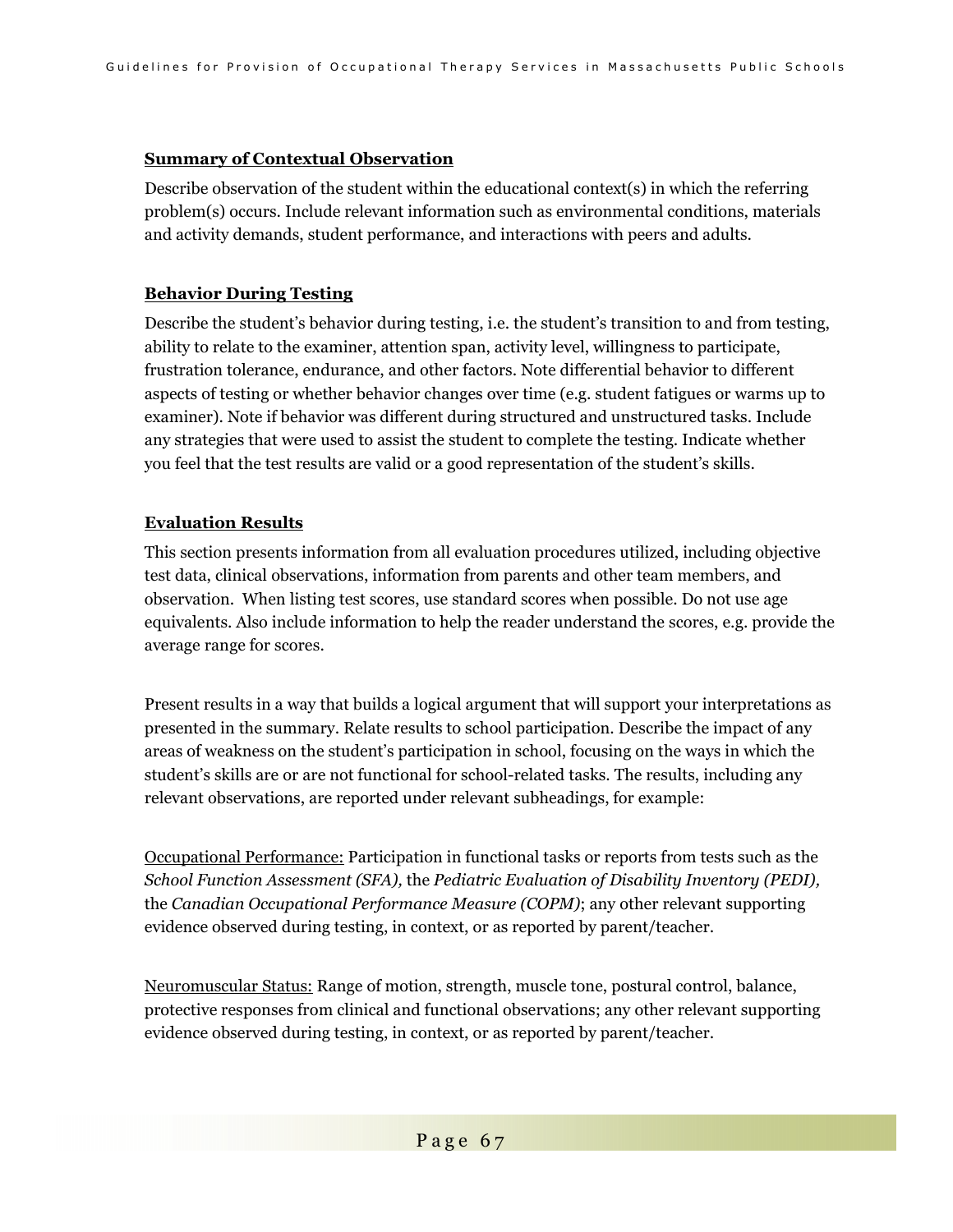Sensory Processing: Information about the student's ability to process sensory information and its influence on school participation; results of questionnaires and evaluation tools such as the *Sensory Profile,*, the *DeGangi-Berk Test of Sensory Integration (TSI),* and/or the *Clinical Observations of Motor and Postural Skills (COMPS;*: other relevant supporting evidence observed during testing, in context, or as reported by parent/teacher.

Fine Motor Skills: Observations of pencil grasp, pencil control, bilateral hand use, hand preference, reach, grasp, release, and/or in- hand manipulation skills; objective test information such as the *Bruininks-Oseretsky Test of Motor Proficiency (B-O)*, or the *Peabody Developmental Motor Scales (PDMS);* other relevant supporting evidence observed during testing, in context, or as reported by parent/teacher.

Visual-Perceptual Skills: Relevant visual-perceptual performance including results of tests assessing visual perception such as the *Motor-Free Visual Perception Test (MVPT)* or the *Developmental Test of Visual Perception (DTVP);* other relevant supporting evidence observed during testing, in context, or as reported by parent/teacher.

Visual-Motor Skills: Results of tests of visual motor integration such as the *Beery-Buktenica Developmental Test of Visual-Motor Integration (VMI)* and tests of functional visual motor tasks, e.g., handwriting as tested by the *Evaluation Tool of Children's Handwriting (ETCH);* relevant supporting evidence such as writing samples, scissor use, or drawings.

Psychosocial Skills: Relevant psychosocial information to describe the student's school participation, including results of tests such as the *Piers Harris Self Concept Scale (2nd edition) or the Children's Assessment of Participation and Enjoyment and Preferences for Activities of Children (CAPE/PAC)* and other supporting evidence such as self-regulation, engagement, motivation, and interaction skills.

Begin each section with a summary sentence about whether the results were age appropriate, or were an area of relative weakness or strength (*only use age appropriate if tested against age norms).* Report the results in terms of the student's abilities, and describe his/her strengths and weaknesses. Information contained in each section should be written in such a way as to support your interpretations and summary. Information that is taken from a parent or teacher report rather than your direct testing, observation or interaction with the student should be clearly indicated as such. The results of each section should present a clear picture of the student's school performance and participation in that area.